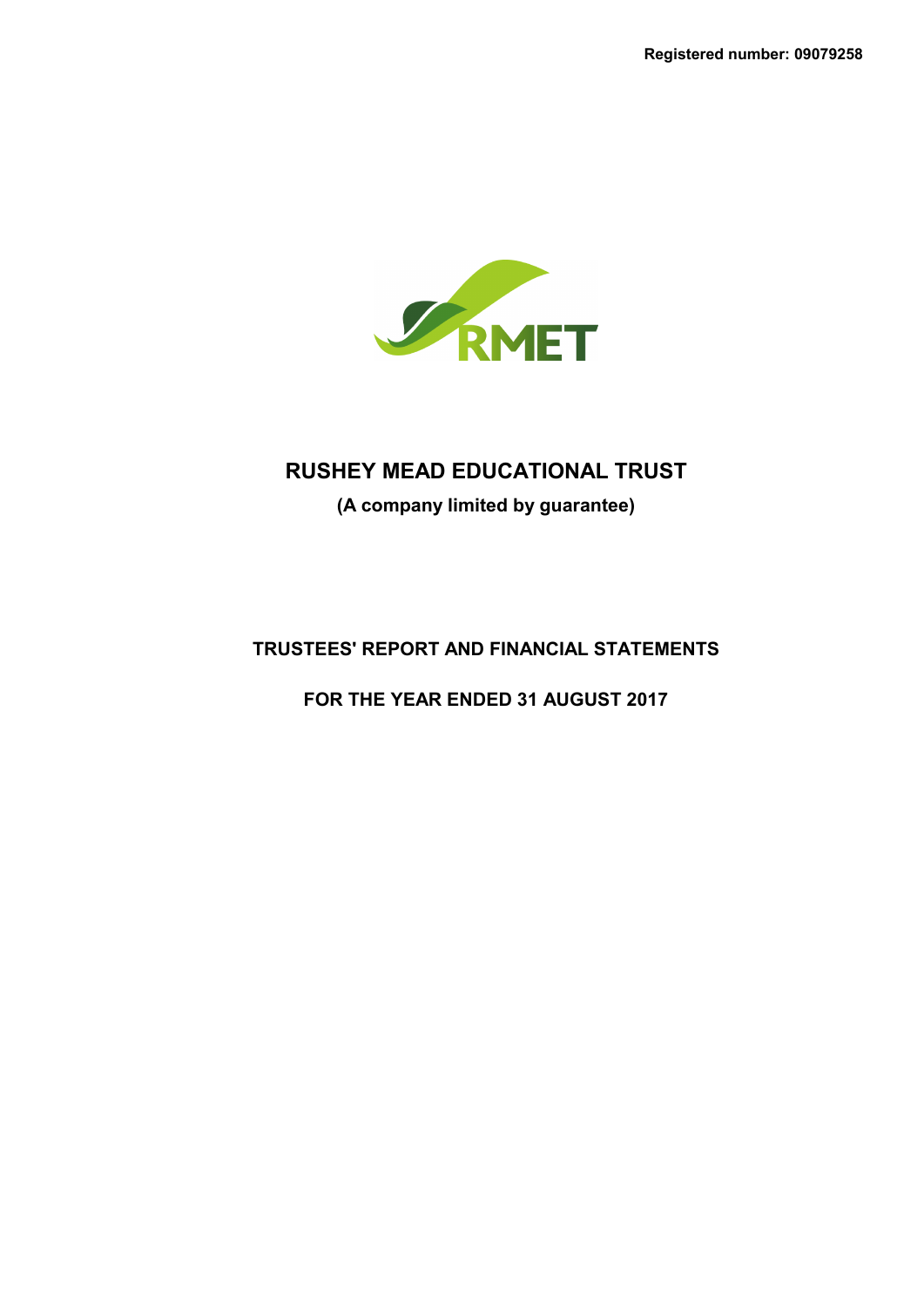# **RUSHEY MEAD EDUCATIONAL TRUST (A company limited by guarantee)**

## **CONTENTS**

|                                                                                | Page      |
|--------------------------------------------------------------------------------|-----------|
| Reference and administrative details                                           | 1         |
| <b>Trustees' report</b>                                                        | $2 - 11$  |
| <b>Governance statement</b>                                                    | $12 - 15$ |
| Statement on regularity, propriety and compliance                              | 16        |
| <b>Statement of Trustees' responsibilities</b>                                 | 17        |
| Independent auditors' report on the financial statements                       | $18 - 20$ |
| Independent reporting accountant's assurance report on regularity              | $21 - 22$ |
| Statement of financial activities incorporating income and expenditure account | 23        |
| <b>Balance sheet</b>                                                           | 24        |
| <b>Statement of cash flows</b>                                                 | 25        |
| Notes to the financial statements                                              | $26 - 54$ |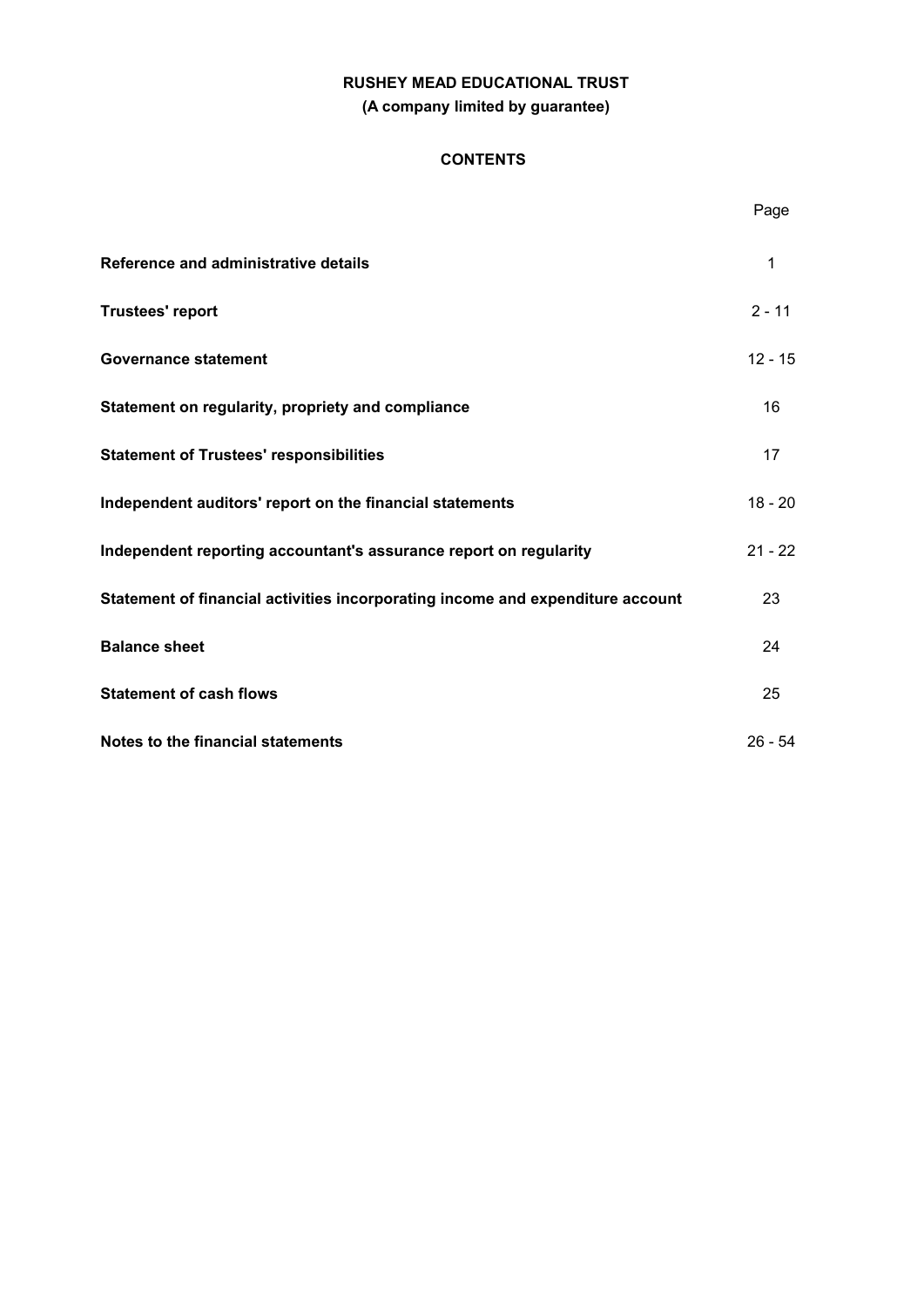**(A company limited by guarantee)**

### **REFERENCE AND ADMINISTRATIVE DETAILS FOR THE YEAR ENDED 31 AUGUST 2017**

| <b>Members</b>                            | Jane Creasy (appointed 24 January 2017)<br>Azam Mamujee (appointed 24 January 2017)<br>Kishor Tailor (appointed 24 January 2017)<br>Chris Wilkins (appointed 24 January 2017)<br>Jill Wilkinson<br>Rachael Clarke (resigned 24 January 2017)<br>Carolyn Robson (resigned 24 January 2017)<br>Colin Forknall (resigned 24 January 2017)<br>Anthony Glover (resigned 24 January 2017) |
|-------------------------------------------|-------------------------------------------------------------------------------------------------------------------------------------------------------------------------------------------------------------------------------------------------------------------------------------------------------------------------------------------------------------------------------------|
| Trustees                                  | <b>Anthony Glover</b><br>Carolyn Robson<br>Rita Hindocha (resigned 27 June 2017)<br>Rachael Clarke<br>Zoe Conneally (resigned 27 June 2017)<br>Colin Forknall<br>Margaret Taylor<br>Jill Wilkinson (resigned 25 January 2017)<br>Deepak Karia (appointed 18 October 2016)<br>Hetal Parmar (appointed 18 October 2016)<br>Kamlesh Kotecha (appointed 21 March 2017)                  |
| <b>Company registered</b><br>number       | 09079258                                                                                                                                                                                                                                                                                                                                                                            |
| <b>Company name</b>                       | Rushey Mead Educational Trust                                                                                                                                                                                                                                                                                                                                                       |
| <b>Principal and registered</b><br>office | Rushey Mead Academy<br><b>Melton Road</b><br>Leicester<br>LE4 7AN                                                                                                                                                                                                                                                                                                                   |
| <b>Company secretary</b>                  | Cathy Brown                                                                                                                                                                                                                                                                                                                                                                         |
| <b>Senior management</b><br>team          | Carolyn Robson, Chief Executive Officer<br>Russell Andrews, Deputy Chief Executive Officer<br>David Wyatt, Chief Financial Officer<br>Cathy Brown, Head of Governance<br>Rita Hindocha, Secondary Partnership Lead<br>Sarah Ridley, Primary Partnership Lead                                                                                                                        |
| <b>Independent auditors</b>               | Magma Audit LLP<br><b>Chartered Accountants</b><br><b>Statutory Auditors</b><br>340 Melton Road<br>Leicester<br>LE4 7SL                                                                                                                                                                                                                                                             |
| <b>Bankers</b>                            | Lloyds Bank<br><b>High Street</b><br>Leicester<br>LE14FP                                                                                                                                                                                                                                                                                                                            |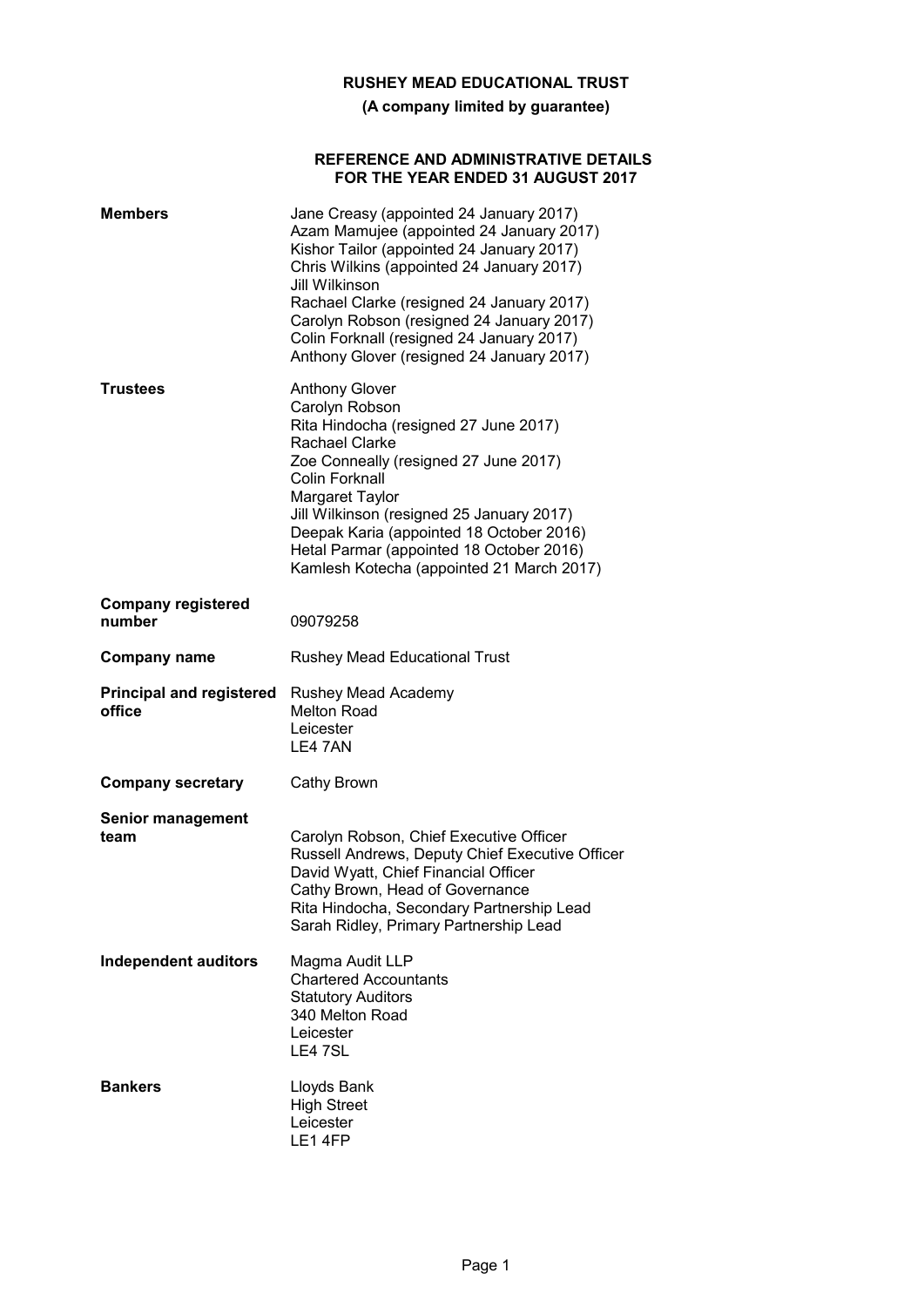**(A company limited by guarantee)**

#### **TRUSTEES' REPORT FOR THE YEAR ENDED 31 AUGUST 2017**

The Trustees present their annual report together with the financial statements and auditor's report of the charitable company for the 1 September 2016 to 31 August 2017. The annual report serves the purposes of both a Trustees' Report, and a Directors' Report under company law.

Rushey Mead Educational Trust (RMET) was established in June 2014 to provide a local academy sponsorship solution and became fully operational in November 2015 with its first two academies, Rushey Mead Academy, the founding academy, and Northfield House Primary Academy, the sponsored academy. Rushey Mead Academy brought with it Leicester Teaching School and the Leicestershire Secondary SCITT (School Centred Initial Teacher Training) programme. Since 2015 RMET has taken on a further four converter academies and as of 31 August 2017 operates 1 secondary and 5 primary academies in Leicester, which together have pupils aged from pre school to 16 years. The academies had a total number of pupils on roll of 2,630 in the school census in October 2016 (numbers do not include the Foundation 1 children). RMET had a total income of around £20m in 2016/17.

RMET has always been underpinned by a strong moral purpose and commitment to improving life chances for all young people; there has been a long history of collaboration and system leadership through the National Support School at Rushey Mead Academy, its Teaching School Alliance and SCITT. RMET is deliberately a cross phase entity, believing that it has much to learn from each other and that primary colleagues in particular have a rich, holistic understanding of their learners.

The aim of the Trust is to ensure there is a clear focus on raising standards and on improving leadership, governance, teaching and learning. RMET continues to develop a cost effective, sustainable organisation and a business model that delivers efficiency, effectiveness and economies of scale in order to free up more resources directly for pupils and for academy improvement. As a Trust, it is building on reciprocity and partnership to develop excellent opportunities and ambitious, aspirational outcomes for all, whilst nurturing self worth and resilience. Alongside this reciprocal partnership arrangement sit clear accountability measures facilitated by strong governance and quality assurance.

The Trust's first phase of development concentrated on building capacity in order to realise its ambition to assist schools with greater needs, including full recovery where required. The next phase for RMET as an 'established' multi academy trust is for carefully planned growth in the number of academies to create further capacity, informed by appropriate due diligence. The immediate plans are for a multi academy trust with a minimum of 4,000 - 5,000 pupils and a central trust budget of over £1m to enable RMET to operate efficient and effective services. The Trust will achieve this size in September 2017 and will continue to plan for further growth beyond this.

## **STRUCTURE, GOVERNANCE AND MANAGEMENT**

## **Constitution**

Rushey Mead Educational Trust is a company limited by guarantee (No. 9079258) and an exempt charity in accordance with the Academies Act 2010. The charitable company was incorporated on 10 June 2014.

The governance of the Trust is defined in the Memorandum and Articles of Association together with the funding agreements with the Department for Education (DfE). The Trustees of RMET are also the Directors of the charitable company for the purposes of company law. The charitable company is known as Rushey Mead Educational Trust.

Details of the Trustees who served during the year are included in the Reference and Administrative Details on page 1.

RMET's Governance Charter sets out the fundamental principles of the organisation and the rules of governance. The Trust Board has overall responsibility and ultimate decision making authority but delegates authority to two key groups in order to ensure effective leadership and governance: the Executive Team and Local Governing Bodies. A roles and responsibilities matrix outlines decision making processes at all levels within the Trust.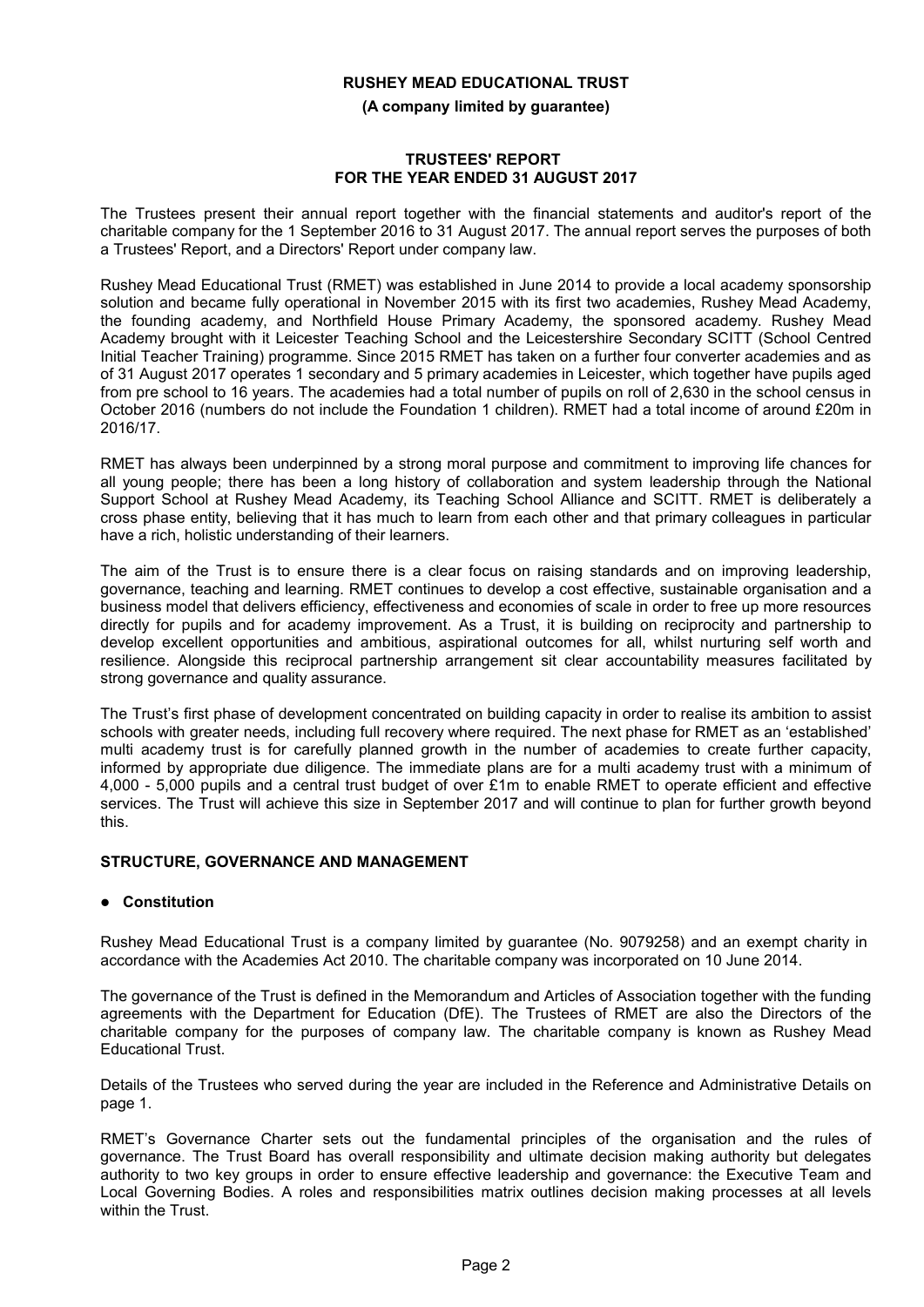#### **(A company limited by guarantee)**

#### **TRUSTEES' REPORT (continued) FOR THE YEAR ENDED 31 AUGUST 2017**

Each academy has a Local Governing Body which is governed by a Scheme of Delegation, which is individual to the academy and its Local Governing Body, and a constitution and terms of reference.

The core business of each academy's Local Governing Body is:

- Reviewing and monitoring the Academy Improvement Plan;
- Monitoring and reviewing progress and attainment;
- Financial accountability, making sure that the budget is on track and the money is spent well;
- Reviewing and monitoring the curriculum.

The Head of Governance ensures effective governance throughout the Trust, including induction, training and support to the Board and Local Governing Bodies and ensuring the Governance Charter is effectively implemented.

The Trust Board has a broad range of experience and ensures that it has the appropriate skills required to provide effective strategic leadership and oversight, including financial stewardship.

### **Members' liability**

Each member of the charitable company undertakes to contribute to the assets of the charitable company in the event of it being wound up while they are a member, or within one year after they cease to be a member, such amount as may be required, not exceeding £10, for the debts and liabilities contracted before they ceased to be a member.

## **Trustees' indemnities**

The academy trust has opted out of the Department for Education's risk protection arrangement (RPA) scheme in favour of a comprehensive package of insurance with Zurich. This policy includes general coverage for Public Liability (£25m) Employers Liability (£25m) as well as a specific policy for Governor Liability (£2m). It is not possible to quantify the Trustees and officer indemnity element from the overall cost of the scheme as the insurance is costed on a per pupil basis.

## **Method of recruitment and appointment or election of Trustees**

RMET changed its Articles of Association during this financial year and these were approved by the Education and Skills Funding Agency on 23 November 2016. One of the changes was to the constitution of the Trust Board to remove the Staff Trustee and Rushey Mead Academy Principal.

RMET has the following Trustees as set out in its Articles of Association and Funding Agreement:

- up to 6 Trustees appointed by Members:
- a minimum of 2 Parent Trustees if not represented on the Academy Local Governing Bodies;
- the Trust may also have any Co-opted Trustee appointed by the Trustees who are not Co-opted Trustees themselves.

For the period 1 September 2016 to 23 November 2016 the constitution of the Trust Board was covered by the previous Articles of Association which specified that RMET had the following Trustees:

- up to 4 Trustees appointed by Members:
- up to 3 Academy Trustees appointed or elected by other Trustees;
- up to 1 Staff Trustee appointed by the Trustees:
- up to 2 Community Trustees appointed by the Trustees;
- the Chief Executive Officer:
- the Rushey Mead Academy Principal;
- a minimum of 2 Parent Trustees if not represented on the Academy Local Governing Bodies.

Trustees are appointed for a four year period, however, this time limit does not apply to the Chief Executive Officer. Subject to remaining eligible to be a particular type of Trustee, any Trustee can be re appointed or re elected.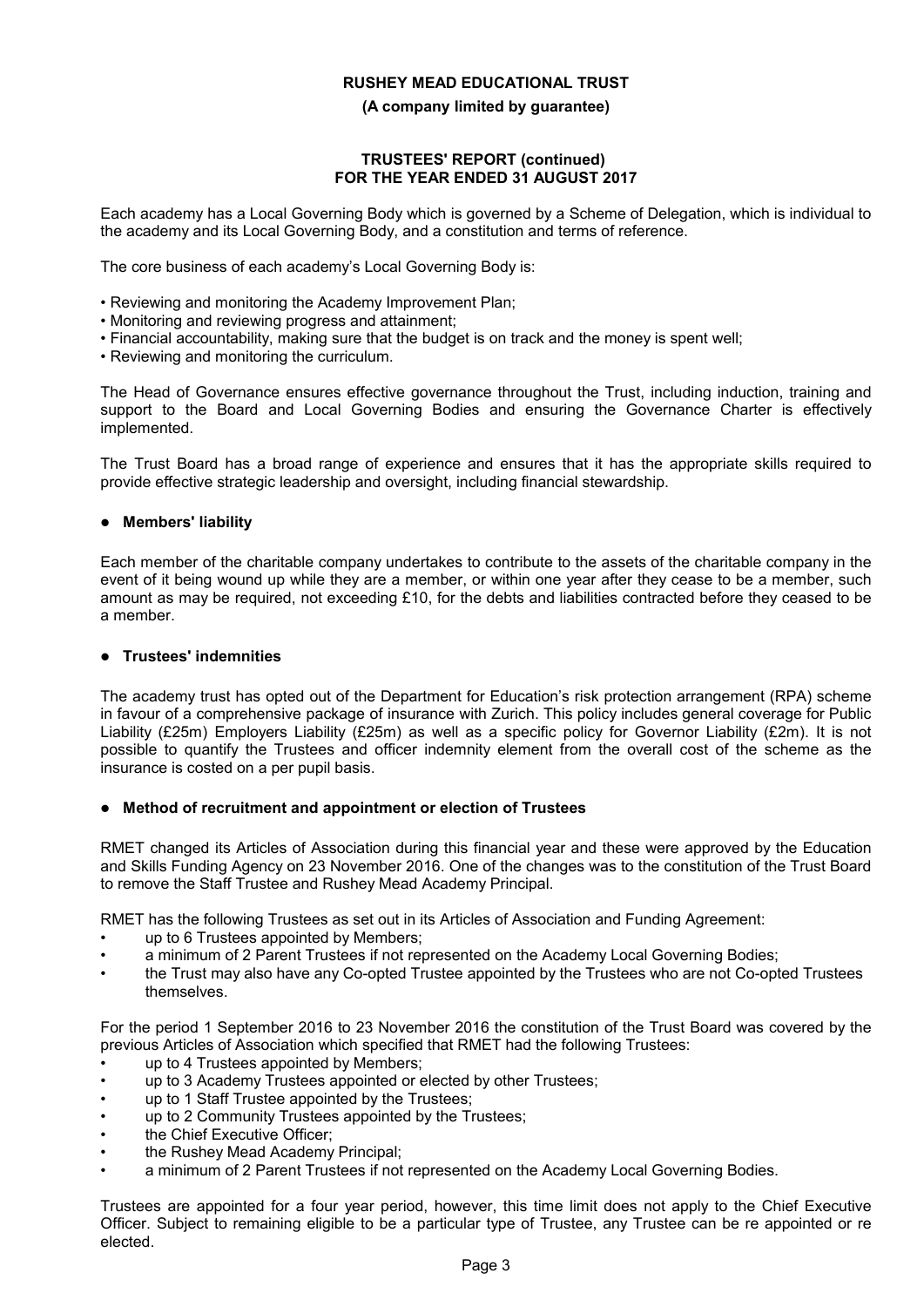**(A company limited by guarantee)**

#### **TRUSTEES' REPORT (continued) FOR THE YEAR ENDED 31 AUGUST 2017**

### **Policies and procedures adopted for the induction and training of Trustees**

New Trustees are provided with an induction pack, containing the documents that they will need to undertake their role as Trustees. Induction tends to be done informally and is tailored specifically to the individual.

### **Organisational structure**

The RMET Board of Trustees hold a minimum of 3 meetings in every school year. The Trustees establish an overall framework for the governance of the Trust and determines membership, terms of reference and procedures of committees and other groups.



#### **Members**

The members of the Rushey Mead Educational Trust, akin to shareholders, are subscribers to the Trust's memorandum of association. Members ensure that the Trust's activities are properly directed to achieving its objectives and are responsible for appointing the Board of Trustees.

#### **Board of Trustees**

The Trustees of RMET are responsible for conducting the affairs of the Trust to achieve its objectives, shaping the success of the Trust. The Board of Trustees delegate authority to central committees and to a Local Governing Body for each academy within the Trust.

#### **Local Governing Body**

Each academy has its own Local Governing Body who ensure that the academy meets its educational vision and targets. The extent of their powers is determined by the Scheme of Delegation and Constitution and Terms of Reference which varies from academy to academy within RMET.

#### **Executive Team**

The Executive Team is the executive management arm of the Academy Trust, focusing on operations and the educational performance of the academies. They operate under the leadership and direction of the CEO, who is by virtue of their position a Trustee of the Academy Trust. The Executive Team works directly with the School Improvement Forum (Principals), Operational Team, staff in each academy and the Local Governing Bodies to ensure that the required outcomes are achieved in accordance with the direction and vision of the Trust Board.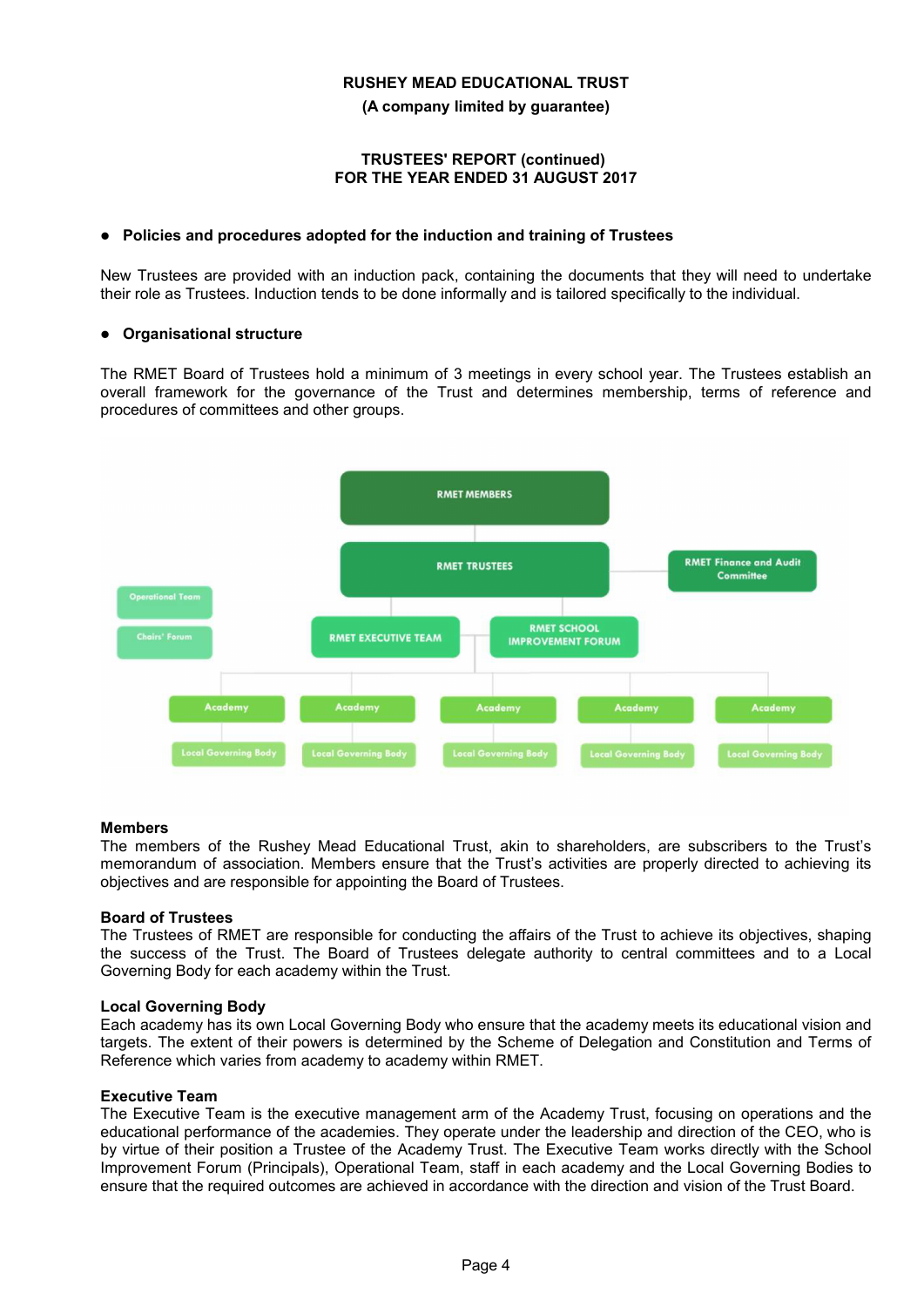**(A company limited by guarantee)**

#### **TRUSTEES' REPORT (continued) FOR THE YEAR ENDED 31 AUGUST 2017**

#### **School Improvement Forum**

All the RMET academies' principals are members of the School Improvement Forum which meets fortnightly, and has done so with the RMET Deputy Chief Executive Officer since his appointment in May 2017. This Forum is integral to all school improvement activities, making recommendations and suggests developments to the Executive Team through the two partnership lead posts.

### **Operational Team**

All the RMET academies' business managers are members of the Operational Team which meets fortnightly with the RMET Chief Financial Officer and is integral to all school business activities. It makes recommendations and suggests developments to the Executive Team through the Chief Financial Officer.

### **Pay policy for key management personnel**

The pay levels of the key management personal have been benchmarked against comparable positions at similar sized Multi-Academy Trusts.

The Chief Executive Officer and Chief Financial Officer pay levels have been agreed by the RMET Finance and Audit Committee.

### **Connected organisations, including related party relationships**

Although there are a number of professional links to other schools and third party organisations, the Trust is an independent company with no affiliation to outside bodies.

The Trust works closely with a wide variety of organisations in the field of education, including but not restricted to:

- National College for School Leadership
- National Governors Association
- Challenge Partners
- The British Council
- Teaching Schools Council
- Freedom and Autonomy for Schools National Association
- The Schools, Pupils and Teachers Network
- East Midlands Teaching Schools Alliance
- Leicester Teaching School Alliance
- Leicestershire Secondary SCITT
- Leicester City Educational Improvement Partnership
- Spencer Academies Trust

## **OBJECTIVES AND ACTIVITIES**

#### **Objects and aims**

The Trust's mission statement is 'together we make a positive difference'.

Our mission statement demonstrates our fundamental belief that we can achieve more together than separately. We believe that we will be able to provide the best possible education for local young people where our academies create a climate within which young people will thrive. We will achieve this through strong collaboration, through strong executive leadership and management, through excellent learning, teaching and assessment, where our teachers are expert in their fields, and where we have effective local governance, a professional approach to our business, and sound financial management.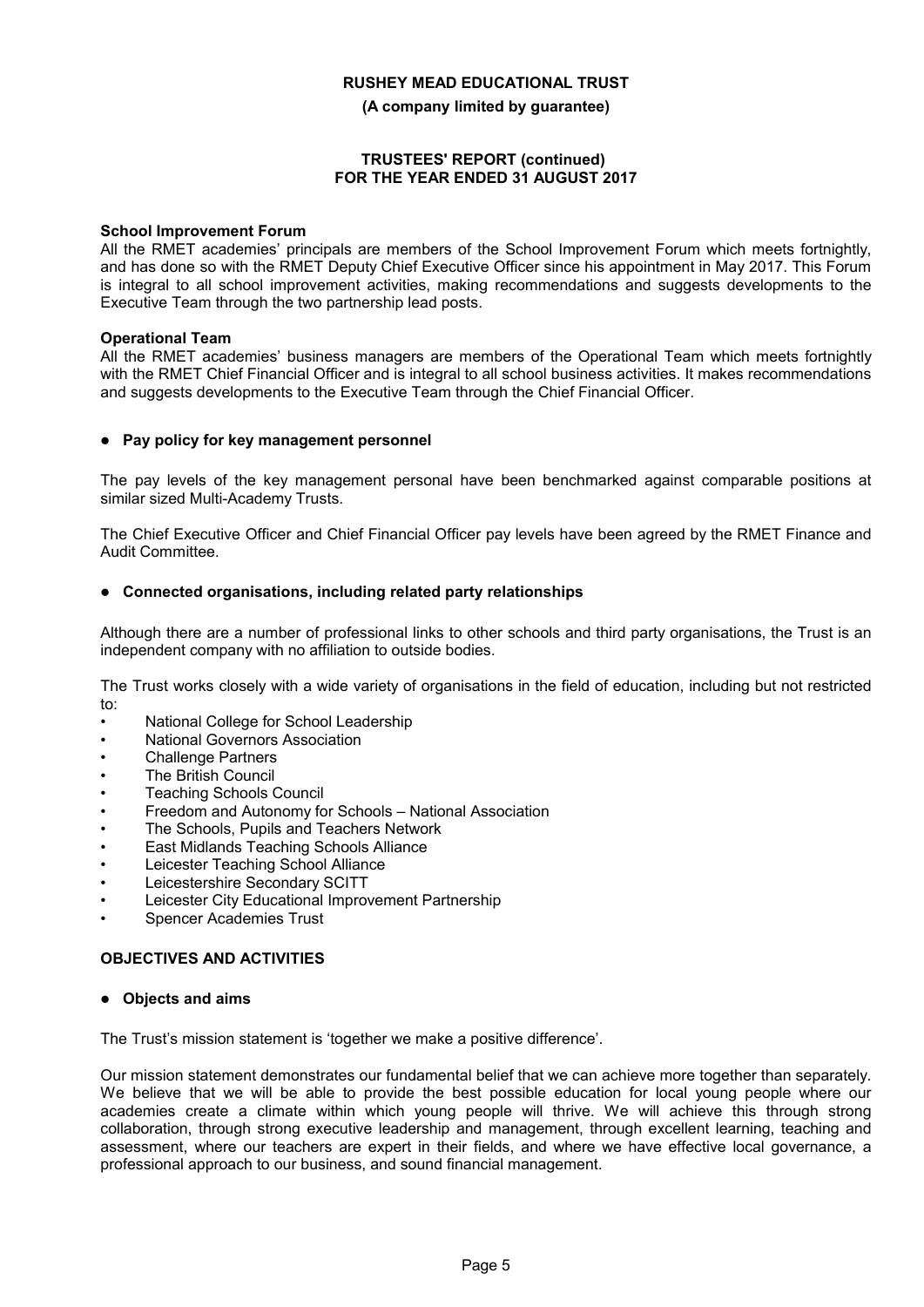**(A company limited by guarantee)**

#### **TRUSTEES' REPORT (continued) FOR THE YEAR ENDED 31 AUGUST 2017**

We have built our vision and values around the 7 Cs:

| Challenge            | Providing an excellent education by having high aspirations for all young people and giving                                                                                            |
|----------------------|----------------------------------------------------------------------------------------------------------------------------------------------------------------------------------------|
|                      | them confidence in themselves, so they can become the best they can be and contribute<br>actively to society.                                                                          |
| <b>Collaboration</b> | Working effectively and harmoniously together across phases and accepting our shared<br>accountability for meeting our aims.                                                           |
| <b>Culture</b>       | Respecting and celebrating diversity and enabling children and young people to participate<br>in, and respond to, artistic and cultural experiences.                                   |
| Community            | Building a safe and stimulating environment where caring relationships and kindness are<br>consistently developed and communication is excellent.                                      |
| Courage              | Making sure all decisions are based on clear high moral values and commitment to doing the<br>right thing with compassion and integrity.                                               |
| <b>Creativity</b>    | Providing pioneering, innovative, vibrant and enjoyable learning experiences that are open to<br>all and based on research, so that the curriculum sits at the forefront of education. |
| Clarity              | Developing transparent systems supported by consistency of messages and practice and a<br>shared language.                                                                             |

Each academy is required to develop a unique ethos and character reflecting its community and context rather than the Trust imposing a predetermined solution. However, where academies require sponsored solutions or strong intervention we will put in place a tight school improvement solution with much less flexibility and greater control.

RMET ensures its values drive its key performance indicators and academy improvement strategy. In particular, it is committed to ensuring that all its young people, particularly the least advantaged, receive excellent teaching so that they can make progress that is outstanding. RMET as the employer of all staff within its academies, provides high quality, professional development for its entire staff so they can develop their own learning and skills.

RMET is fully committed to a school led system, as already demonstrated through the Teaching School Alliance, SCITT and Challenge Partners Hub. It believes that strong networks build capacity from within and a culture that is constantly reflective and outward focused.

Trust strategy begins from careful audits of each new school, understanding through due diligence processes as to the strengths and areas for development in each academy from the beginning. Each of our academies has a challenging improvement plan which is carefully monitored both by the academy's Local Governing Body and the RMET Executive Team, overseen by the Trust's Board of Trustees. RMET also captures areas of expertise that can share capacity to support other academies as well as school specific requirements. Bespoke high quality packages of support are facilitated, using the Trust's network of system leadership and core services. The academy improvement model ensures that academies needing full recovery have strong support and monitoring. RMET builds leadership and management capacity internally and trains and deploys their own NLEs, LLEs and SLEs from within the Teaching School Alliance.

A major benefit of the model is formalised school to school support, impacting directly on all young people. Leadership development and career opportunities within the Trust also directly impact on outcomes by providing secondment opportunities and breadth of experience to colleagues within the Trust. This school led system ensures RMET academies have strong networks and a strong voice in their own future. Schools which join RMET are able to help shape and develop its work and benefit both from the support they have received and the opportunities for school improvement they are in turn able to offer.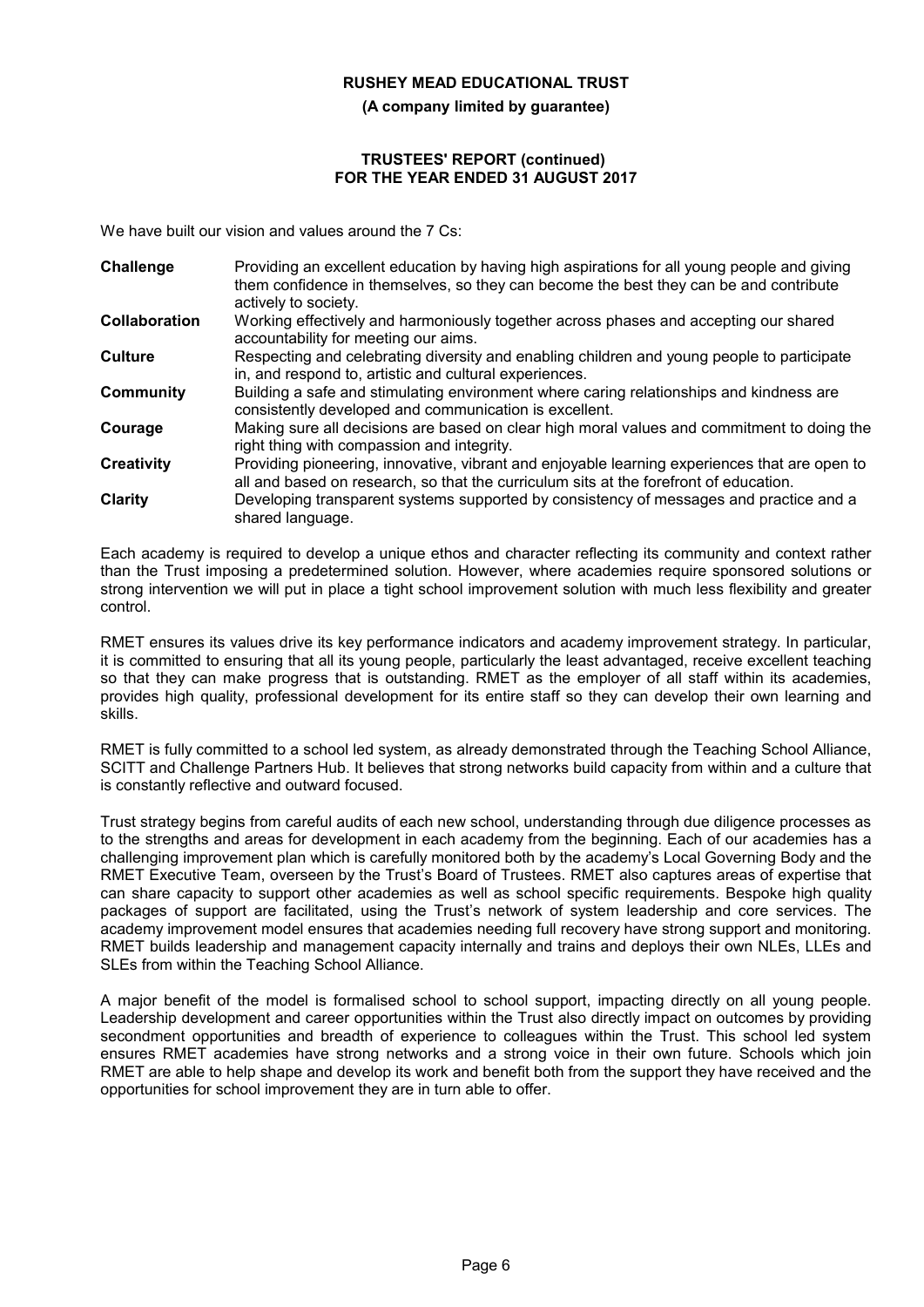**(A company limited by guarantee)**

#### **TRUSTEES' REPORT (continued) FOR THE YEAR ENDED 31 AUGUST 2017**

## **Public benefit**

The Trustees confirm that they have complied with their duty to have due regard to the guidance on public benefit published by the Charity Commission in exercising their powers or duties.

The Trust supports schools, both inside and outside the Trust, through the National Support School status of two of its academies, delivery of professional development, through the Trust's Leicester Teaching School Alliance, and the sharing of effective practice and knowledge to ultimately benefit the wider community.

The Academy's public benefit is enshrined in its charitable objectives, which state "to play a role in the regeneration of communities that the academies serve by increasing the belief of parents and carers in the purpose and value of education and valuing the partnership with families and children."

## **STRATEGIC REPORT**

### **Key performance indicators**

RMET started the financial year with five academies and ended the financial year with six. The Trust has developed a successful primary network, which includes collaborative working and mutual support. The RMET secondary academy and each RMET primary academy has their own Principal, apart from Northfield House Primary Academy which has had an Executive Principal throughout the financial year 2016-17 and a Head of School from 1 January 2017.

The Trust has developed an Academy Improvement Framework.

At the end of the 2016-17 academic year, results for all five of the RMET primary academies were above floor target.

In the 2016-17 results Rushey Mead Academy, the Trust's only secondary academy to 31 August 2017, exceeded national attainment levels and improved its results on the previous year, achieving 58% Grade 5+ BASICS (English and Maths) and 77% Grade 4+. The percentage of students who achieved the EBacc (48%) was significantly higher than the 2016 national average of 24%.

#### **Going concern**

After making appropriate enquiries, the Board of Trustees has a reasonable expectation that the Trust has adequate resources to continue in operational existence for the foreseeable future. For this reason it continues to adopt the going concern basis in preparing the financial statements. Further details regarding the adoption of the going concern basis can be found in the Statement of Accounting Policies.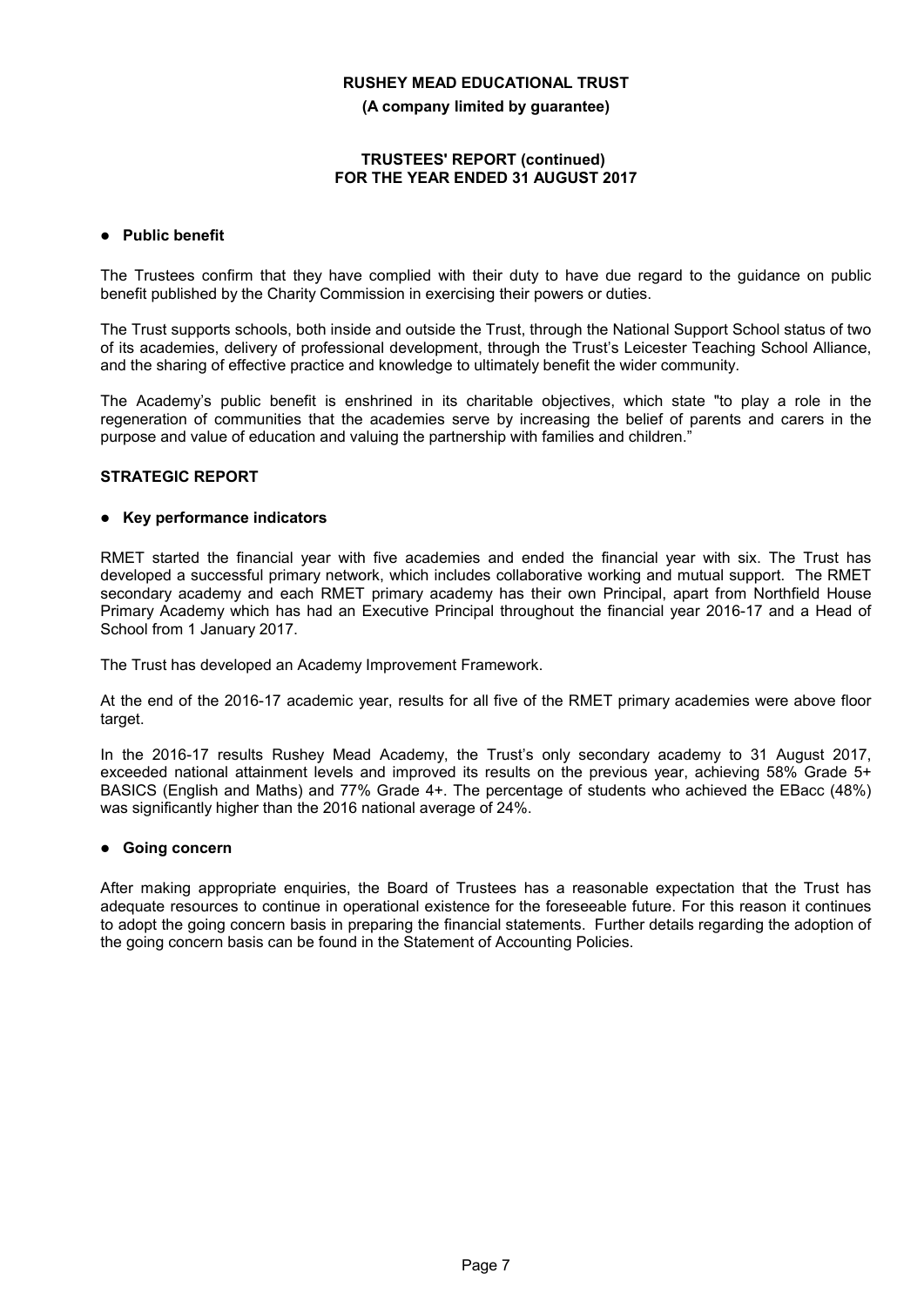**(A company limited by guarantee)**

#### **TRUSTEES' REPORT (continued) FOR THE YEAR ENDED 31 AUGUST 2017**

#### **FINANCIAL REVIEW**

#### **Financial Review**

The Academy had a net increase in funds for the year ended 31 August 2017 of £3,892,091 including fixed assets movements. As at 31 August 2017 the Trust held £1,625,129 of unrestricted reserves plus £783,961 of unspent (non-fixed asset) restricted funds. The Trust therefore held combined unrestricted and non-fixed asset restricted funds, being its available reserves of £2,409,090.

The Trust had a pension deficit on their Local Government Pension Scheme of £6,360,000 at 31 August 2017 and a fixed asset reserve of £33,183,183 (being the book value of past purchases £32,670,264 plus £512,919 of unspent capital grants.)

There are no significant factors going forward that are expected to impact on the normal continuing operation of the Trust. The principle financial management policies adopted in the year are included in the Trust's internal financial policies and are typical for a Trust of this size and type. There were no unusual significant events worthy of comment during the year.

The principal sources of funding for the Trust are the General Annual Grant (GAG) and other ESFA/DfE grants, such as Pupil Premium. This funding has been used to support the key educational objectives of the Academy trust, subject to any remaining reserves.

The Trust's investment policy is only to hold cash reserves on deposit with major holding banks so as to minimise risk.

## **Reserves policy**

The Trust Board review the actual reserve levels of the Academy Trust annually. This review encompasses the nature of income and expenditure streams, the need to match income with commitments and the nature of reserves. The target setting level of reserve`s will be considered annually by the Finance and Audit Committee and this target will be recorded in the minutes of the committee. The level of reserves held is set at the Trust level, however, it is the expectation that each individual Academy will achieve a similar position. The Academy Trust needs to hold reserves to allow for contingencies such as unfunded building repairs, unexpected staffing costs and to allow for some uncertainty in future government funding.

The Trustees have determined that the appropriate level of free reserves, which it considers to be unrestricted non-designated funds, plus unspent General Annual Grant (GAG), should be a minimum of one month's salary costs for the five Academies, being approximately £1,200,000.

Actual non-designated unrestricted funds plus unspent GAG as at 31 August 2017 were £2,074,171, being higher than the target level set by the Trustees by £874,171, which the Trustees expect to be used during the current 2017/18 academic year. The Academy Trust also held other available restricted revenue funds at the year end of £316,414. Total available revenue reserves at 31 August 2017, including designated funds of £18,505 set aside for Teaching School use, were £2,409,090. Cash at bank at 31 August 2017 was £1,513,387 higher than total available reserves due principally due to capital income received in advance of payment plus various other accruals timing differences.

Included within unrestricted funds above were designated funds of £18,505 at 31 August 2017. The Trustees have identified £14,000 as the minimum level of reserves to be held by the Teaching School as this represents one month's salary costs. The remaining reserves are set aside by the Trustees for school improvement projects across the Trust. This reserve is likely to be spent over the course of the next two years, ending on 31 August 2019.

At 31 August 2017 the Trust's fixed asset reserve of £33,183,183 represented £32,670,264 of funds which could only be realised if the assets were sold, plus £512,919 of unspent capital grants.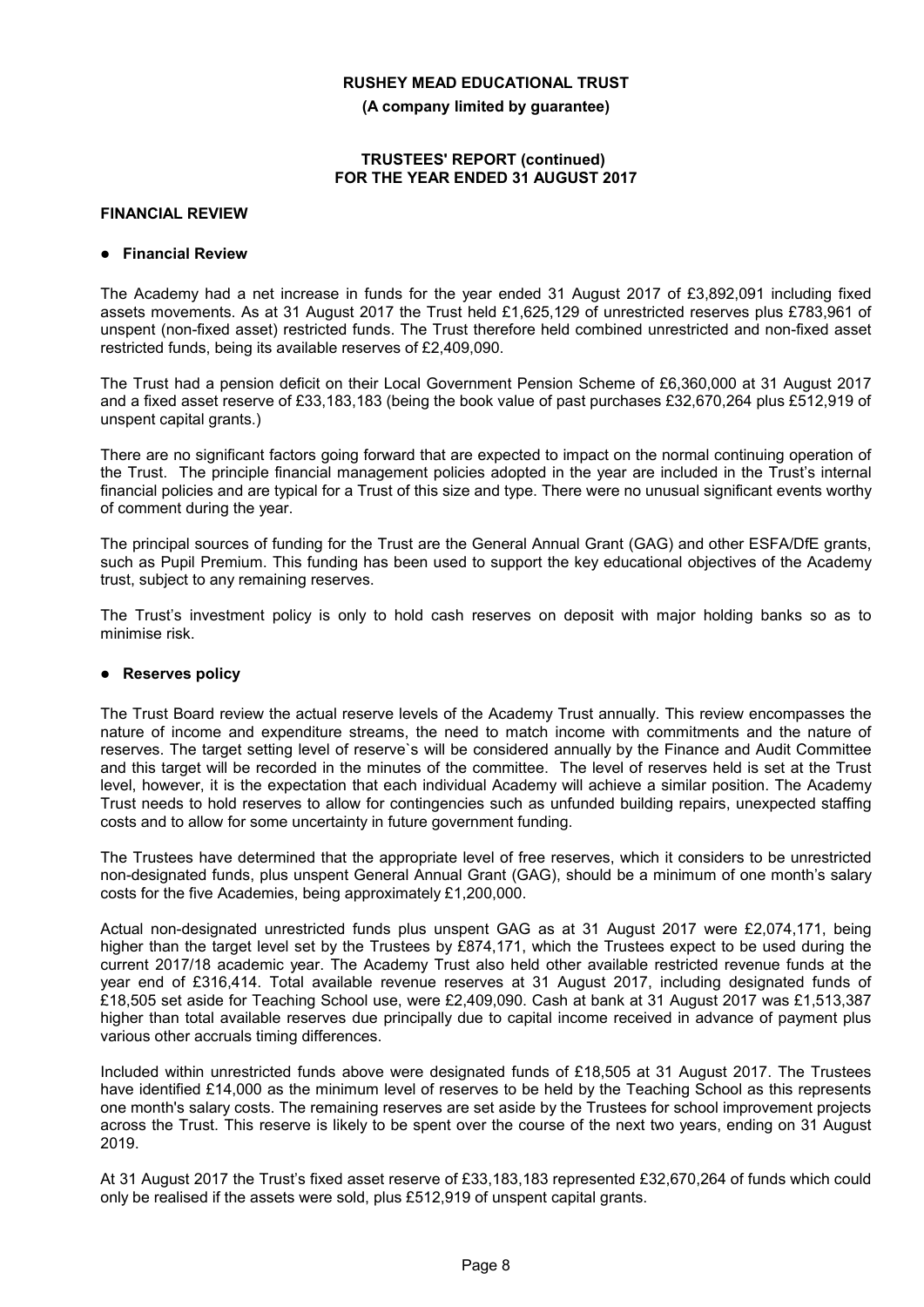#### **(A company limited by guarantee)**

#### **TRUSTEES' REPORT (continued) FOR THE YEAR ENDED 31 AUGUST 2017**

The only reserve in deficit at the year end was the pension reserve (deficit of £6,360,000) which will be addressed via contribution rates decided on from time to time by the pension scheme actuaries. This deficit has arisen, as with many other schemes of this type, mainly due to increased life expectancies and reduced investment returns.

#### **Investments policy**

RMET's Investment Policy ensures that funds which the Academy Trust does not immediately need to cover anticipated expenditure are invested in such a way as to maximise income but without risk. Our aim is to spend the public monies with which we are entrusted for the direct education benefit of pupils as soon as is prudent. The Academy Trust does not consider the investment of surplus funds as a primary activity, rather it is the result of good practice as and when circumstances allow.

The purpose of the RMET Investment Policy is:

- To ensure adequate cash balances are maintained in the current account to cover day to day working capital requirements
- To ensure there is no risk of loss in capital value of any cash funds invested
- To protect the capital value of any invested funds against inflation
- To optimise returns on invested funds

Guidelines are strict and include:

Regular cash flow reports are to be prepared and monitored to ensure there are adequate liquid funds to meet all payroll related commitments and outstanding creditors that are due for payment.

Where the cash flow identifies a base level of cash funds that will be surplus to requirements these may be invested following approval from the Finance and Audit Committee. Approval must be signed off and recorded in the committee minutes.

In making decisions regarding where and how any surplus funds should be invested, due regard will be given to risk. The Finance and Audit Committee will set a maximum level of investment with any single provider. This decision will be recorded in the minutes of this committee.

The main bank account for each academy attracts interest at the current rate of 0.1% regardless of any separate investment. This interest is paid directly into the bank account of the individual academies and is a true reflection of the interest earned on their own balances.

Currently, it is expected that surplus funds will be invested with the existing banker Lloyds Bank in an instant access deposit account. There is potential for a better rate of return from investing a single value that may be a contribution from any combination of Academies. The interest accrued would then be distributed proportionally to each academy.

The Finance and Audit Committee will receive a report at each meeting as to the performance of the investment.

The Chief Financial Officer will research alternative sources of investment return at least twice a year and will report to the Finance and Audit Committee the options available. Any decision to diversify the investments must be recorded in the minutes of this committee.

The Finance and Audit Committee will consider the ethical and moral standing of any alternative investment provider and they will ensure that this potential investment partner meet the standards that will be expected by .<br>the Trust Board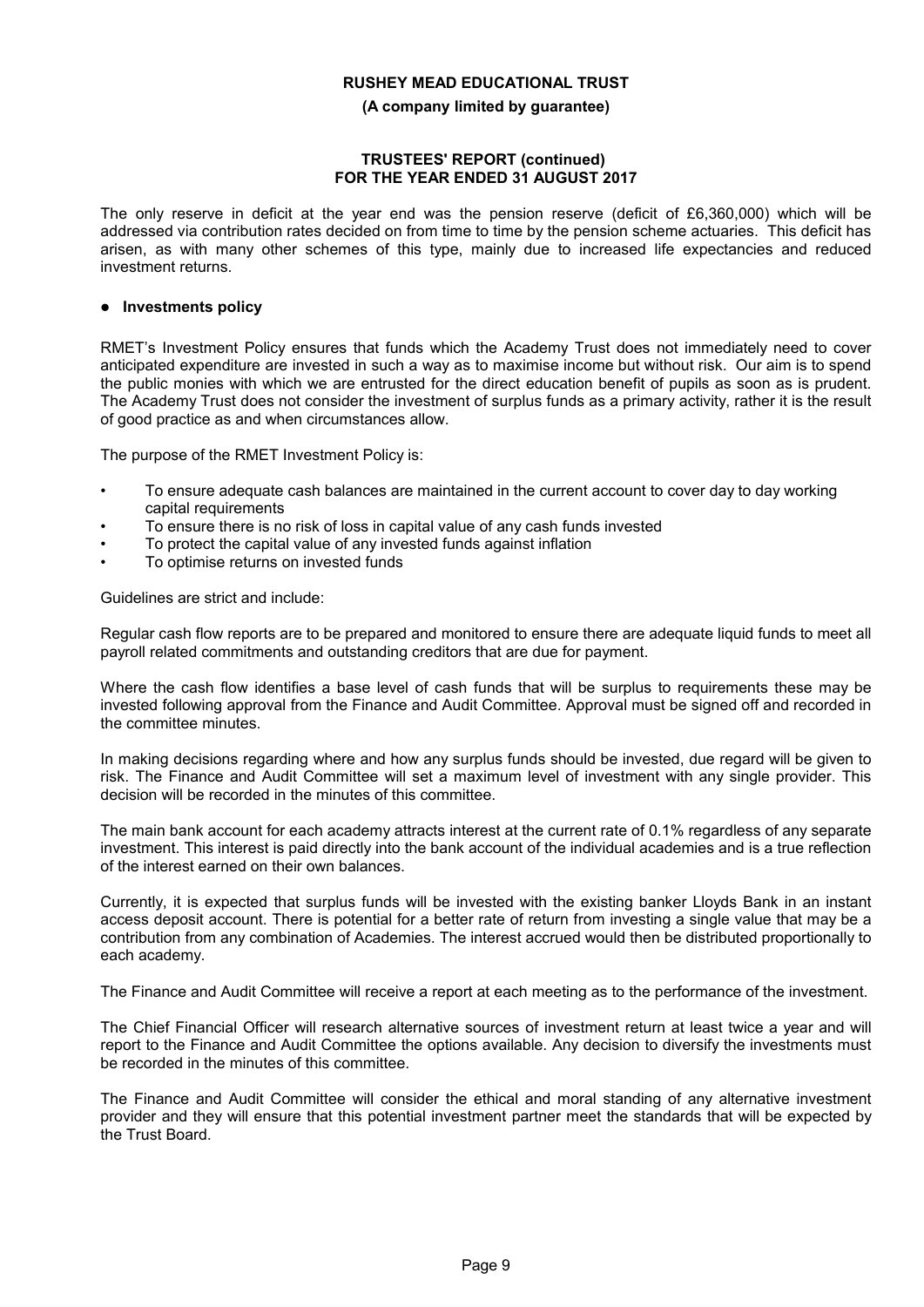## **(A company limited by guarantee)**

### **TRUSTEES' REPORT (continued) FOR THE YEAR ENDED 31 AUGUST 2017**

The aim is to reach an appropriate level of reserve to allow the management and the Finance and Audit Committee to explore alternative investment possibilities with criteria being:

- Investment with a different counterparty (in order to reduce counterparty risk);
- Consideration of whether there should be a maximum level of investment with a single approved counterparty; and
- A longer term investment with a higher return (but not high risk investments which are not in the best interests of the Academy Trust).

## **Principal risks and uncertainties**

The RMET financial and risks objectives are documented in its:

- **Official Budgets**
- Scheme of Delegation
- Financial Regulations
- Financial Risk Register
	- At the time of writing the RMET identified key risks are:
- National Curriculum changes at the same time as potential less funding from the government. Nationally we are going through a period of austerity measures meaning it may become more difficult to offer the breadth and width of KS3 & KS4 curriculum demands within future budget constraints;
- The future financial viability of the LGPS pension scheme and increases in employer payroll on costs; and
- Ensuring that any new academies joining RMET have followed due diligence process to ensure that established academies within the Trust are not detrimentally affected.

## **PLANS FOR FUTURE PERIODS**

## **Future developments**

RMET has clear strategic ambitions built on its mission statement and values. Their 3 year corporate business plan sets out the following objectives to ensure that, as a Trust, it has clarity about it hopes to achieve. Together it holds collective responsibility for RMET pupils and ensures that it will strategically govern the trust to ensure excellence for all.

## **RMET PRIORITIES HAVE BEEN TO:**

- Ensure accuracy of due diligence for all RMET Academies so strengths and areas for development are known
- Introduce effective QA processes which support the development of RMET
- Establish collaborative Pods of academies which match need with strength and which commit to working together
- Centralise business and core services to reduce wastage and benefit from economies of scale
- Establish coherent, effective and manageable mechanisms by which members of RMET will communicate with each other
- Consider capacity and investigate ways in which greater pupil numbers might be accommodated

## **BY 2019 ALL RMET ACADEMIES WILL:**

- Be high performing and improved academies, including those who they sponsor
- Provide aspirational environments where pupils thrive and parents and carers are fully engaged to support learning, development and progression
- Attract the very best professionals where all staff benefit from high quality professional development and career opportunities
- Have strong Governance and Leadership with effective quality assurance and accountability
- Operate within efficient and effective business arrangements which enable the trust to deliver on its commitments, and to grow and prosper.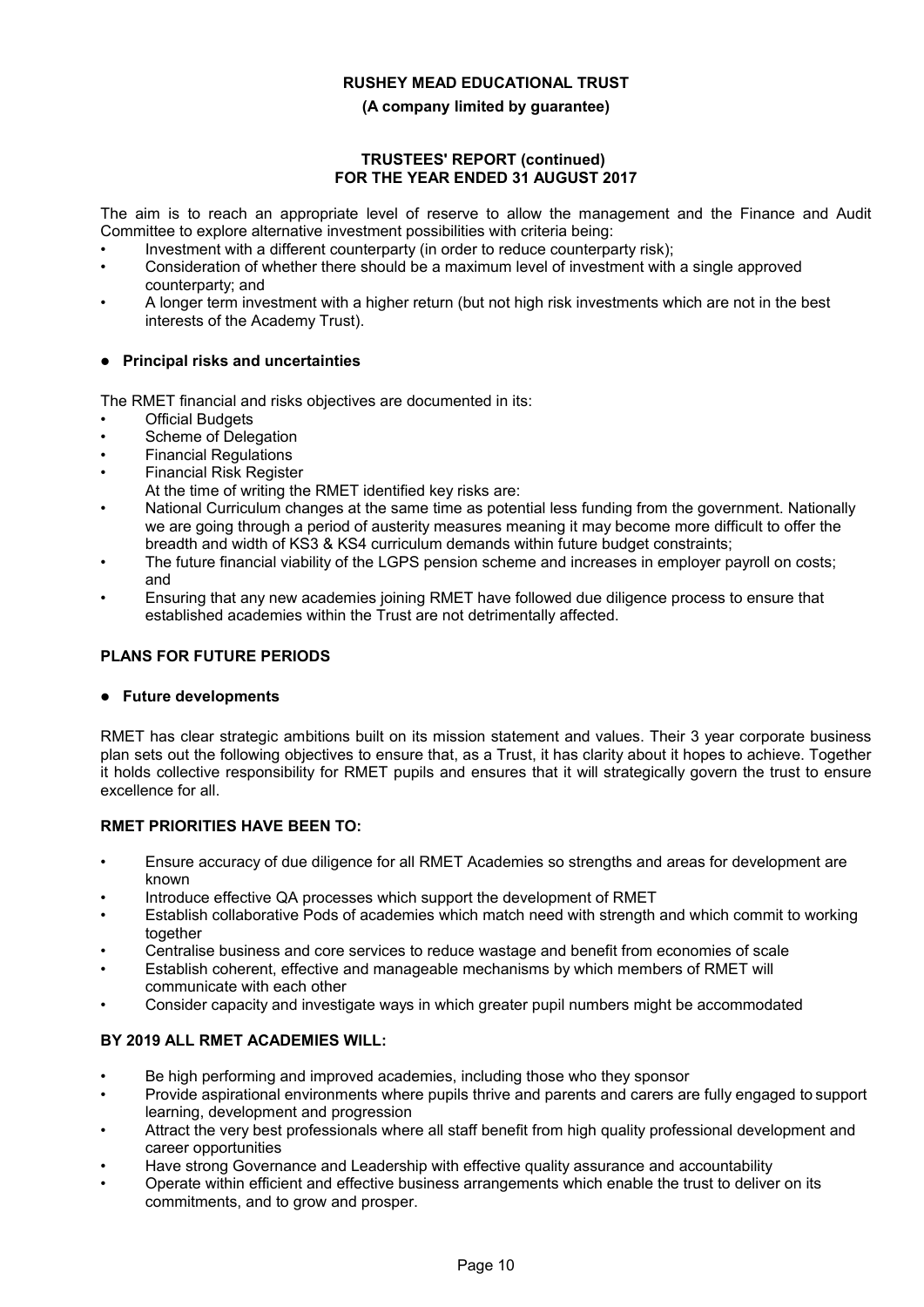#### **(A company limited by guarantee)**

### **TRUSTEES' REPORT (continued) FOR THE YEAR ENDED 31 AUGUST 2017**

## **IN ORDER TO ACHIEVE THIS, RMET'S ACADEMIES WILL WORK TOGETHER TO:**

- Provide high quality teaching and learning so that every child and young person can access educational excellence, achieving to the best of his or her ability regardless of prior attainment or background
- Focus on safety and wellbeing so that every child and young person is safe and protected from harm and vulnerable children are supported to succeed with opportunities as good as those for any other child
- Invest in staff development to ensure that every member of RMET staff is valued equally and is able to be the best that they can be
- Create sustainable, viable and effective academy sponsorship which uses its strengths to support underperformance and which takes advantage of economies of scale
- Provide further capacity for the area's anticipated increase in pupil numbers

### **Funds held as custodian**

The Academy Trust does not hold funds on behalf of any other organisations.

### **Disclosure of information to auditors**

Insofar as the Trustees are aware:

- there is no relevant audit information of which the charitable company's auditors are unaware, and
- that Trustees have taken all the steps that ought to have been taken as a Trustee in order to be aware of any relevant audit information and to establish that the charitable company's auditors are aware of that information.

## **Auditors**

The auditors, Magma Audit LLP, have indicated their willingness to continue in office. The Designated Trustees will propose a motion re-appointing the auditors at a meeting of the Trustees.

The Trustees' Report was approved by order of the Board of Trustees, as the company directors, on 12 December 2017 and signed on its behalf by:

................................................ **Anthony Glover Chair of Trustees**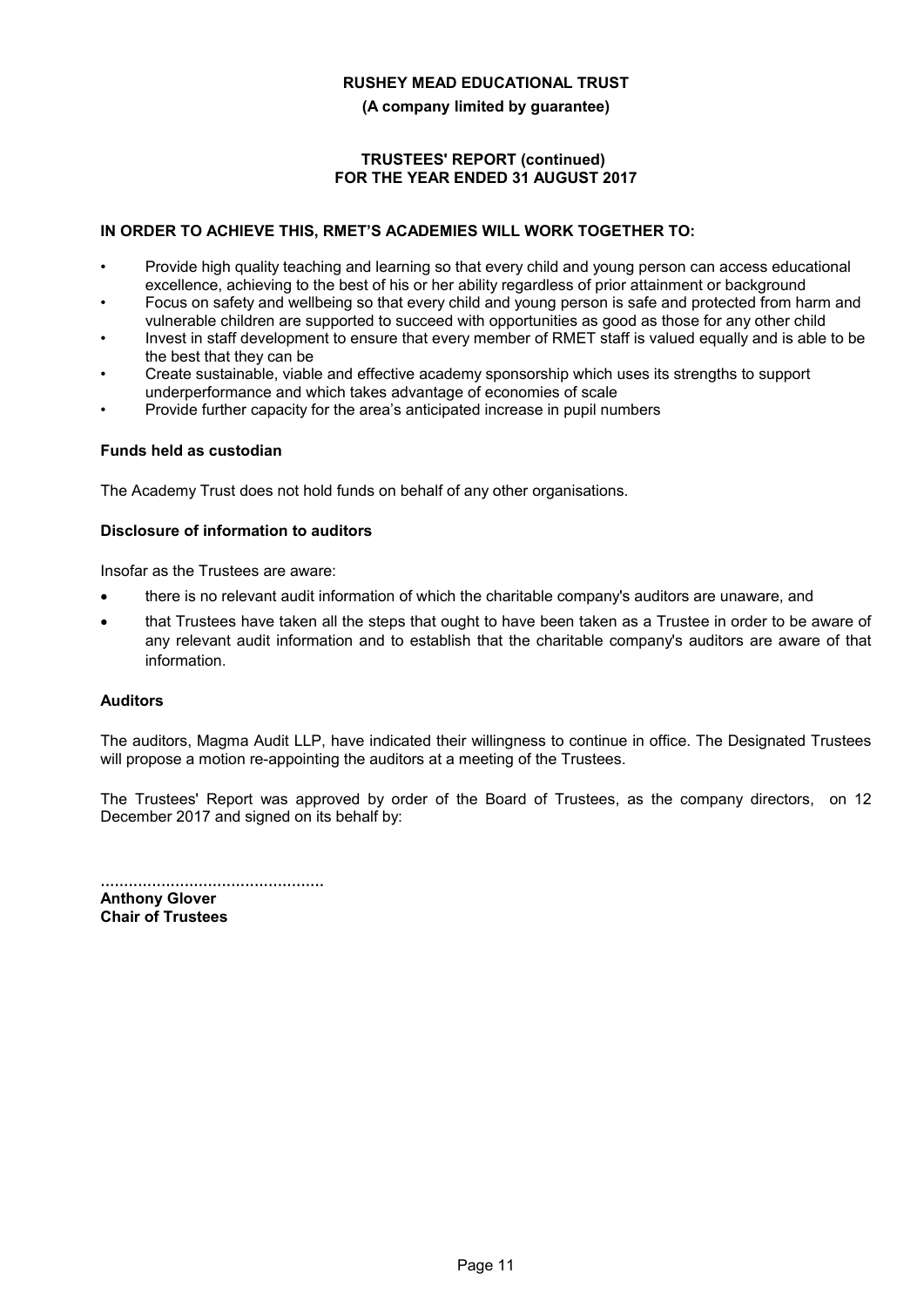**(A company limited by guarantee)**

### **GOVERNANCE STATEMENT**

#### **Scope of Responsibility**

As Trustees, we acknowledge we have overall responsibility for ensuring that Rushey Mead Educational Trust has an effective and appropriate system of control, financial and otherwise. However such a system is designed to manage rather than eliminate the risk of failure to achieve business objectives, and can provide only reasonable and not absolute assurance against material misstatement or loss.

The Board of Trustees has delegated the day-to-day responsibility to the Chief Executive Officer, as Accounting Officer, for ensuring financial controls conform with the requirements of both propriety and good financial management and in accordance with the requirements and responsibilities assigned to it in the funding agreement between Rushey Mead Educational Trust and the Secretary of State for Education. They are also responsible for reporting to the Board of Trustees any material weaknesses or breakdowns in internal control.

### **Governance**

The information on governance included here supplements that described in the Trustees' Report and in the atatement of trustees' responsibilities. The Board of Trustees has formally met 6 times during the year. Attendance during the year at meetings of the Board of Trustees was as follows:

| <b>Trustee</b>        | Meetings attended | Out of a possible |
|-----------------------|-------------------|-------------------|
| <b>Anthony Glover</b> | 6                 | 6                 |
| Carolyn Robson        | 5                 | 6                 |
| Rita Hindocha         | 6                 | 6                 |
| <b>Rachael Clarke</b> |                   | 6                 |
| <b>Zoe Conneally</b>  |                   | 6                 |
| Colin Forknall        | 6                 | 6                 |
| Margaret Taylor       | 5                 | 6                 |
| Jill Wilkinson        |                   |                   |
| Deepak Karia          | 5                 | 5                 |
| <b>Hetal Parmar</b>   | 5                 | 5                 |
| Kamlesh Kotecha       |                   |                   |

During the 2016/17 financial year the governance structure has been significantly changed to bring it in line with DfE guidance.

At the start of the 2016/17 financial year all the RMET Members were also Trustees. DfE guidance was that the most robust governance structures in academy trusts have a degree of separation between Members and Trustees and that no trust employees should be Members. RMET Members agreed to separate these roles and for the Trust CEO to cease to be a Member. The previous Member/Trustees continued as Trustees and four new Members were appointed in January 2017. Following the resignation as a Trustee of the only remaining Member/Trustee (but remaining as a Member), all five Members are now separate from the Trustees.

At the same time the Trust's Articles of Association were changed to the current DfE model version. These were approved by the ESFA in November 2016 and adopted by the Members in January 2017.

During this financial year the Board aimed to recruit a wider range of skills and in October co-opted two new Trustees, one with financial expertise (Deepak Karia) and one with strategic business and governance expertise (Hetal Parmar). The Board then identified a lack of HR expertise and in March recruited Kamlesh Kotecha to fulfil this role. Following guidance from the Regional Schools Commissioner during the year, it was agreed that employees of the Trust (with the exception of the RMET CEO) would no longer sit on the Board. As a consequence, Rita Hindocha and Zoe Conneally stepped down. Further analysis of the Board's skills has identified a need for a Trustee with legal expertise and the recruitment process has started for this.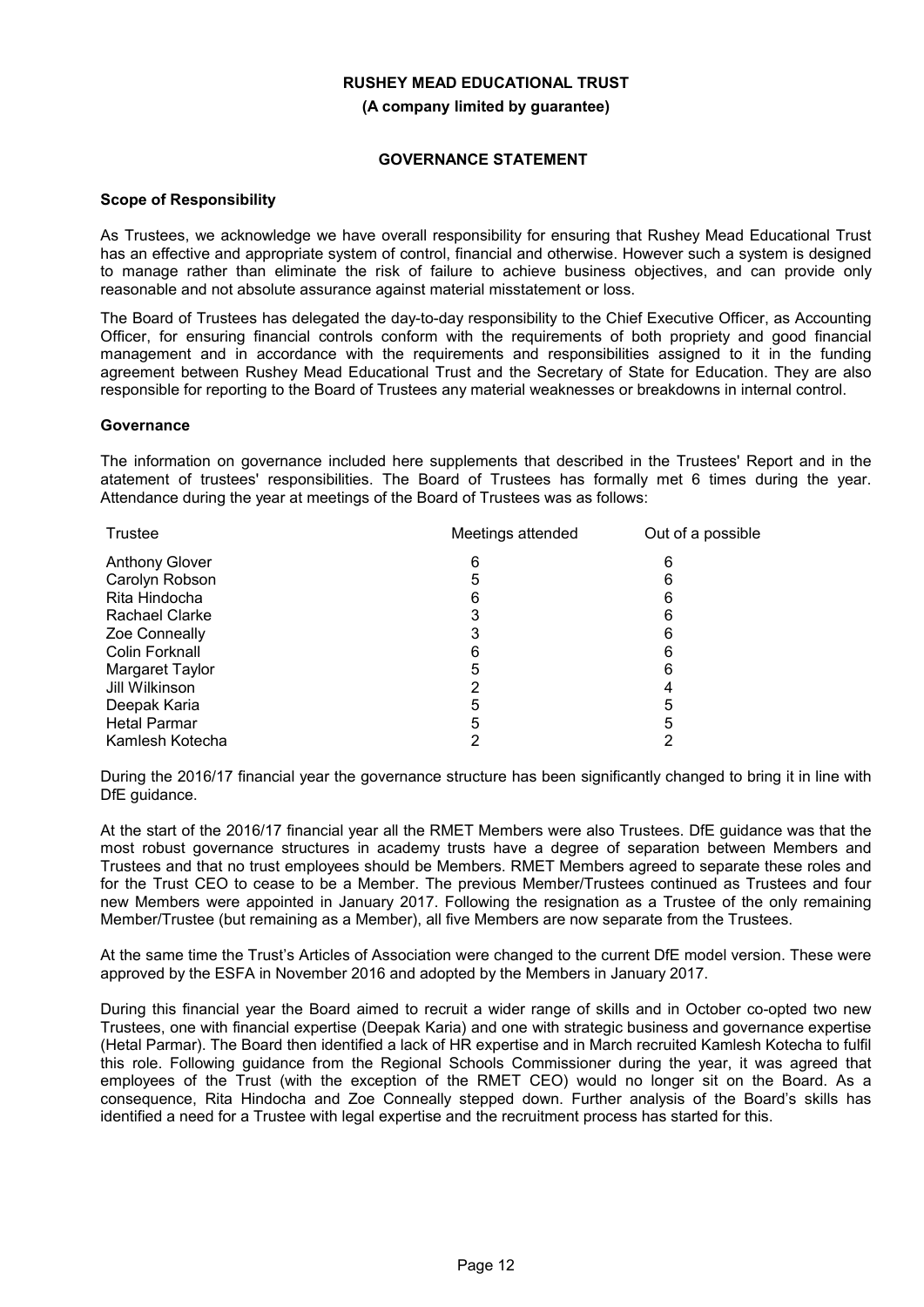#### **(A company limited by guarantee)**

## **GOVERNANCE STATEMENT (continued)**

The Board of Trustees has driven significant development in RMET both in the Trust expansion and in the way the Trust operates. This work includes:

- development of new Trust vision, values and KPIs and reporting of indicators to the Board
- Trust growth, including scrutiny of case for taking additional schools and the application to open a free school (which was approved in April 2017)
- academy educational performance and improvement, including scrutiny of data and Challenge Partner reviews and presentations by academy principals
- financial performance, including approval of budget, monitoring of Trust budget and oversight of outcomes of financial audits
- Trust staffing, including the approval to recruit to a new post of Deputy CEO and Trustee representation on the interview panel
- Trust governance (see earlier description of changes to governance structure)
- consideration of the impact the Trust has had on its academies
- risk management

#### **Governance reviews:**

The Finance and Audit Committee is a Committee of the main Board of Trustees. Its purpose is to incorporate the role of an Audit Committee; monitor, evaluate and review policy and performance in relation to financial management; to ensure compliance with reporting and regulatory requirements and reporting; to receive reports from the Responsible Officer; and to work with each of its academies to draft their annual budgets, including setting staffing levels. Whilst Local Governing Bodies draft their annual budget and set their own staffing levels, the RMET Board of Trustees has overall responsibility of approving or not approving these recommendations prior to submission to the ESFA by 31 July each year.

Attendance at meetings in the year was as follows:

| Trustee        | Meetings attended | Out of a possible |
|----------------|-------------------|-------------------|
| Deepak Karia   |                   |                   |
| Rachael Clarke |                   |                   |
| Colin Forknall |                   |                   |

#### **Review of Value for Money**

As Accounting Officer, the Chief Executive Officer has responsibility for ensuring that the Academy delivers good value in the use of public resources. The Accounting Officer understands that value for money refers to the educational and wider societal outcomes achieved in return for the taxpayer resources received.

The Accounting Officer considers how the Academy's use of its resources has provided good value for money during each academic year, and reports to the Board of Trustees where value for money can be improved, including the use of benchmarking data where appropriate. The Accounting Officer for the Academy has delivered improved value for money during the year by:

- Centralisation of 'bespoke' business and management support with individual Academies. The objective of any change has been to enable the Academy Principals to fully focus on the core business of teaching and learning, raising standards, and achieving improved outcomes for pupils.
- Centralisation of the individual academy bank accounts to improve the efficiency of operations and to enhance the controls around cash-flow
- Ensuring RMET business management arrangements are effective and efficient and enable the Trust to deliver its commitments, and to grow and prosper.
- Developing the forums for Principals, chairs of governors and business/ finance staff throughout the Trust to discuss and develop best practice.
- Providing appropriate training for finance staff to ensure that all academies within the Trust can utilise the benefits of a single finance system through PS Financials.
- Enabling each RMET academy participating in central contracts to openly and transparently share the financial savings that these efficiencies bring.
- Developing an income generation plan to ensure that the Trust remains financially robust going forward.
- Negotiating trust wide contracts such as refuse collection. Reviewing all contracts held across the Trust, identifying opportunities to improve value for money.
- Conducting staffing reviews and appointing a Deputy Chief Executive Officer (May 2017).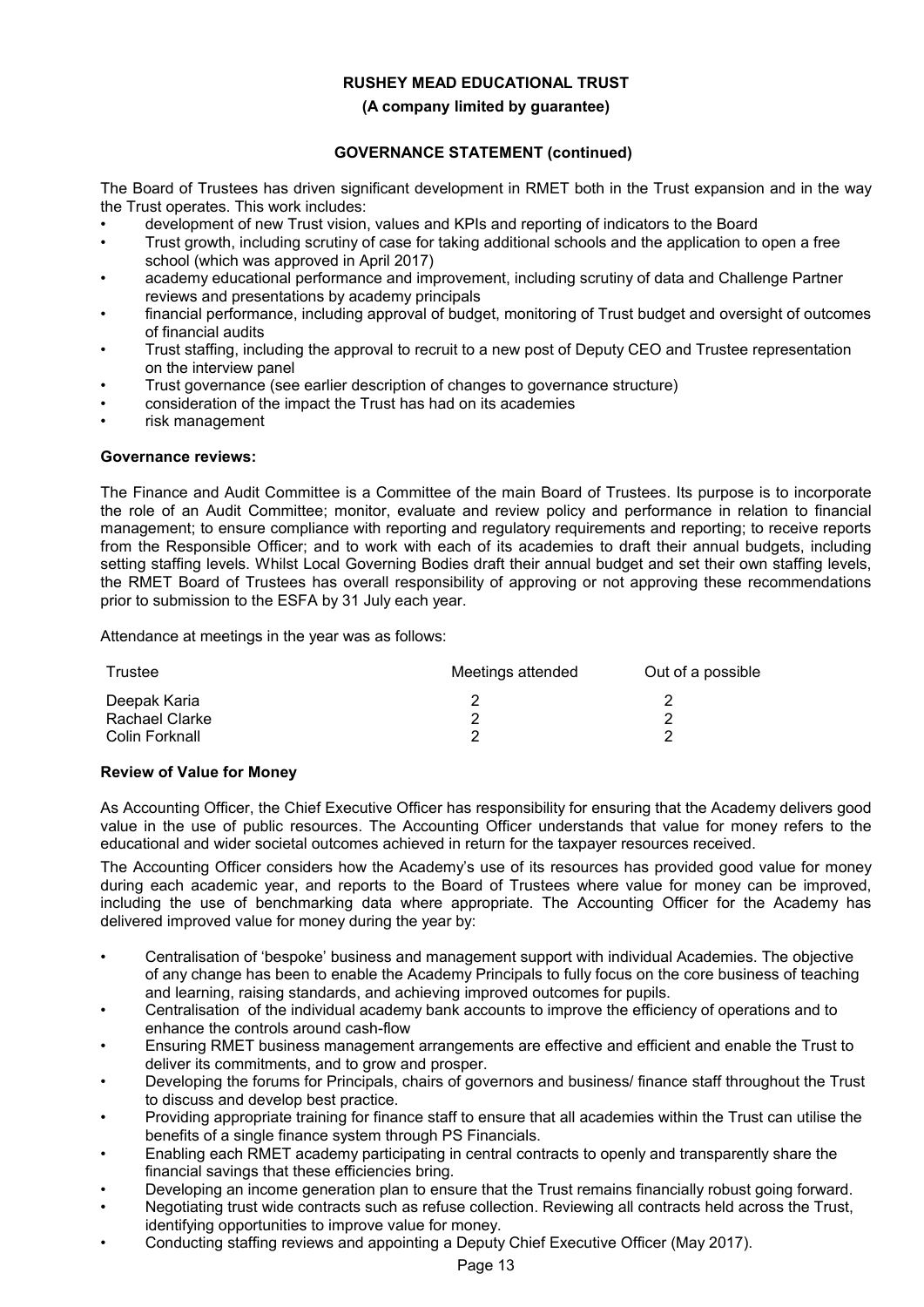#### **(A company limited by guarantee)**

## **GOVERNANCE STATEMENT (continued)**

### **The Purpose of the System of Internal Control**

The system of internal control is designed to manage risk to a reasonable level rather than to eliminate all risk of failure to achieve policies, aims and objectives; it can therefore only provide reasonable and not absolute assurance of effectiveness. The system of internal control is based on an ongoing process designed to identify and prioritise the risks to the achievement of Academy policies, aims and objectives, to evaluate the likelihood of those risks being realised and the impact should they be realised, and to manage them efficiently, effectively and economically. The system of internal control has been in place in Rushey Mead Educational Trust for the year 1 September 2016 to 31 August 2017 and up to the date of approval of the annual report and financial statements.

### **Capacity to Handle Risk**

The Board of Trustees has reviewed the key risks to which the Academy is exposed together with the operating, financial and compliance controls that have been implemented to mitigate those risks. The Board of Trustees is of the view that there is a formal ongoing process for identifying, evaluating and managing the Academy's significant risks, that has been in place for the year 1 September 2016 to 31 August 2017 and up to the date of approval of the annual report and financial statements. This process is regularly reviewed by the Board of Trustees.

### **The Risk and Control Framework**

The Academy's system of internal financial control is based on a framework of regular management information and administrative procedures including the segregation of duties and a system of delegation and accountability. In particular, it includes:

- comprehensive budgeting and monitoring systems with an annual budget and periodic financial reports which are reviewed and agreed by the Board of Trustees;
- regular reviews by the RMET Finance and Audit Committee of reports which indicate financial performance against the forecasts and of major purchase plans, capital works and expenditure programmes;
- setting targets to measure financial and other performance;
- clearly defined purchasing (asset purchase or capital investment) guidelines.
- delegation of authority and segregation of duties;
- identification and management of risks.

The Board of Trustees has considered the need for a specific internal audit function and has decided to appoint Leicestershire County Council as internal auditor.

The internal auditor's role includes giving advice on financial matters and performing a range of checks on the Academy's financial systems. In particular the checks carried out in the current period included:

- testing on payroll systems
- testing of purchase systems
- testing of control accounts and bank reconciliations

On an annual basis, the internal auditor reports to the Board of Trustees through the Finance and Audit Committee on the operation of the systems of control and on the discharge of the Board of Trustees' financial responsibilities.

The second internal audit for Rushey Mead and Northfield House academies have been completed during the 2016-17 academy financial year. The first audits have been completed for three of the Trust primary academies: Thurnby Lodge, Knighton Fields and Willowbrook. The first internal audit has also been completed for the central trust operation and Rowlatts Hill in May 2017 and September 2017 respectively. In all cases, there were no significant or concerning issues.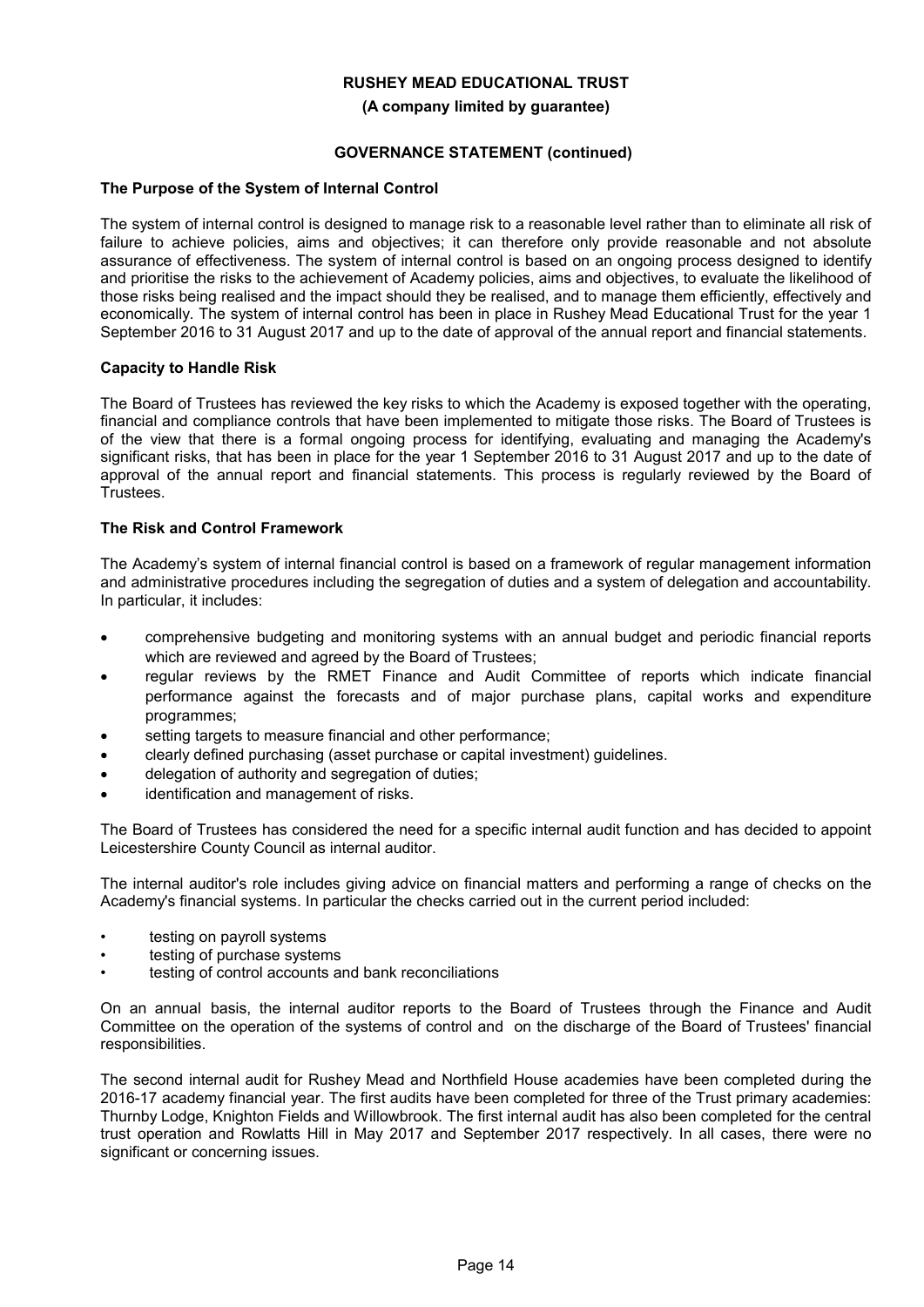#### **(A company limited by guarantee)**

## **GOVERNANCE STATEMENT (continued)**

## **Review of Effectiveness**

As Accounting Officer, the Chief Executive Officer has responsibility for reviewing the effectiveness of the system of internal control. During the year in question the review has been informed by:

- the work of the internal auditor;
- the work of the external auditors;
- the financial management and governance self-assessment process;
- the work of the executive managers within the Academy who have responsibility for the development and maintenance of the internal control framework.

The Accounting Officer has been advised of the implications of the result of their review of the system of internal control by the Finance and Audit Committee and a plan to address weaknesses and ensure continuous improvement of the system is in place.

Approved by order of the members of the Board of Trustees on 12 December 2017 and signed on their behalf, by:

................................................ **Anthony Glover Chair of Trustees**

................................................

**Carolyn Robson Accounting Officer**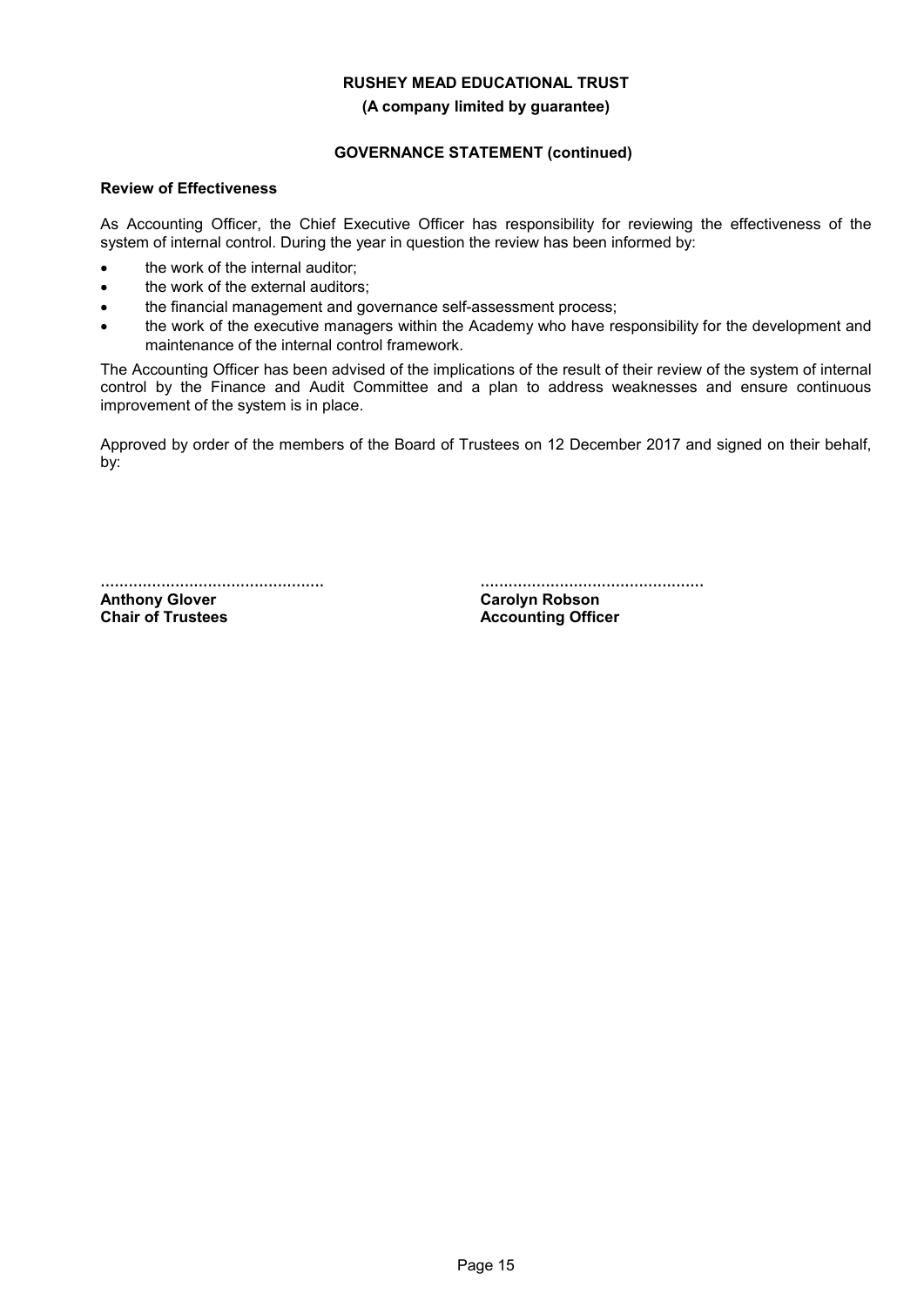#### **(A company limited by guarantee)**

#### **STATEMENT ON REGULARITY, PROPRIETY AND COMPLIANCE**

As Accounting Officer of Rushey Mead Educational Trust I have considered my responsibility to notify the academy trust board of trustees and the Education and Skills Funding Agency (ESFA) of material irregularity, impropriety and non-compliance with ESFA terms and conditions of funding, under the funding agreement in place between the academy trust and the Secretary of State for Education. As part of my consideration I have had due regard to the requirements of the Academies Financial Handbook 2016.

I confirm that I and the academy trust board of trustees are able to identify any material irregular or improper use of funds by the academy trust, or material non-compliance with the terms and conditions of funding under the academy trust's funding agreement and the Academies Financial Handbook 2016.

I confirm that no instances of material irregularity, impropriety or funding non-compliance have been discovered to date. If any instances are identified after the date of this statement, these will be notified to the board of trustees and ESFA.

................................................ **Carolyn Robson Accounting Officer**

Date: 12 December 2017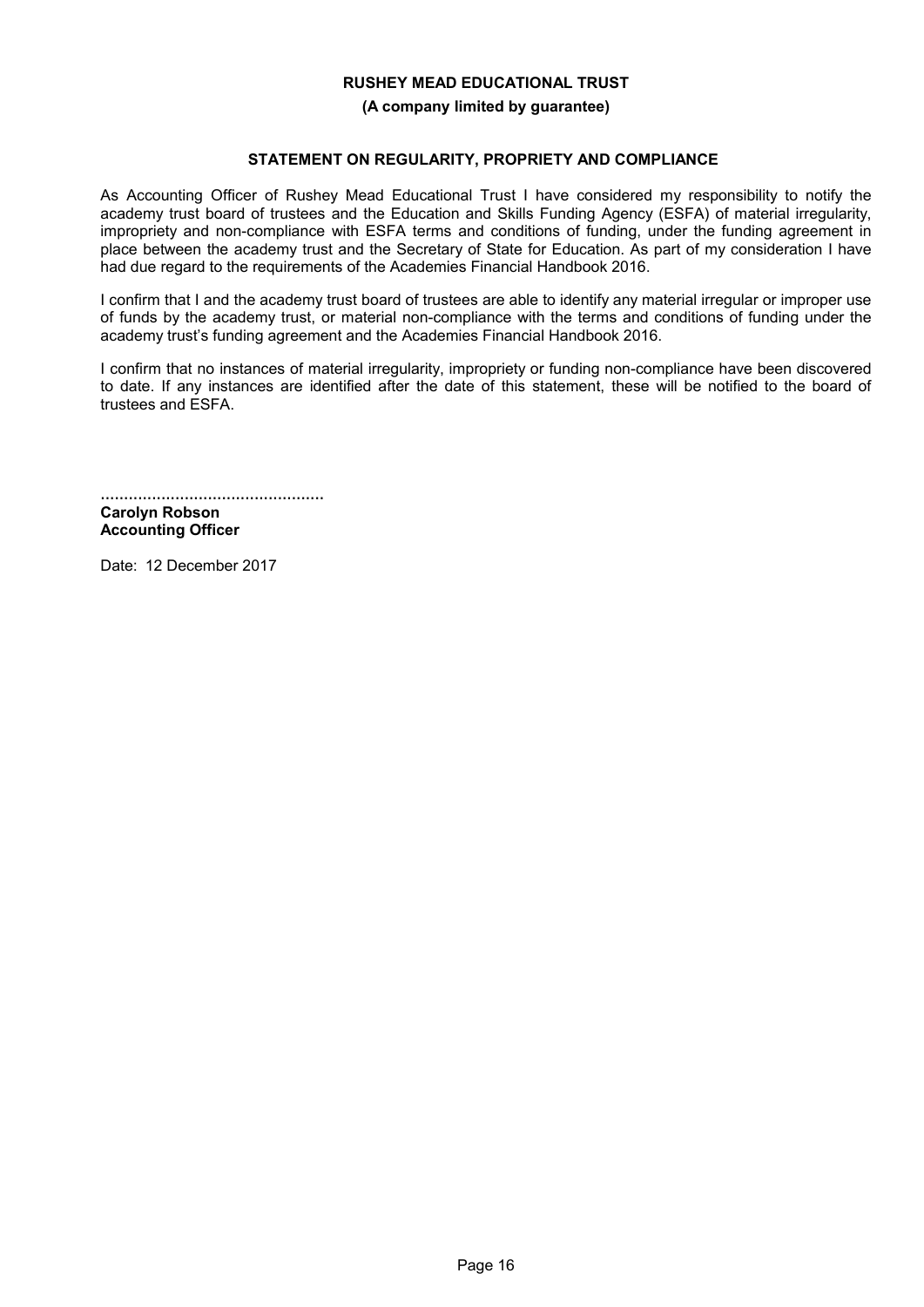#### **(A company limited by guarantee)**

#### **STATEMENT OF TRUSTEES' RESPONSIBILITIES FOR THE YEAR ENDED 31 AUGUST 2017**

The Trustees (who act as governors of Rushey Mead Educational Trust and are also the directors of the charitable company for the purposes of company law) are responsible for preparing the Trustees' Report and the financial statements in accordance with the Annual Accounts Direction issued by the Education and Skills Funding Agency, United Kingdom Accounting Standards (United Kingdom Generally Accepted Accounting Practice) and applicable law and regulations.

Company law requires the Trustees to prepare financial statements for each financial year. Under company law the Trustees must not approve the financial statements unless they are satisfied that they give a true and fair view of the state of affairs of the charitable company and of its incoming resources and application of resources, including its income and expenditure, for that period. In preparing these financial statements, the Trustees are required to:

- select suitable accounting policies and then apply them consistently;
- observe the methods and principles of the Charities SORP 2015 and the Academies Accounts Direction 2016 to 2017;
- make judgments and accounting estimates that are reasonable and prudent;
- prepare the financial statements on the going concern basis unless it is inappropriate to presume that the charitable company will continue in business.

The Trustees are responsible for keeping adequate accounting records that are sufficient to show and explain the charitable company's transactions and disclose with reasonable accuracy at any time the financial position of the charitable company and enable them to ensure that the financial statements comply with the Companies Act 2006. They are also responsible for safeguarding the assets of the charitable company and hence for taking reasonable steps for the prevention and detection of fraud and other irregularities.

The Trustees are responsible for ensuring that in its conduct and operation the charitable company applies financial and other controls, which conform with the requirements both of propriety and of good financial management. They are also responsible for ensuring grants received from ESFA/DfE have been applied for the purposes intended.

The Trustees are responsible for the maintenance and integrity of the corporate and financial information included on the charitable company's website. Legislation in the United Kingdom governing the preparation and dissemination of financial statements may differ from legislation in other jurisdictions.

Approved by order of the members of the Board of Trustees on 12 December 2017 and signed on its behalf by:

................................................ **Anthony Glover Chair of Trustees**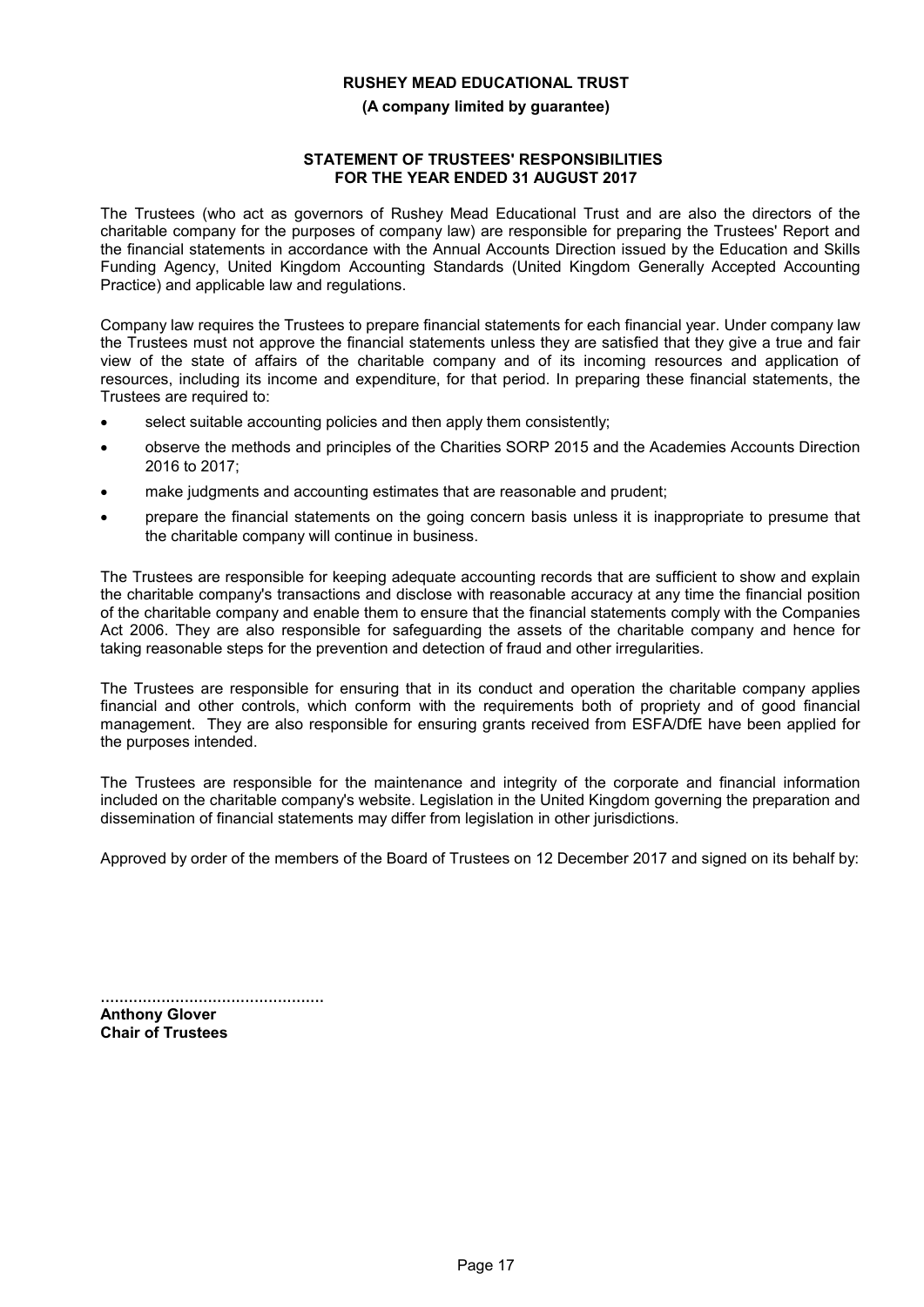#### **(A company limited by guarantee)**

### **INDEPENDENT AUDITORS' REPORT ON THE FINANCIAL STATEMENTS TO THE MEMBERS OF RUSHEY MEAD EDUCATIONAL TRUST**

## **Opinion**

We have audited the financial statements of Rushey Mead Educational Trust for the year ended 31 August 2017 which comprise the statement of financial activities incorporating income and expenditure account, the balance sheet, the Statement of cash flows and the related notes, including a summary of significant accounting policies. The financial reporting framework that has been applied in their preparation is applicable law, United Kingdom Accounting Standards (United Kingdom Generally Accepted Accounting Practice), including FRS 102 'The Financial Reporting Standard applicable in the UK and Republic of Ireland' and the Academies Accounts Direction 2016 to 2017 issued by the Education and Skills Funding Agency.

This report is made solely to the charitable company's members, as a body, in accordance with Chapter 3 of Part 16 of the Companies Act 2006. Our audit work has been undertaken so that we might state to the charitable company's members those matters we are required to state to them in an auditor's report and for no other purpose. To the fullest extent permitted by law, we do not accept or assume responsibility to anyone other than the charitable company and its members, as a body, for our audit work, for this report, or for the opinions we have formed.

In our opinion the financial statements:

- give a true and fair view of the state of the Academy's affairs as at 31 August 2017 and of its incoming resources and application of resources, including its income and expenditure for the year then ended;
- have been properly prepared in accordance with United Kingdom Generally Accepted Accounting Practice; and
- have been prepared in accordance with the requirements of the Companies Act 2006, the Charities SORP 2015 and the Academies Accounts Direction 2016 to 2017 issued by the Education and Skills Funding Agency.

## **Basis of opinion**

We conducted our audit in accordance with International Standards on Auditing (UK) (ISAs (UK)) and applicable law. Our responsibilities under those standards are further described in the auditor's responsibilities for the audit of the financial statements section of our report. We are independent of the Academy in accordance with the ethical requirements that are relevant to our audit of the financial statements in the United Kingdom, including the Financial Reporting Council's Ethical Standard, and we have fulfilled our other ethical responsibilities in accordance with these requirements. We believe that the audit evidence we have obtained is sufficient and appropriate to provide a basis for our opinion.

## **Conclusions relating to going concern**

We have nothing to report in respect of the following matters in relation to which the ISAs (UK) require us to report to you where:

- the Trustees' use of the going concern basis of accounting in the preparation of the financial statements is not appropriate; or
- the Trustees have not disclosed in the financial statements any identified material uncertainties that may cast significant doubt about the Academy's ability to continue to adopt the going concern basis of accounting for a period of at least twelve months from the date when the financial statements are authorised for issue.

## **Other information**

The Trustees are responsible for the other information. The other information comprises the information included in the annual report, other than the financial statements and our auditor's report thereon. Our opinion on the financial statements does not cover the information and, except to the extent otherwise explicitly stated in our report, we do not express any form of assurance conclusion thereon.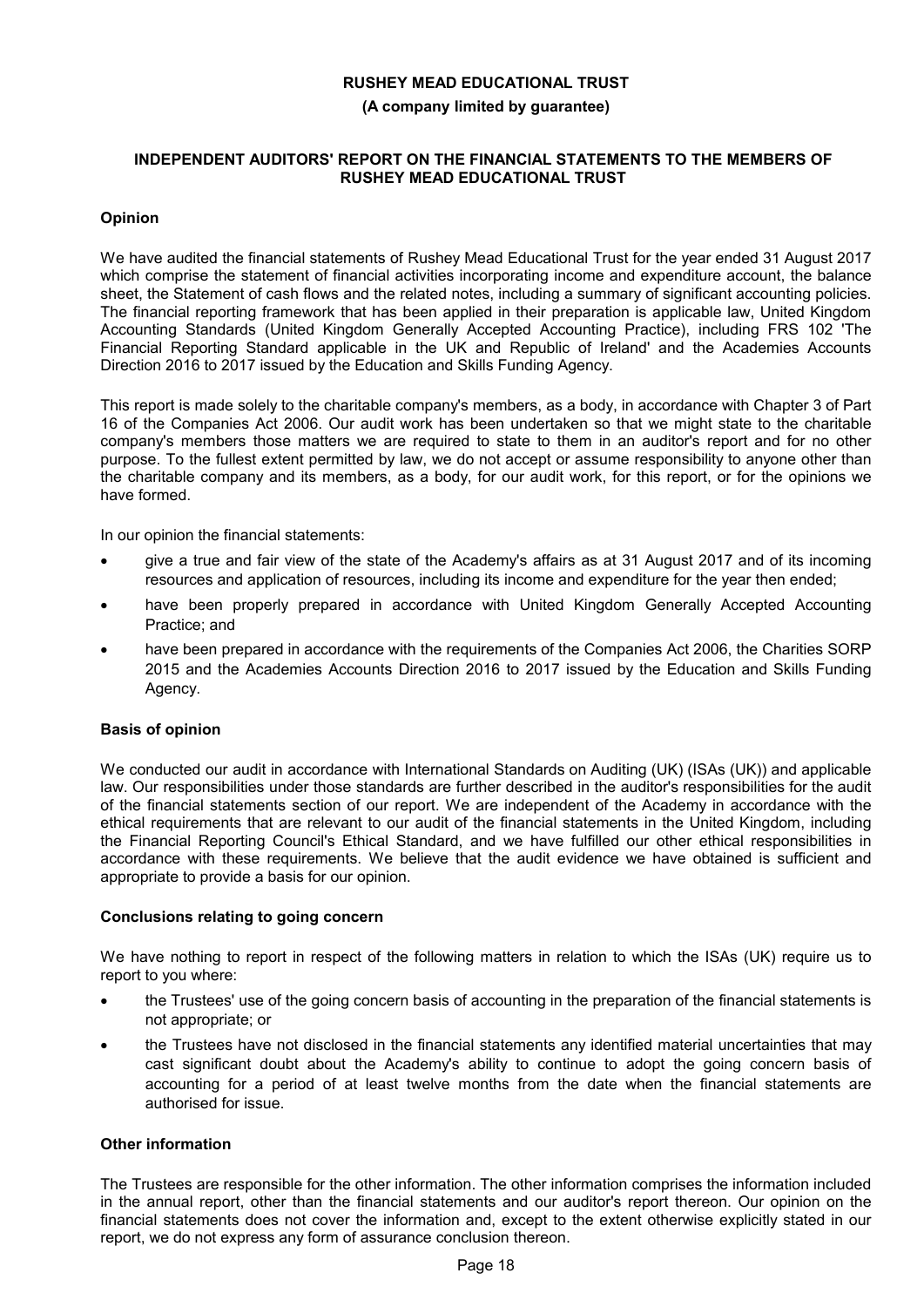### **(A company limited by guarantee)**

## **INDEPENDENT AUDITORS' REPORT ON THE FINANCIAL STATEMENTS TO THE MEMBERS OF RUSHEY MEAD EDUCATIONAL TRUST**

In connection with our audit of the financial statements, our responsibility is to read the other information and, in doing so, consider whether the other information is materially inconsistent with the financial statements or our knowledge obtained in the audit or otherwise appears to be materially misstated. If we identify such material inconsistencies or apparent material misstatements, we are required to determine whether there is a material misstatement in the financial statements or a material misstatement of the other information. If, based on the work we have performed, we conclude that there is a material misstatement of this other information, we are required to report that fact.

We have nothing to report in this regard.

### **Opinion on other matters prescribed by the Companies Act 2006**

In our opinion, based on the work undertaken in the course of the audit:

- the information given in the trustees' report for which the financial statements are prepared is consistent with the financial statements.
- the trustees' report has been prepared in accordance with applicable legal requirements.

### **Matters on which we are required to report by exception**

We have nothing to report in respect of the following matters in relation to which the Companies Act 2006 requires us to report to you if, in our opinion:

- adequate accounting records have not been kept, or returns adequate for our audit have not been received from branches not visited by us; or
- the financial statements are not in agreement with the accounting records and returns; or
- certain disclosures of Trustees' remunerations specified by law not made; or
- we have not received all the information and explanations we require for our audit.

#### **Responsibilities of trustees**

As explained more fully in the statement of trustees' responsibilities, the Trustees (who are also the directors of the Academy for the purposes of company law) are responsible for the preparation of the financial statements and for being satisfied that they give a true and fair view, and for such internal control as the Trustees determine is necessary to enable the preparation of financial statements that are free from material misstatement, whether due to fraud or error.

In preparing the financial statements, the Trustees are responsible for assessing the Academy's ability to continue as a going concern, disclosing, as applicable, matters related to going concern and using the going concern basis of accounting unless the Trustees either intend to liquidate the Academy's or to cease operations, or have no realistic alternative but to do so.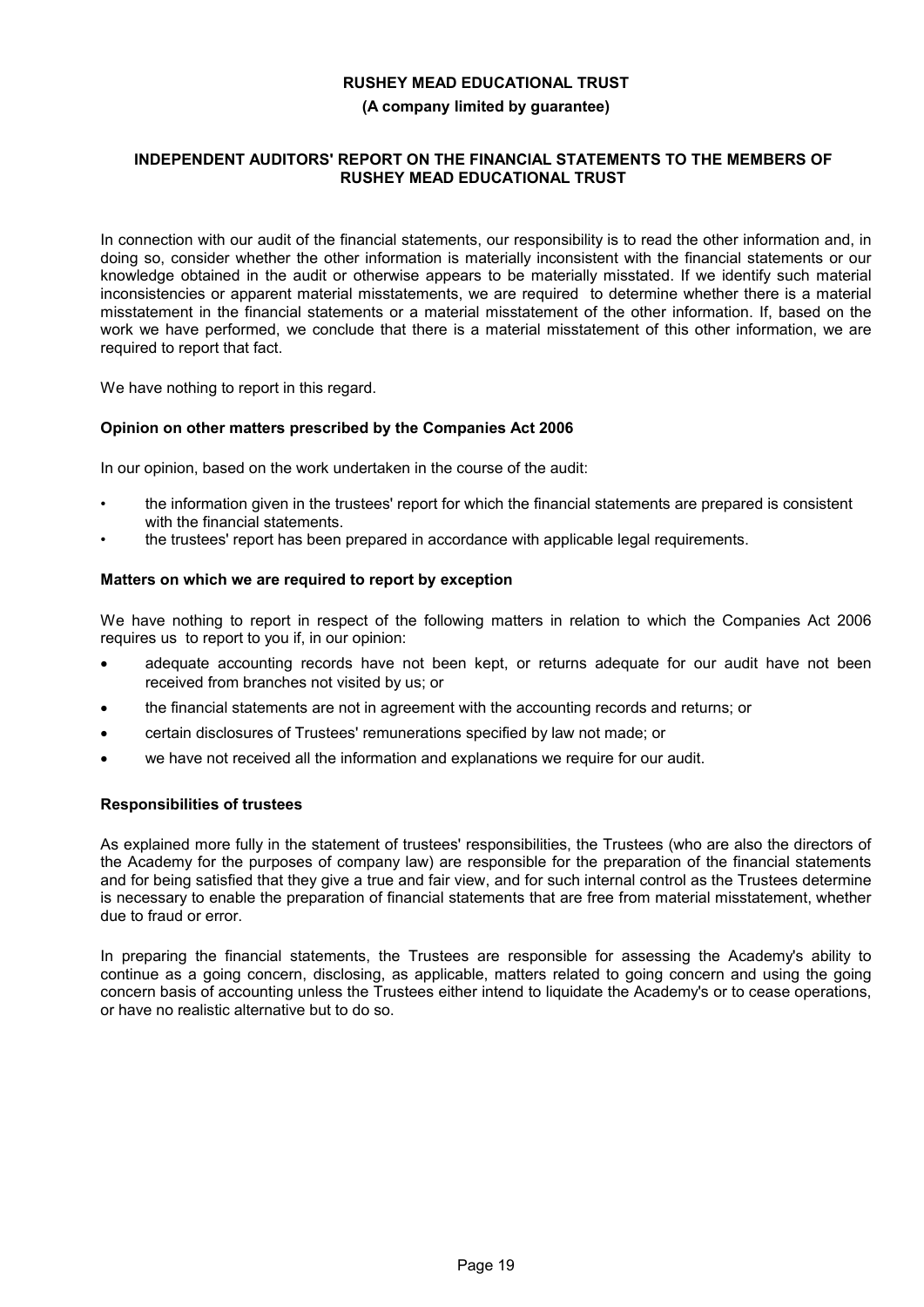#### **(A company limited by guarantee)**

### **INDEPENDENT AUDITORS' REPORT ON THE FINANCIAL STATEMENTS TO THE MEMBERS OF RUSHEY MEAD EDUCATIONAL TRUST**

#### **Auditor's responsibilities for the audit of the financial statements**

Our objectives are to obtain reasonable assurance about whether the financial statements as a whole are free from material misstatement, whether due to fraud or error, and to issue an auditor's report that includes our opinion. Reasonable assurance is a high level of assurance, but is not a guarantee that an audit conducted in accordance with ISAs (UK) will always detect a material misstatement when it exists. Misstatements can arise from fraud or error and are considered material if, individually or in the aggregate, they could reasonably be expected to influence the economic decisions of users taken on the basis of these financial statements.

A further description of our responsibilities for the audit of the financial statements is located on the Financial Reporting Council's website at: www.frc.org.uk/auditorsresponsibilities. The description forms part of our auditor's report.

Luke Turner ACA FCCA (Senior statutory auditor)

for and on behalf of

**Magma Audit LLP**

Chartered Accountants Statutory Auditors

340 Melton Road Leicester LE4 7SL 18 December 2017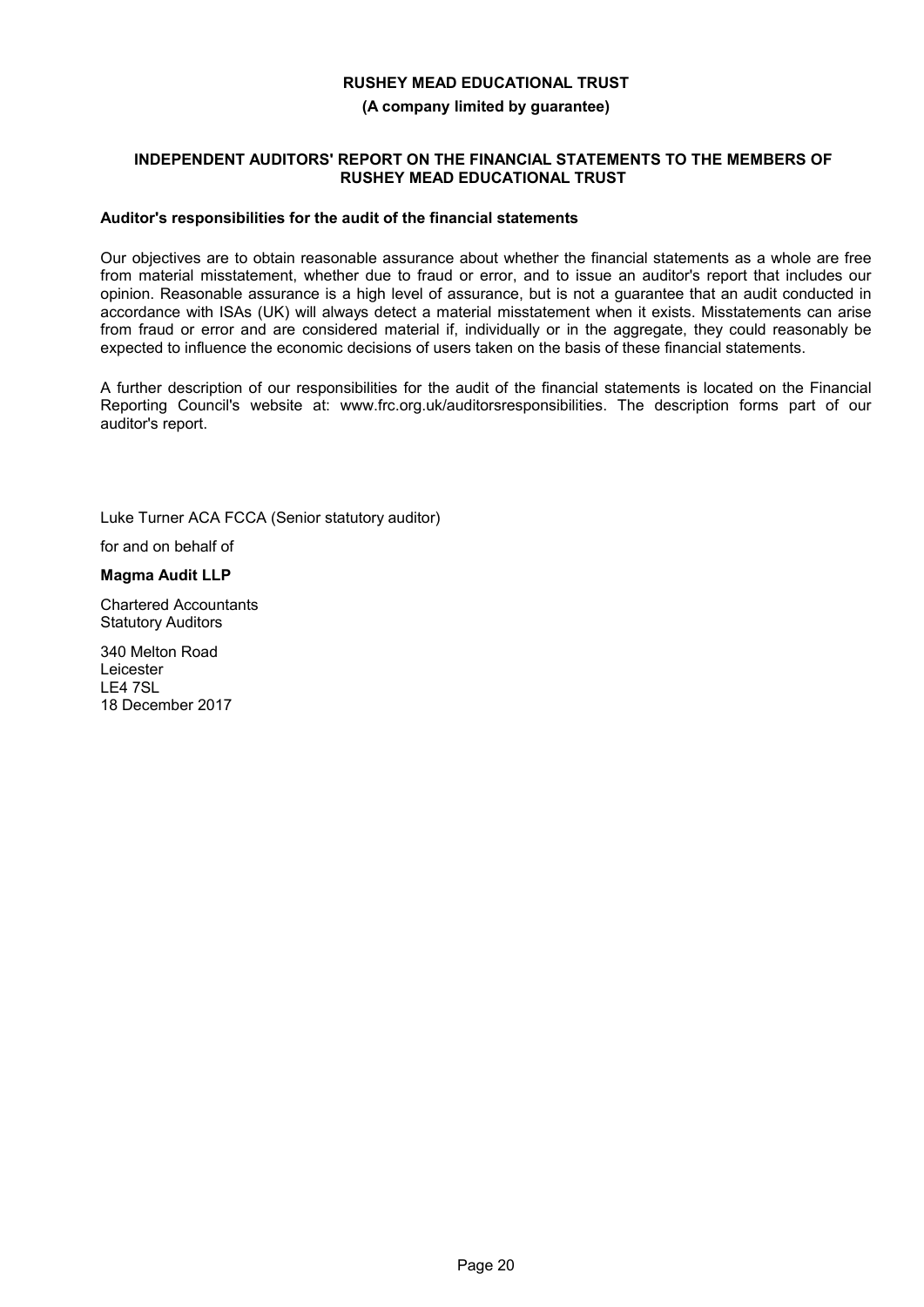#### **(A company limited by guarantee)**

#### **INDEPENDENT REPORTING ACCOUNTANTS' ASSURANCE REPORT ON REGULARITY TO RUSHEY MEAD EDUCATIONAL TRUST AND THE EDUCATION AND SKILLS FUNDING AGENCY**

In accordance with the terms of our engagement letter dated 28 September 2017 and further to the requirements of the Education and Skills Funding Agency (ESFA) as included in the Academies Accounts Direction 2016 to 2017, we have carried out an engagement to obtain limited assurance about whether the expenditure disbursed and income received by Rushey Mead Educational Trust during the year 1 September 2016 to 31 August 2017 have been applied to the purposes identified by Parliament and the financial transactions conform to the authorities which govern them.

This report is made solely to Rushey Mead Educational Trust and the ESFA in accordance with the terms of our engagement letter. Our work has been undertaken so that we might state to Rushey Mead Educational Trust and the ESFA those matters we are required to state in a report and for no other purpose. To the fullest extent permitted by law, we do not accept or assume responsibility to anyone other than Rushey Mead Educational Trust and the ESFA, for our work, for this report, or for the conclusion we have formed.

#### **Respective responsibilities of Rushey Mead Educational Trust's accounting officer and the reporting accountant**

The accounting officer is responsible, under the requirements of Rushey Mead Educational Trust's funding agreement with the Secretary of State for Education dated 10 June 2014, and the Academies Financial Handbook extant from 1 September 2016, for ensuring that expenditure disbursed and income received is applied for the purposes intended by Parliament and the financial transactions conform to the authorities which govern them.

Our responsibilities for this engagement are established in the United Kingdom by our profession's ethical guidance and are to obtain limited assurance and report in accordance with our engagement letter and the requirements of the Academies Accounts Direction 2016 to 2017. We report to you whether anything has come to our attention in carrying out our work which suggests that in all material respects, expenditure disbursed and income received during the year 1 September 2016 to 31 August 2017 have not been applied to purposes intended by Parliament or that the financial transactions do not conform to the authorities which govern them.

## **Approach**

We conducted our engagement in accordance with the Academies Accounts Direction 2016 to 2017 issued by the ESFA. We performed a limited assurance engagement as defined in our engagement letter.

The objective of a limited assurance engagement is to perform such procedures as to obtain information and explanations in order to provide us with sufficient appropriate evidence to express a negative conclusion on regularity.

A limited assurance engagement is more limited in scope than a reasonable assurance engagement and consequently does not enable us to obtain assurance that we would become aware of all significant matters that might be identified in a reasonable assurance engagement. Accordingly, we do not express a positive opinion.

Our engagement includes examination, on a test basis, of evidence relevant to the regularity and propriety of the Academy's income and expenditure.

The work undertaken to draw our conclusion includes:

- On a sample basis testing transactions and balances.
- Making enquiries of the Academy Trust regarding systems and controls in place that are relevant to our regularity conclusion.
- On a sample basis reviewing records for evidence of those systems and controls in operation.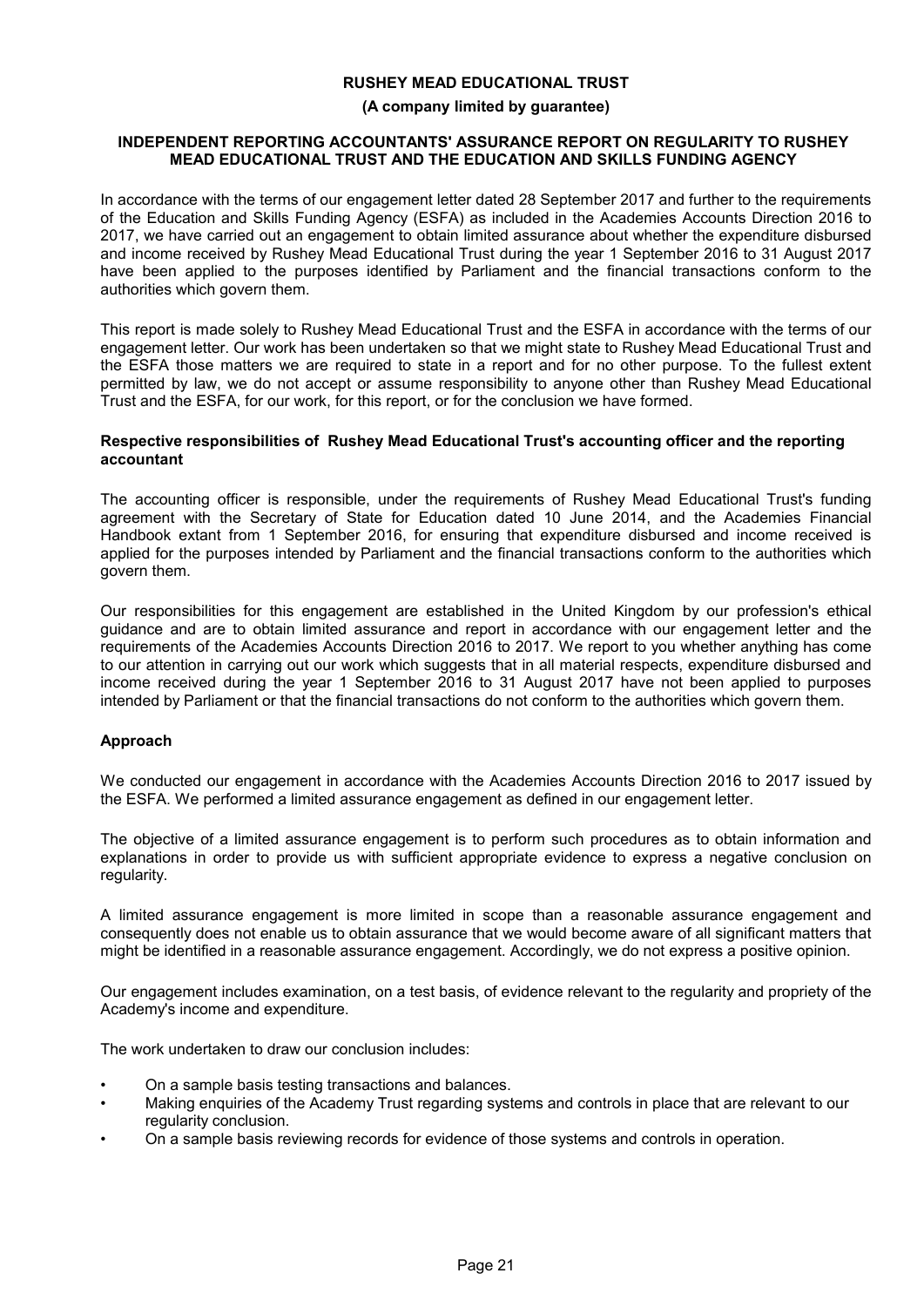#### **(A company limited by guarantee)**

## **INDEPENDENT REPORTING ACCOUNTANTS' ASSURANCE REPORT ON REGULARITY TO RUSHEY MEAD EDUCATIONAL TRUST AND THE EDUCATION AND SKILLS FUNDING AGENCY (continued)**

## **Conclusion**

In the course of our work, nothing has come to our attention which suggests that in all material respects the expenditure disbursed and income received during the year 1 September 2016 to 31 August 2017 have not been applied to purposes intended by Parliament and the financial transactions do not conform to the authorities which govern them.

Magma Audit LLP

340 Melton Road Leicester LE4 7SL

18 December 2017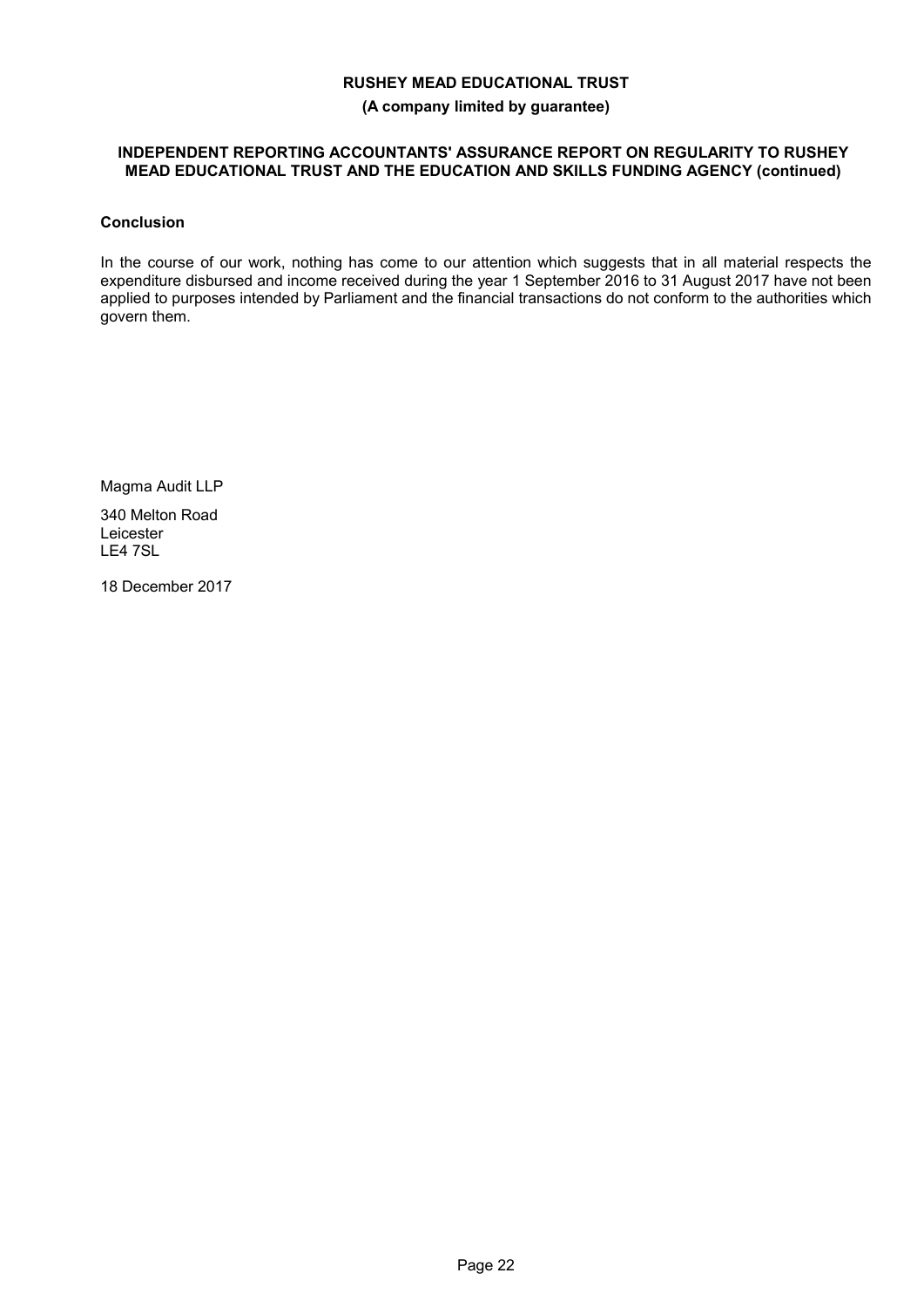**(A company limited by guarantee)**

### **STATEMENT OF FINANCIAL ACTIVITIES INCORPORATING INCOME AND EXPENDITURE ACCOUNT FOR THE YEAR ENDED 31 AUGUST 2017**

|                                                                                                                                                         | <b>Note</b>              | <b>Unrestricted</b><br>funds<br>2017<br>£ | <b>Restricted</b><br>funds<br>2017<br>£ | <b>Restricted</b><br>fixed asset<br>funds<br>2017<br>£ | <b>Total</b><br>funds<br>2017<br>£        | Total<br>funds<br>2016<br>£              |
|---------------------------------------------------------------------------------------------------------------------------------------------------------|--------------------------|-------------------------------------------|-----------------------------------------|--------------------------------------------------------|-------------------------------------------|------------------------------------------|
| <b>INCOME FROM:</b>                                                                                                                                     |                          |                                           |                                         |                                                        |                                           |                                          |
| Donations & capital grants:<br><b>Transfer from Local Authority</b><br>on conversion<br>Other donations and capital<br>grants<br>Charitable activities: | $\overline{2}$<br>2<br>3 | 309,787<br>2,418                          | (588,000)<br>1,500                      | 2,486,986<br>1,675,068                                 | 2,208,773<br>1,678,986                    | 27,110,226<br>36,869                     |
| Funding for the Academy<br>Trust's educational operations<br>Teaching school<br>Other trading activities<br>Investments                                 | 4<br>5                   | 214,612<br>191,484<br>1,967               | 15,676,568<br>67,450                    |                                                        | 15,676,568<br>282,062<br>191,484<br>1,967 | 9,379,790<br>254,917<br>55,636<br>11,918 |
| <b>TOTAL INCOME</b>                                                                                                                                     |                          | 720,268                                   | 15, 157, 518                            | 4,162,054                                              | 20,039,840                                | 36,849,356                               |
| <b>EXPENDITURE ON:</b><br>Raising funds<br>Charitable activities:<br>Academy Trust educational<br>operations                                            |                          | 180,541                                   | 15,670,054                              | 932,620                                                | 180,541<br>16,602,674                     | 48,047<br>10,050,142                     |
| Teaching school                                                                                                                                         |                          | 284,380                                   | 72,154                                  |                                                        | 356,534                                   | 229,985                                  |
| <b>TOTAL EXPENDITURE</b>                                                                                                                                | 6                        | 464,921                                   | 15,742,208                              | 932,620                                                | 17, 139, 749                              | 10,328,174                               |
| <b>NET INCOME /</b><br>(EXPENDITURE) BEFORE<br><b>TRANSFERS</b><br>Transfers between funds                                                              | 18                       | 255,347<br>(44, 476)                      | (584, 690)<br>(179, 365)                | 3,229,434<br>223,841                                   | 2,900,091                                 | 26,521,182                               |
| <b>NET INCOME /</b><br>(EXPENDITURE) BEFORE<br><b>OTHER RECOGNISED GAINS</b><br><b>AND LOSSES</b>                                                       |                          | 210,871                                   | (764, 055)                              | 3,453,275                                              | 2,900,091                                 | 26,521,182                               |
| Actuarial gains/(losses) on<br>defined benefit pension<br>schemes                                                                                       | 24                       |                                           | 1,082,000                               |                                                        | 1,082,000                                 | (1, 271, 000)                            |
| <b>NET MOVEMENT IN FUNDS</b>                                                                                                                            |                          | 210,871                                   | 317,945                                 | 3,453,275                                              | 3,982,091                                 | 25, 250, 182                             |
| <b>RECONCILIATION OF FUNDS:</b><br>Total funds brought forward                                                                                          |                          | 1,414,258                                 | (5,893,984)                             | 29,729,908                                             | 25,250,182                                |                                          |
| <b>TOTAL FUNDS CARRIED</b><br><b>FORWARD</b>                                                                                                            |                          | 1,625,129                                 | (5,576,039)                             | 33, 183, 183                                           | 29,232,273                                | 25, 250, 182                             |

The notes on pages 26 to 54 form part of these financial statements.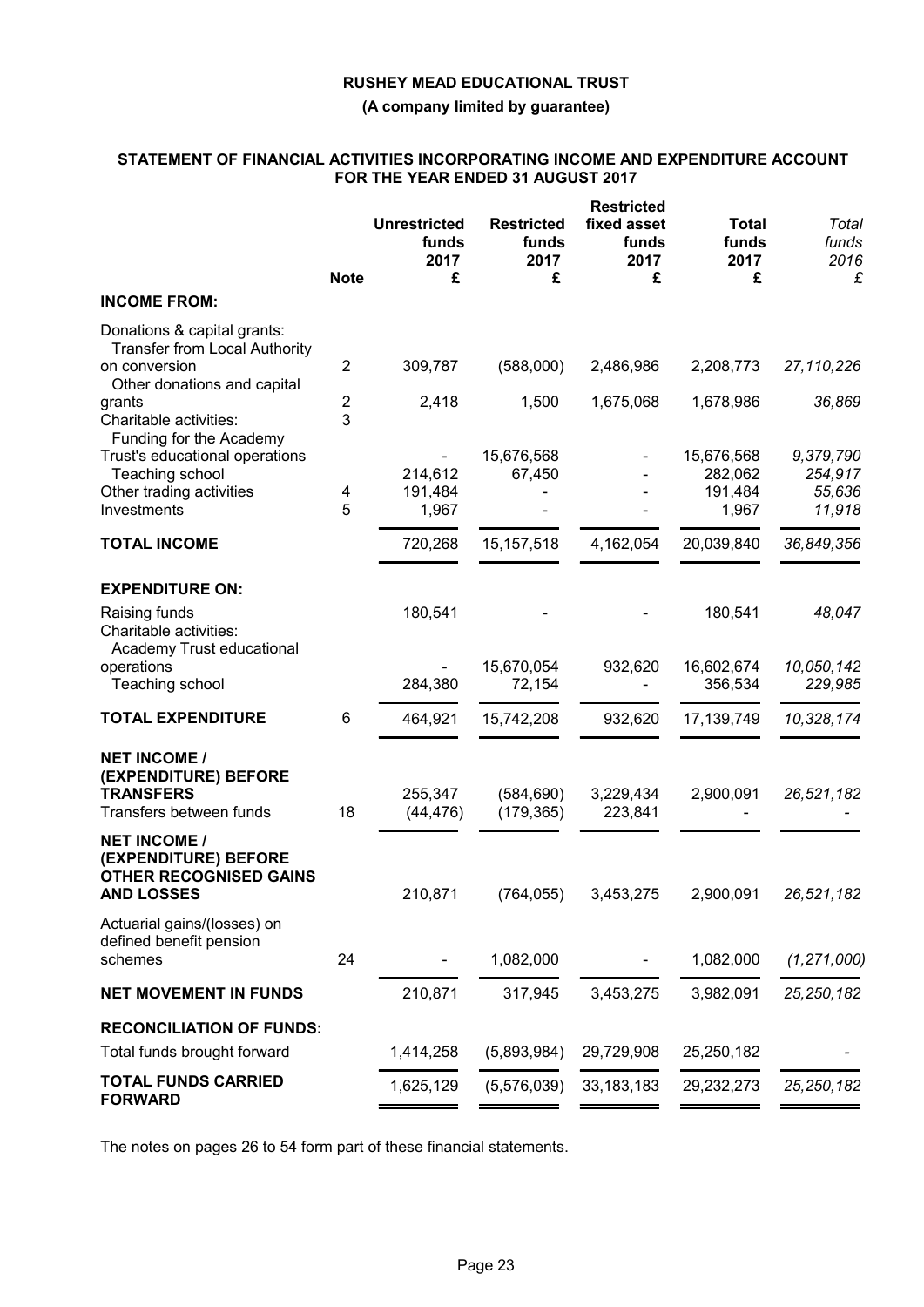**(A company limited by guarantee) REGISTERED NUMBER: 09079258**

#### **BALANCE SHEET AS AT 31 AUGUST 2017**

|                                              |             |              | 2017        |               | 2016          |
|----------------------------------------------|-------------|--------------|-------------|---------------|---------------|
|                                              | <b>Note</b> | £            | £           | £             | £             |
| <b>FIXED ASSETS</b>                          |             |              |             |               |               |
| Tangible assets                              | 13          |              | 32,670,264  |               | 29, 157, 955  |
| <b>CURRENT ASSETS</b>                        |             |              |             |               |               |
| <b>Stocks</b>                                | 14          | 52,984       |             | 36,175        |               |
| <b>Debtors</b>                               | 15          | 1,495,528    |             | 1,078,680     |               |
| Cash at bank and in hand                     |             | 3,922,477    |             | 1,663,211     |               |
|                                              |             | 5,470,989    |             | 2,778,066     |               |
| <b>CREDITORS: amounts falling due within</b> |             |              |             |               |               |
| one year                                     | 16          | (2,433,645)  |             | (357, 536)    |               |
| <b>NET CURRENT ASSETS</b>                    |             |              | 3,037,344   |               | 2,420,530     |
| TOTAL ASSETS LESS CURRENT LIABILITIES        |             |              | 35,707,608  |               | 31,578,485    |
| <b>CREDITORS: amounts falling due after</b>  |             |              |             |               |               |
| more than one year                           | 17          |              | (115, 335)  |               | (137, 303)    |
| <b>NET ASSETS EXCLUDING PENSION</b>          |             |              |             |               |               |
| <b>SCHEME LIABILITIES</b>                    |             |              | 35,592,273  |               | 31,441,182    |
| Defined benefit pension scheme liability     | 24          |              | (6,360,000) |               | (6, 191, 000) |
| <b>NET ASSETS INCLUDING PENSION</b>          |             |              |             |               |               |
| <b>SCHEME LIABILITIES</b>                    |             |              | 29,232,273  |               | 25, 250, 182  |
| <b>FUNDS OF THE ACADEMY</b>                  |             |              |             |               |               |
| Restricted funds:                            |             |              |             |               |               |
| Restricted income funds                      | 18          | 783,961      |             | 297,016       |               |
| Fixed asset funds                            | 18          | 33, 183, 183 |             | 29,729,908    |               |
| Restricted funds excluding pension liability |             | 33,967,144   |             | 30,026,924    |               |
| Pension reserve                              |             | (6,360,000)  |             | (6, 191, 000) |               |
| Total restricted funds                       |             |              | 27,607,144  |               | 23,835,924    |
| Unrestricted income funds                    | 18          |              | 1,625,129   |               | 1,414,258     |
| <b>TOTAL FUNDS</b>                           |             |              | 29,232,273  |               | 25, 250, 182  |
|                                              |             |              |             |               |               |

The financial statements on pages 23 to 54 were approved by the Trustees, and authorised for issue, on 12 December 2017 and are signed on their behalf, by:

................................................ **Anthony Glover Chair of Trustees**

The notes on pages 26 to 54 form part of these financial statements.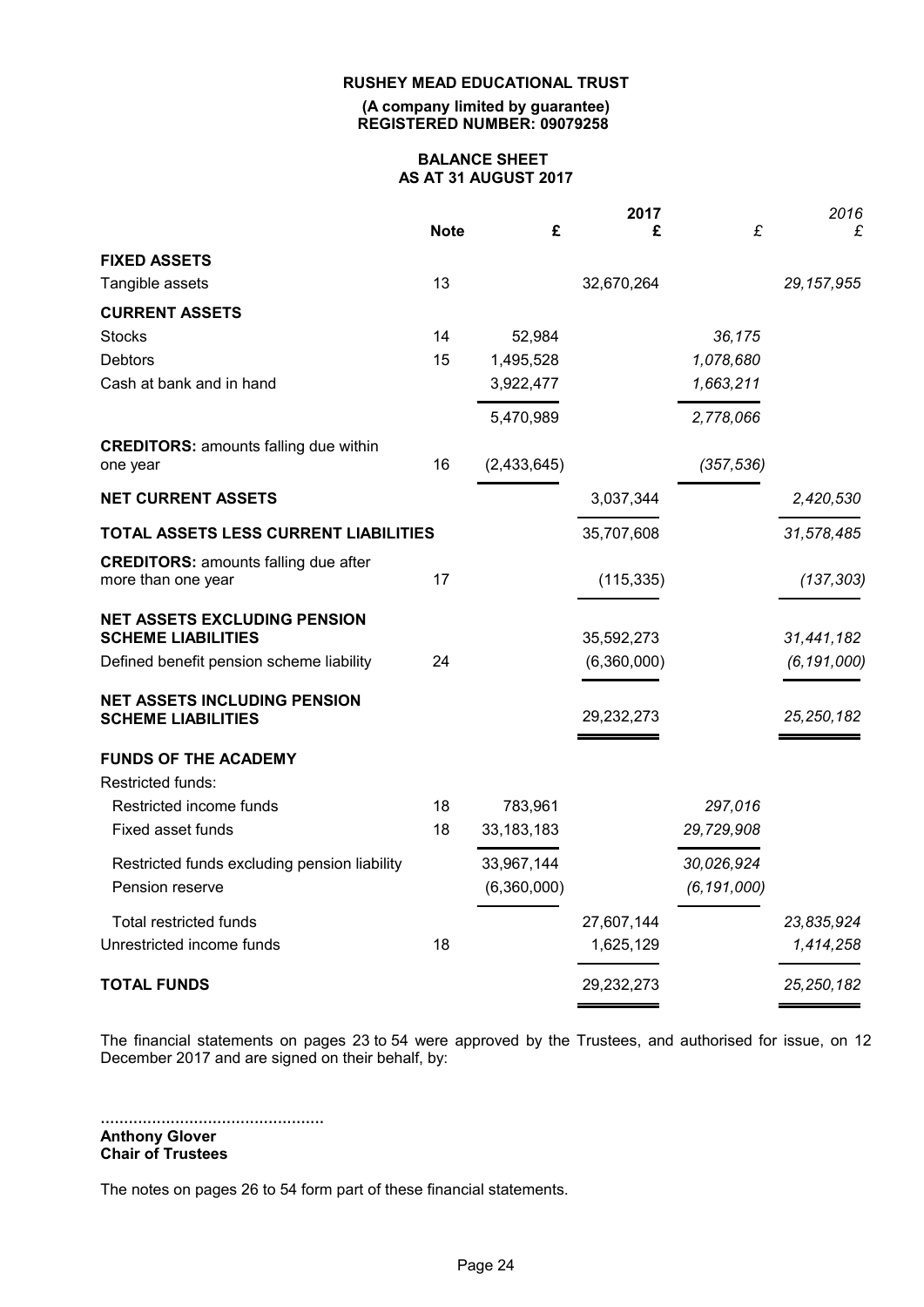**(A company limited by guarantee)**

### **STATEMENT OF CASH FLOWS FOR THE YEAR ENDED 31 AUGUST 2017**

|                                                                                                                                                                                                           | <b>Note</b> | 2017<br>£                         | 2016<br>£                                 |
|-----------------------------------------------------------------------------------------------------------------------------------------------------------------------------------------------------------|-------------|-----------------------------------|-------------------------------------------|
| Cash flows from operating activities                                                                                                                                                                      |             |                                   |                                           |
| Net cash provided by operating activities                                                                                                                                                                 | 20          | 2,556,651                         | 1,149,756                                 |
| Cash flows from investing activities:<br>Interest received<br>Purchase of tangible fixed assets<br>Capital grants from DfE and other capital income<br>Local Authority capital fund donated on conversion |             | 1,967<br>(1,985,857)<br>1,702,981 | 1,391<br>(187, 736)<br>139,273<br>560,527 |
| Net cash (used in)/provided by investing activities                                                                                                                                                       |             | (280, 909)                        | 513,455                                   |
| Cash flows from financing activities:<br>Repayments of borrowings                                                                                                                                         |             | (16, 476)                         |                                           |
| Net cash used in financing activities                                                                                                                                                                     |             | (16, 476)                         |                                           |
| Change in cash and cash equivalents in the year<br>Cash and cash equivalents at 1 September 2016                                                                                                          |             | 2,259,266<br>1,663,211            | 1,663,211                                 |
| Cash and cash equivalents at 31 August 2017                                                                                                                                                               | 21          | 3,922,477                         | 1,663,211                                 |

The notes on pages 26 to 54 form part of these financial statements.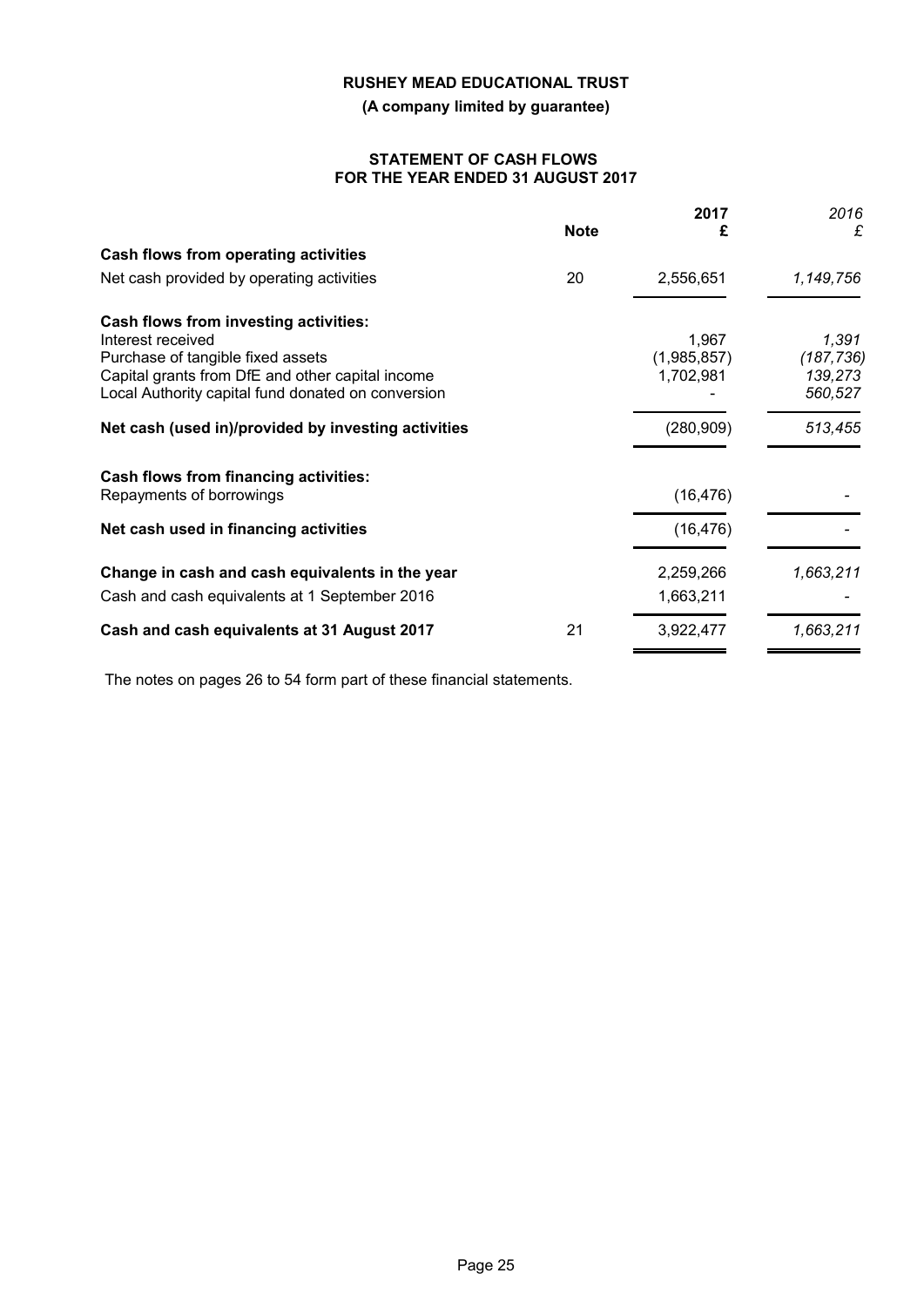**(A company limited by guarantee)**

#### **NOTES TO THE FINANCIAL STATEMENTS FOR THE YEAR ENDED 31 AUGUST 2017**

## **1. ACCOUNTING POLICIES**

A summary of the principal accounting policies adopted (which have been applied consistently, except where noted), judgments and key sources of estimation uncertainty, is set out below.

### **1.1 BASIS OF PREPARATION OF FINANCIAL STATEMENTS**

The financial statements of the Academy Trust, which is a public benefit entity under FRS 102, have been prepared under the historical cost convention in accordance with the Financial Reporting Standard Applicable in the UK and Republic of Ireland (FRS 102), the Accounting and Reporting by Charities: Statement of Recommended Practice applicable to charities preparing their accounts in accordance with the Financial Reporting Standard applicable in the UK and Republic of Ireland (FRS 102) (Charities SORP (FRS 102)), the Academies Accounts Direction 2016 to 2017 issued by ESFA, the Charities Act 2011 and the Companies Act 2006.

Rushey Mead Educational Trust constitutes a public benefit entity as defined by FRS 102.

## **1.2 FUND ACCOUNTING**

Unrestricted income funds represent those resources which may be used towards meeting any of the charitable objects of the Academy Trust at the discretion of the Trustees.

Designated funds comprise unrestricted funds that have been set aside by the Trustees for particular purposes. The aim and use of each designated fund is set out in the notes to the financial statements.

Restricted fixed asset funds are resources which are to be applied to specific capital purposes imposed by the Department for Education where the asset acquired or created is held for a specific purpose.

Restricted general funds comprise all other restricted funds received with restrictions imposed by the funder and include grants from the Education and Skills Funding Agency.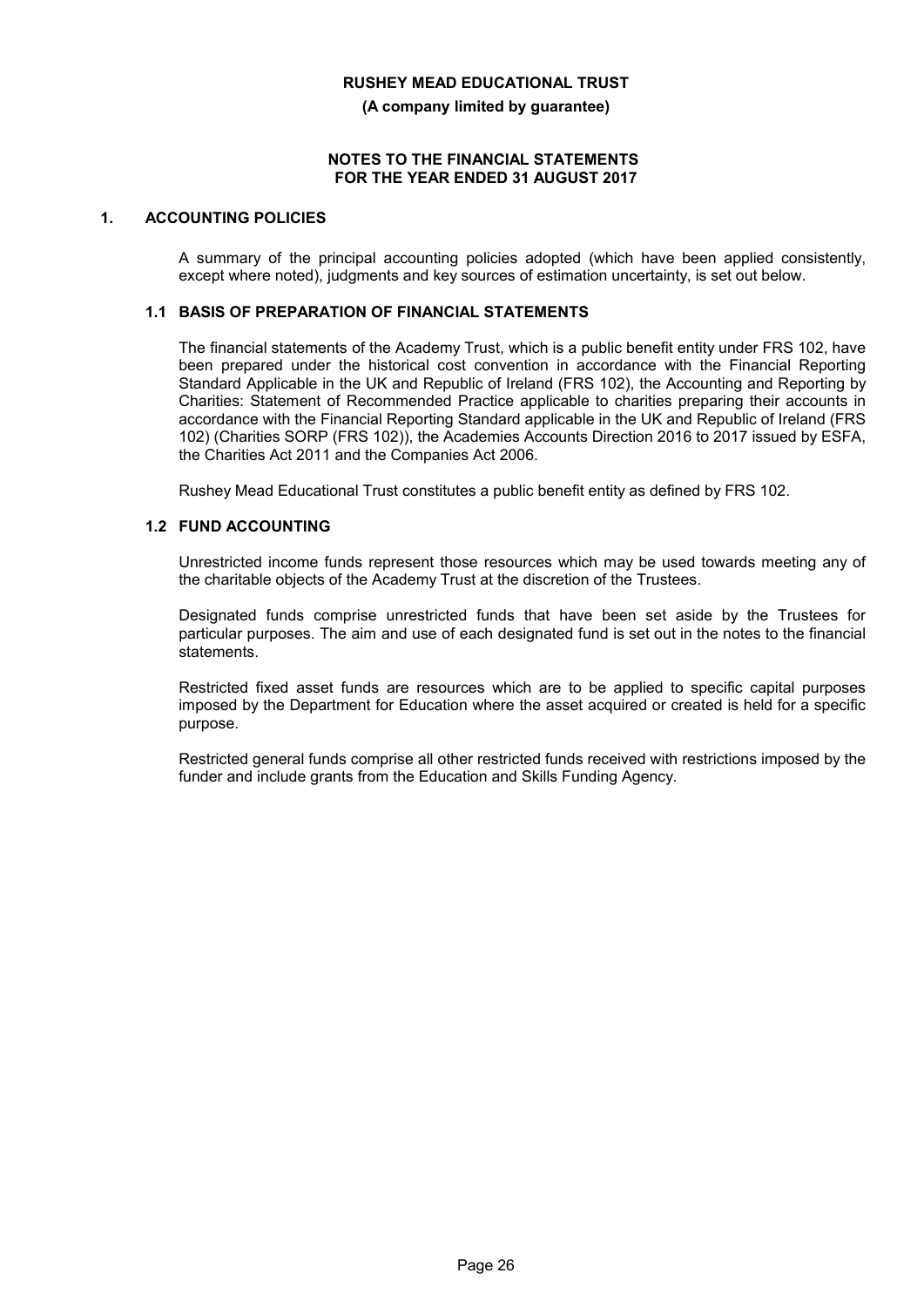**(A company limited by guarantee)**

#### **NOTES TO THE FINANCIAL STATEMENTS FOR THE YEAR ENDED 31 AUGUST 2017**

### **1. ACCOUNTING POLICIES (continued)**

#### **1.3 INCOME**

All income is recognised once the Academy Trust has entitlement to the income, it is probable that the income will be received and the amount of income receivable can be measured reliably.

Grants are included in the statement of financial activities incorporating income and expenditure account on a receivable basis. The balance of income received for specific purposes but not expended during the period is shown in the relevant funds on the balance sheet. Where income is received in advance of entitlement of receipt, its recognition is deferred and included in creditors as deferred income. Where entitlement occurs before income is received, the income is accrued.

General Annual Grant is recognised in full in the statement of financial activities incorporating income and expenditure account in the year for which it is receivable and any abatement in respect of the period is deducted from income and recognised as a liability.

Capital grants are recognised when there is entitlement and are not deferred over the life of the asset on which they are expended. Unspent amounts of capital grant are reflected in the balance in the restricted fixed asset fund.

Donated fixed assets are measured at fair value, unless it is impractical to measure this reliably, in which case the cost of the item to the donor should be used. The gain is recognised as income from donations and a corresponding amount is included in the appropriate fixed asset category and depreciated over the useful economic life in accordance with the Academy Trust's accounting policies.

Donations are recognised on a receivable basis where receipt is probable and the amount can be reliably measured.

Other income, including the hire of facilities, is recognised in the period in which it is receivable and to the extent the goods have been provided or on completion of the service.

Where assets are received by the Academy Trust on conversion to an Academy, the transferred assets are measured at fair value and recognised in the balance sheet at the point when the risk and rewards of ownership pass to the Academy Trust. An equal amount of income is recognised as a transfer on conversion within income from donations and capital grants. The land and buildings are held on a 125 year lease with the Local Authority (LA). The cost of the land and buildings was arrived at using either the ESFA or Leicestershire County Council standard valuation on a depreciated replacement cost basis provided to the Academy Trust. This provided a value for the land and buildings as at the date of conversion.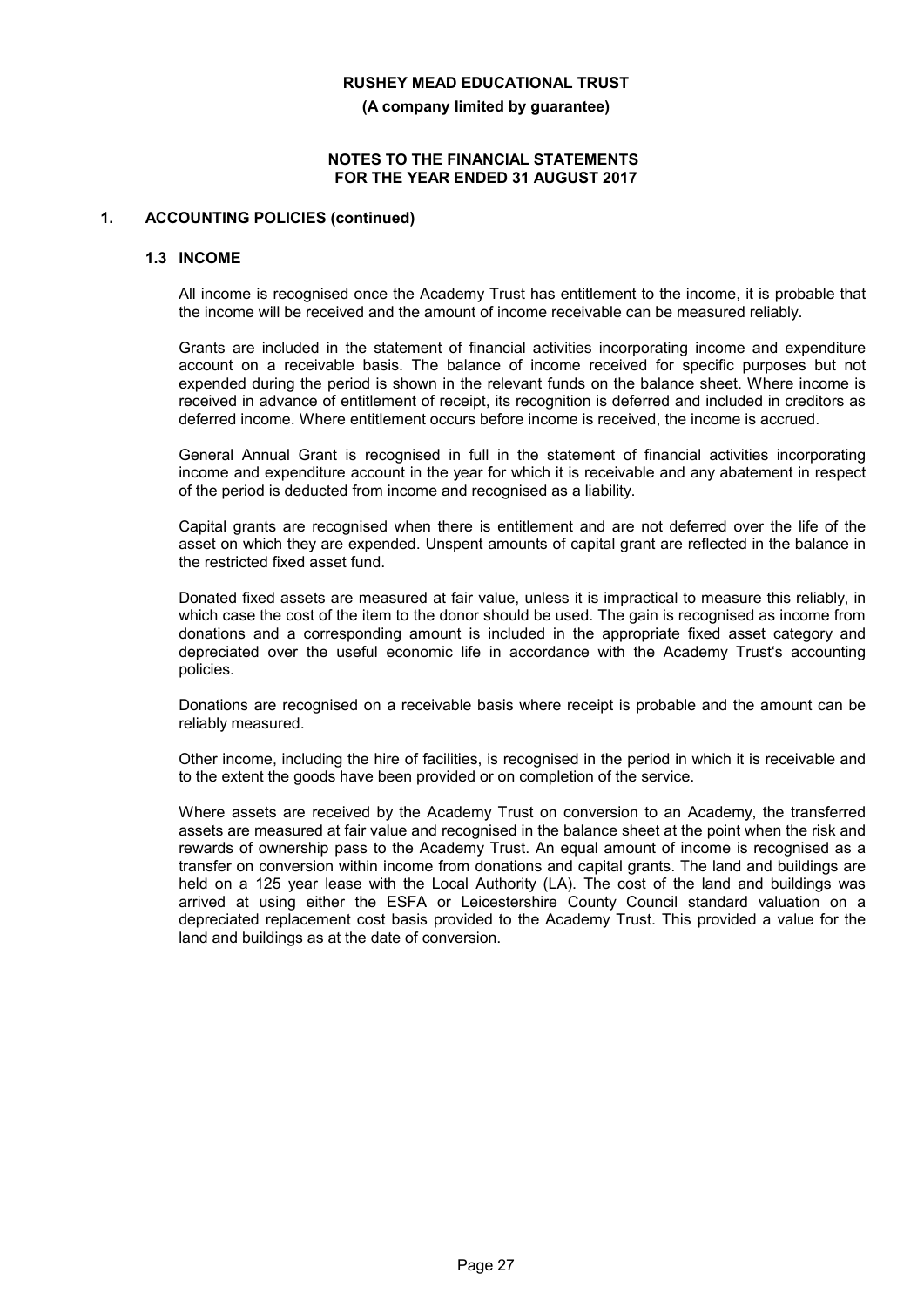**(A company limited by guarantee)**

#### **NOTES TO THE FINANCIAL STATEMENTS FOR THE YEAR ENDED 31 AUGUST 2017**

#### **1. ACCOUNTING POLICIES (continued)**

#### **1.4 EXPENDITURE**

Expenditure is recognised once there is a legal or constructive obligation to transfer economic benefit to a third party, it is probable that a transfer of economic benefits will be required in settlement and the amount of the obligation can be measured reliably. Expenditure is classified by activity. The costs of each activity are made up of the total of direct costs and shared costs, including support costs involved in undertaking each activity. Direct costs attributable to a single activity are allocated directly to that activity. Shared costs which contribute to more than one activity and support costs which are not attributable to a single activity are apportioned between those activities on a basis consistent with the use of resources. Central staff costs are allocated on the basis of time spent, and depreciation charges allocated on the portion of the asset's use.

Expenditure on raising funds includes all expenditure incurred by the Academy Trust's to raise funds for its charitable purposes and includes costs of all fundraising activities events and non-charitable trading.

Expenditure on charitable activities are costs incurred on the Academy Trust's educational operations, including support costs and those costs relating to the governance of the Academy Trust's appointed to charitable activities.

All expenditure is inclusive of irrecoverable VAT.

### **1.5 GOING CONCERN**

The Trustees assess whether the use of going concern is appropriate, i.e. whether there are any material uncertainties related to events or conditions that may cast significant doubt on the ability of the Academy Trust to continue as a going concern. The Trustees make this assessment in respect of a period of at least one year from the date of authorisation for issue of the financial statements and have concluded that the Academy Trust has adequate resources to continue in operational existence for the foreseeable future and there are no material uncertainties about the Academy Trust's ability to continue as a going concern, thus they continue to adopt the going concern basis of accounting in preparing the financial statements.

### **1.6 TANGIBLE FIXED ASSETS AND DEPRECIATION**

All assets costing more than £500 are capitalised and are carried at cost, net of depreciation and any provision for impairment.

Where tangible fixed assets have been acquired with the aid of specific grants, either from the government or from the private sector, they are included in the balance sheet at cost and depreciated over their expected useful economic life. Where there are specific conditions attached to the funding requiring the continued use of the asset, the related grants are credited to a restricted fixed asset fund in the statement of financial activities incorporating income and expenditure account and carried forward in the balance sheet. Depreciation on the relevant assets is charged directly to the restricted fixed asset fund in the statement of financial activities incorporating income and expenditure account.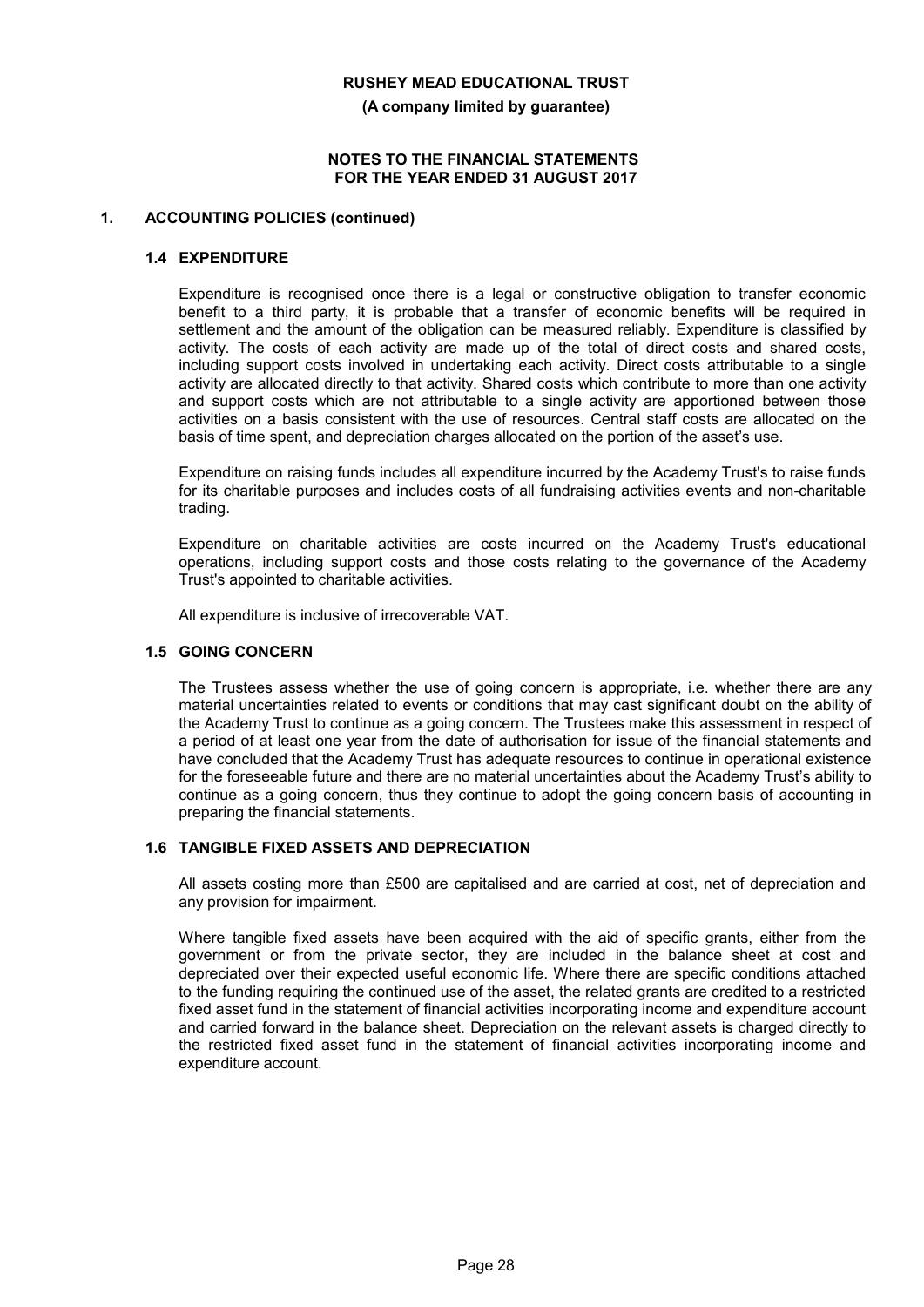**(A company limited by guarantee)**

#### **NOTES TO THE FINANCIAL STATEMENTS FOR THE YEAR ENDED 31 AUGUST 2017**

### **1. ACCOUNTING POLICIES (continued)**

Tangible fixed assets are carried at cost, net of depreciation and any provision for impairment. Depreciation is not charged on freehold land. Depreciation is provided at rates calculated to write off the cost of fixed assets, less their estimated residual value, over their expected useful lives on the following bases:

| Leasehold buildings             |                          | 2-5% straight line |
|---------------------------------|--------------------------|--------------------|
| Leasehold land (125 year lease) |                          | over 125 years     |
| <b>Fixtures and fittings</b>    | $\overline{\phantom{0}}$ | 15% straight line  |
| Computer equipment              | $\overline{\phantom{0}}$ | 25% straight line  |

Assets in the course of construction are included at cost. Depreciation on these assets is not charged until they are brought into use.

A review for impairment of a fixed asset is carried out if events or changes in circumstances indicate that the carrying value of any fixed asset may not be recoverable. Shortfalls between the carrying value of fixed assets and their recoverable amounts are recognised as impairments. Impairment losses are recognised in the statement of financial activities incorporating income and expenditure account.

### **1.7 OPERATING LEASES**

Rentals under operating leases are charged to the statement of financial activities incorporating income and expenditure account on a straight line basis over the lease term.

#### **1.8 STOCKS**

Classroom consumables, unsold uniforms and catering stocks are valued at the lower of cost or net realisable value.

## **1.9 TAXATION**

The Academy Trust is considered to pass the tests set out in Paragraph 1 Schedule 6 of the Finance Act 2010 and therefore it meets the definition of a charitable company for UK corporation tax purposes.

Accordingly, the Academy Trust is potentially exempt from taxation in respect of income or capital gains received within categories covered by Chapter 3 Part 11 of the Corporation Tax Act 2010 or Section 256 of the Taxation of Chargeable Gains Act 1992, to the extent that such income or gains are applied exclusively to charitable purposes.

#### **1.10 CASH AT BANK AND IN HAND**

Cash at bank and in hand includes cash and short term highly liquid investments with a short maturity of three months or less from the date of acquisition or opening of the deposit or similar account.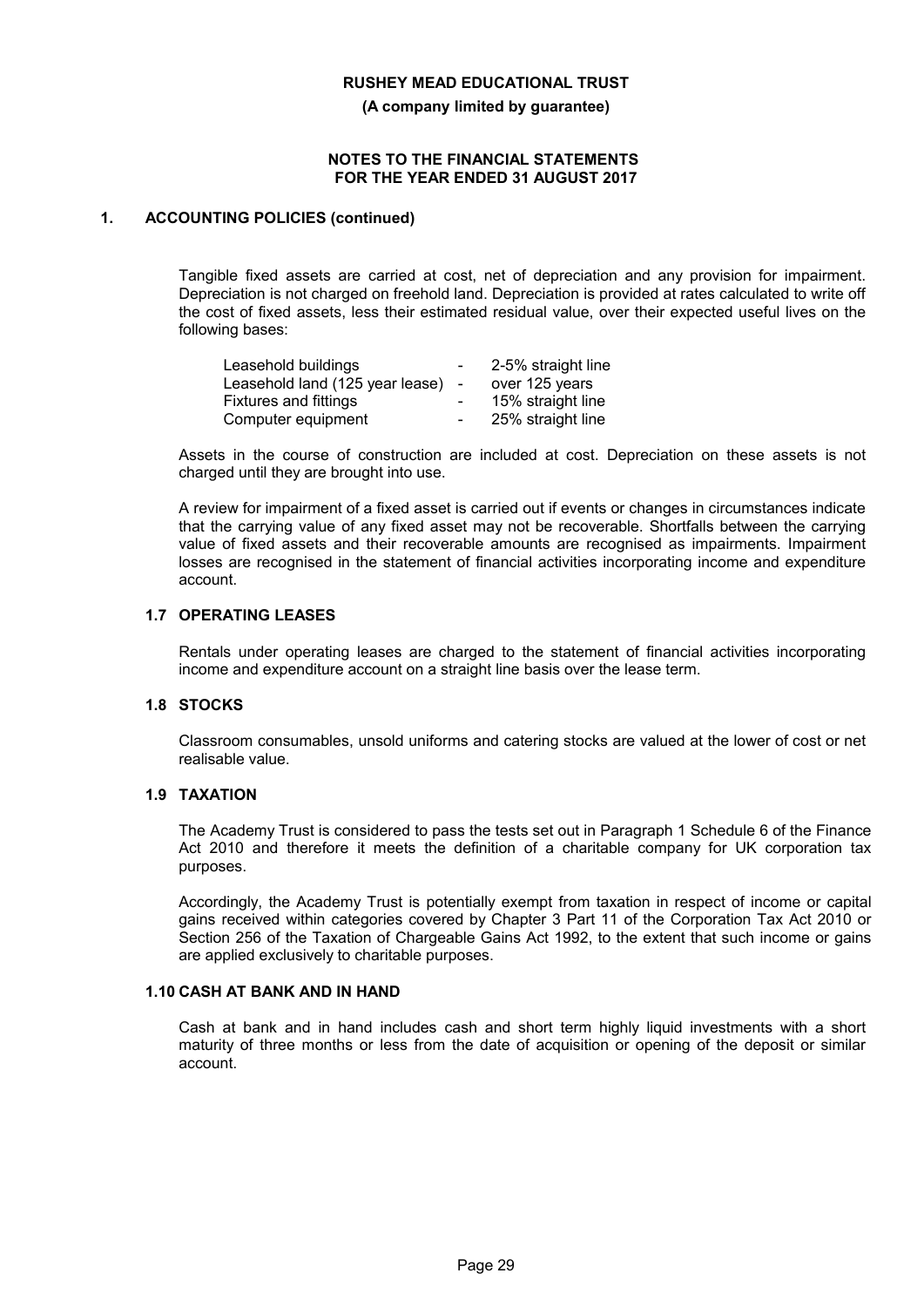**(A company limited by guarantee)**

#### **NOTES TO THE FINANCIAL STATEMENTS FOR THE YEAR ENDED 31 AUGUST 2017**

### **1. ACCOUNTING POLICIES (continued)**

### **1.11 LIABILITIES AND PROVISIONS**

Liabilities and provisions are recognised when there is an obligation at the balance sheet date as a result of a past event, it is probable that a transfer of economic benefit will be required in settlement, and the amount of the settlement can be estimated reliably. Liabilities are recognised at the amount that the Academy Trust anticipates it will pay to settle the debt or the amount it has received as advanced payments for the goods or services it must provide.

Provisions are recognised when the Academy Trust has an obligation at the reporting date as a result of a past event which it is probable will result in the transfer of economic benefits and the obligation can be estimated reliably. Provisions are measured at the best estimate of the amounts required to settle the obligation. Where the effect of the time value of money is material, the provision is based on the present value of those amounts, discounted at the pre-tax discount rate that reflects the risks specific to the liability. The unwinding of the discount is recognised within interest payable and similar charges.

### **1.12 FINANCIAL INSTRUMENTS**

The Academy Trust only holds basic financial instruments as defined in FRS 102. The financial assets and financial liabilities of the Academy Trust and their measurement basis are as follows:

Financial assets - trade and other debtors are basic financial instruments and are debt instruments measured at amortised cost as detailed in note 14. Prepayments are not financial instruments. Cash at bank is classified as a basic financial instrument and is measured at face value.

Financial liabilities - trade creditors, accruals and other creditors are financial instruments, and are measured at amortised costs as detailed in notes 15 and 16. Taxation and social security are not included in the financial instruments disclosure definition. Deferred income is not deemed to be a financial liability, as the cash settlement has already taken place and there is an obligation to deliver services rather than cash or another financial instruments.

## **1.13 PENSIONS**

Retirement benefits to employees of the Academy Trust are provided by the Teachers' Pension Scheme ("TPS") and the Local Governments Pension Scheme ("LGPS"). These are defined benefit schemes.

The TPS is an unfunded scheme and contributions are calculated so as to spread the cost of pensions over employees' working lives with the Academy Trust in such a way that the pension cost is a substantially level percentage of current and future pensionable payroll. The contributions are determined by the Government Actuary on the basis of quadrennial valuations using a prospective unit credit method. As stated in note 24, the TPS is a multi-employer scheme and there is insufficient information available to use defined benefit accounting. The TPS is therefore treated as a defined contribution scheme for accounting purposes and the contributions recognised in the period to which they relate.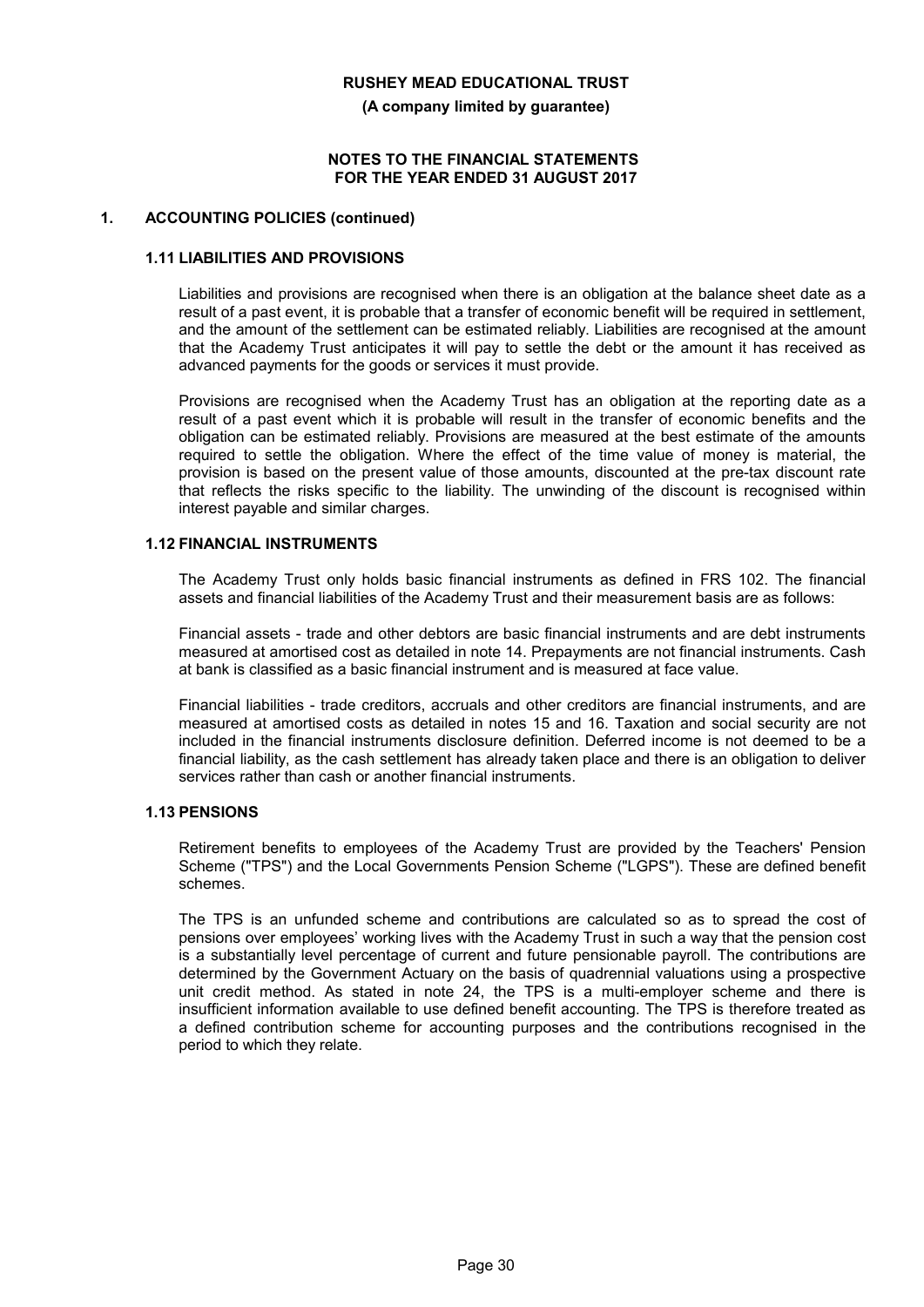**(A company limited by guarantee)**

#### **NOTES TO THE FINANCIAL STATEMENTS FOR THE YEAR ENDED 31 AUGUST 2017**

### **1. ACCOUNTING POLICIES (continued)**

The LGPS is a funded scheme and the assets are held separately from those of the Academy Trust in separate trustee administered funds. Pension scheme assets are measured at fair value and liabilities are measured on an actuarial basis using the projected unit credit method and discounted at a rate equivalent to the current rate of return on a high quality corporate bond of equivalent term and currency to the liabilities. The actuarial valuations are obtained at least triennially and are updated at each balance sheet date. The amounts charged to operating surplus are the current service costs and the costs of scheme introductions, benefit changes, settlements and curtailments. They are included as part of staff costs as incurred. Net interest on the net defined benefit liability/asset is also recognised in the statement of financial activities incorporating income and expenditure account and comprises the interest cost on the defined benefit obligation and interest income on the scheme assets, calculated by multiplying the fair value of the scheme assets at the beginning of the period by the rate used to discount the benefit obligations. The difference between the interest income on the scheme assets and the actual return on the scheme assets is recognised in other recognised gains and losses.

Actuarial gains and losses are recognised immediately in other recognised gains and losses.

### **1.14 CONVERSION TO AN ACADEMY TRUST**

The conversion from a state maintained school to an Academy Trust involved the transfer of identifiable assets and liabilities and the operation of the school for £NIL consideration. The substance of the transfer is that of a gift and it has been accounted for on that basis as set out below.

The assets and liabilities transferred on conversion from Rowlatts Hill Primary School to an Academy Trust have been valued at their fair value. The fair value has been derived based on that of equivalent items. The amounts have been recognised under the appropriate balance sheet categories, with a corresponding amount recognised in 'donations and capital grants - transfer from Local Authority on conversion' in the statement of financial activities incorporating income and expenditure account and analysed under unrestricted funds, restricted general funds and restricted fixed asset funds.

On conversion and simultaneous entry into the Academy Trust, the Academy was gifted property from Leicester City Council. This was valued at depreciated replacement cost by Leicestershire County Council at the date of conversion or alternate methods which are detailed in note 1.3. The amount is included in the appropriate fixed asset category and depreciated over the useful economic life in accordance with the Academy Trust's policies. Other fixed assets have been valued on a the basis of open market value as at the date of conversion, by the Trustees.

The pension liability inherited on conversion has been included at the valuation determined by the pension scheme actuary at the date of the conversion.

Further details of the transaction are set out in note 22.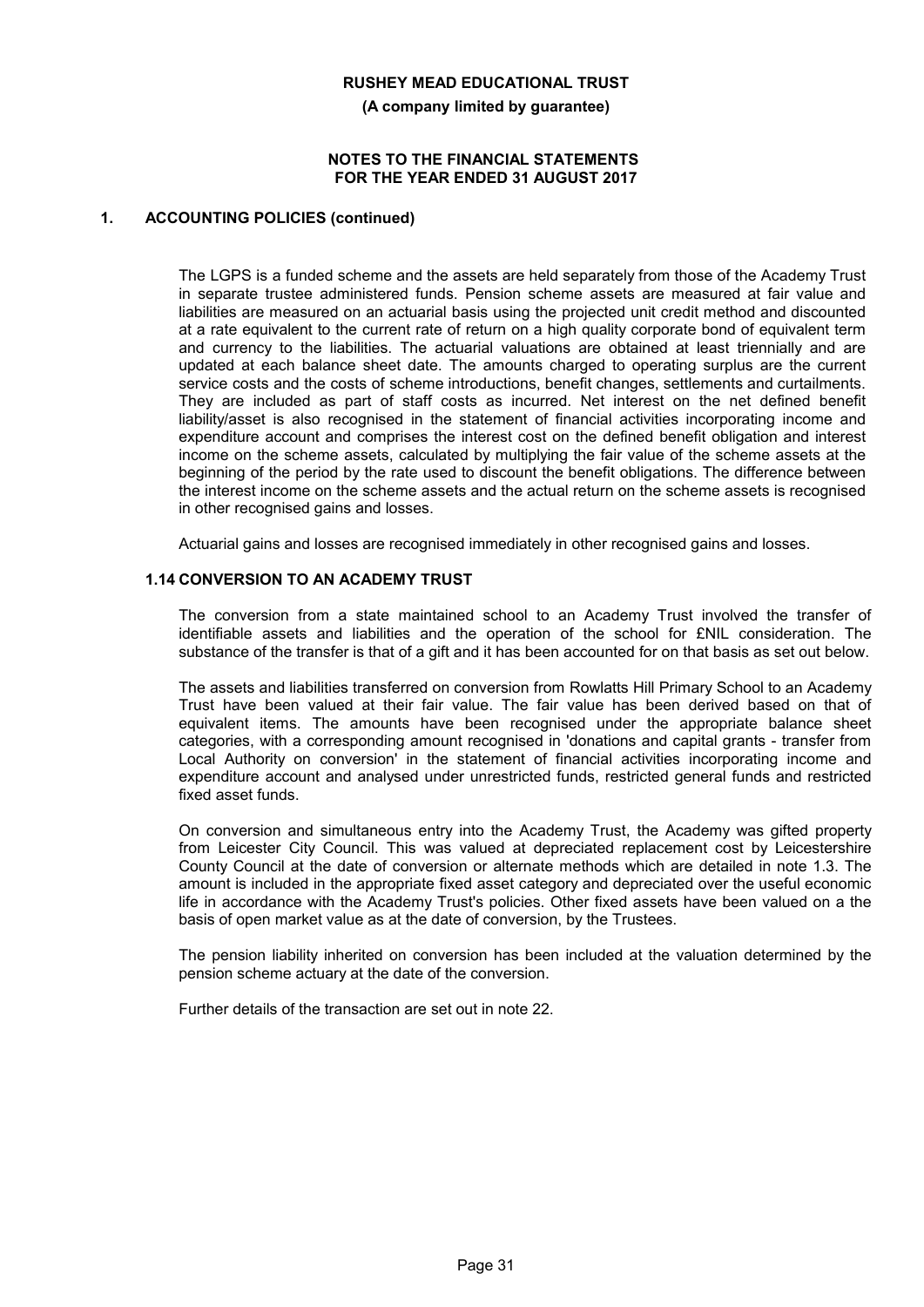**(A company limited by guarantee)**

#### **NOTES TO THE FINANCIAL STATEMENTS FOR THE YEAR ENDED 31 AUGUST 2017**

#### **1. ACCOUNTING POLICIES (continued)**

#### **1.15 CRITICAL ACCOUNTING ESTIMATES AND AREAS OF JUDGEMENT**

Estimates and judgments are continually evaluated and are based on historical experience and other factors, including expectations of future events that are believed to be reasonable under the circumstances.

The Academy Trust makes estimates and assumptions concerning the future. The resulting accounting estimates and assumptions will, by definition, seldom equal the related actual results. The estimates and assumptions that have a significant risk of causing a material adjustment to the carrying amounts of assets and liabilities within the next financial year are discussed below.

#### **Defined benefit pension scheme**

The present value of the Local Government Pension Scheme defined benefit liability depends on a number of factors that are determined on an actuarial basis using a variety of assumptions. The assumptions used in determining the net cost (income) for pensions include the discount rate. Any changes in these assumptions, which are disclosed in note 24, will impact the carrying amount of the pension liability. Furthermore a roll forward approach which projects results from the latest full actuarial valuation performed at 31 March 2016 has been used by the actuary in valuing the pensions liability at 31 August 2017. Any differences between the figures derived from the roll forward approach and a full actuarial valuation would impact on the carrying amount of the pension liability.

#### **Tangible assets**

The annual depreciation charge for tangible assets is sensitive to changes in the estimated useful economic lives and residual values of the assets. The useful economic lives and residual values are reassessed annually. They are amended when necessary to reflect current estimates, based on technological advancement, future investments, economic utilisation and the physical condition of the assets. See note 13 for the carrying amount of the property plant and equipment, and note 1.6 for the useful economic lives for each class of assets.

## **2. INCOME FROM DONATIONS AND CAPITAL GRANTS**

|                                                | <b>Unrestricted</b><br>funds<br>2017<br>£ | <b>Restricted</b><br>funds<br>2017<br>£ | <b>Restricted</b><br>fixed asset<br>funds<br>2017<br>£ | Total<br>funds<br>2017<br>£ | Total<br>funds<br>2016<br>£ |
|------------------------------------------------|-------------------------------------------|-----------------------------------------|--------------------------------------------------------|-----------------------------|-----------------------------|
| Transfer from Local Authority on<br>conversion | 309,787                                   | (588,000)                               | 2,486,986                                              | 2,208,773                   | 27,110,226                  |
| <b>Capital Grants</b><br>Donations             | 2,418                                     | 1,500                                   | 1,675,068                                              | 1,675,068<br>3,918          | 35,948<br>921               |
| Subtotal                                       | 2,418                                     | 1,500                                   | 1,675,068                                              | 1,678,986                   | 36,869                      |
|                                                | 312,205                                   | (586,500)                               | 4,162,054                                              | 3,887,759                   | 27, 147, 095                |
| <b>Total 2016</b>                              | 1,548,372                                 | (4,642,889)                             | 30,241,612                                             | 27, 147, 095                |                             |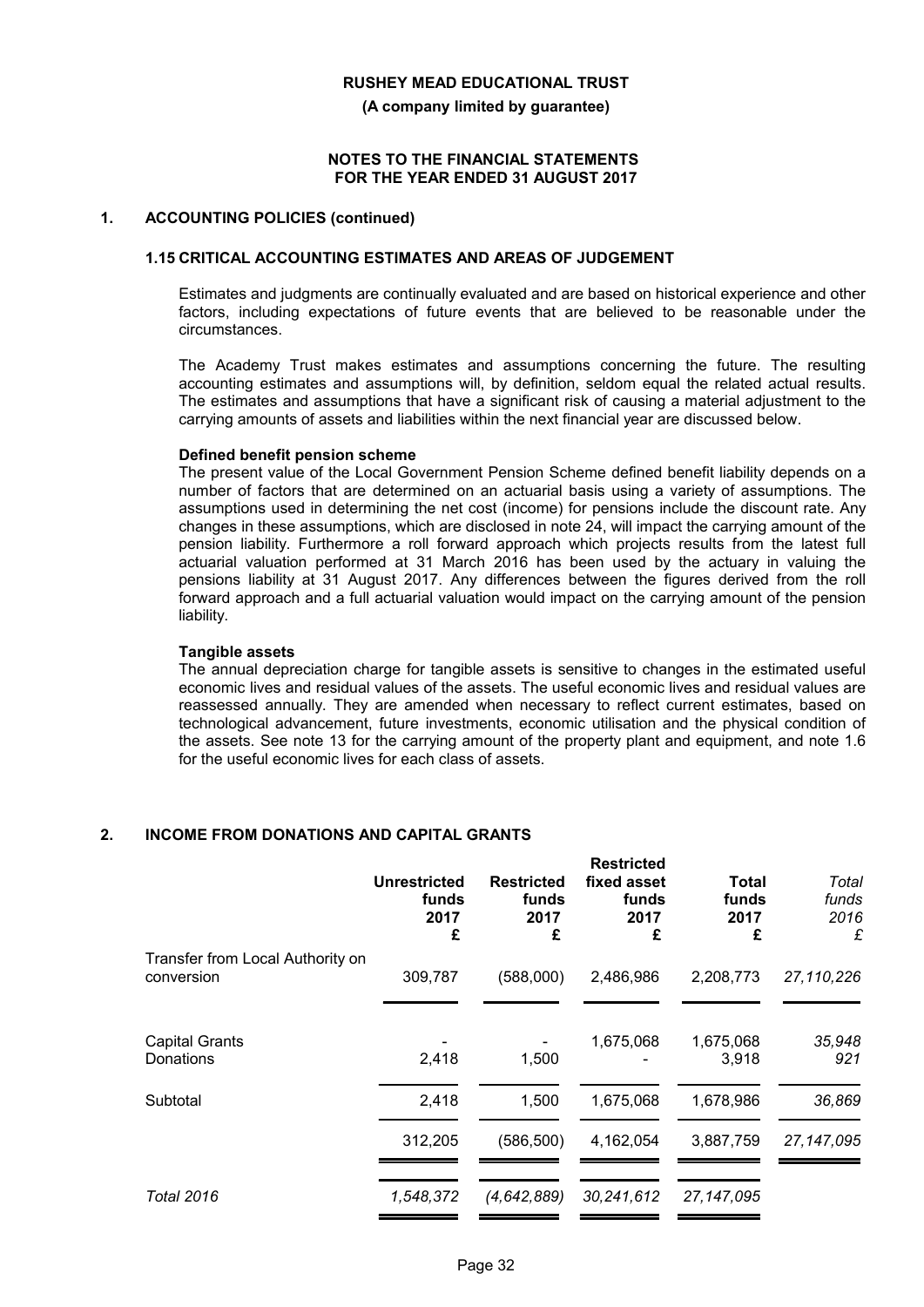**(A company limited by guarantee)**

#### **NOTES TO THE FINANCIAL STATEMENTS FOR THE YEAR ENDED 31 AUGUST 2017**

## **3. FUNDING FOR ACADEMY'S EDUCATIONAL OPERATIONS**

|                                                                                                                                                                        | <b>Unrestricted</b><br>funds<br>2017<br>£ | <b>Restricted</b><br>funds<br>2017<br>£ | <b>Total</b><br>funds<br>2017<br>£ | Total<br>funds<br>2016<br>£          |
|------------------------------------------------------------------------------------------------------------------------------------------------------------------------|-------------------------------------------|-----------------------------------------|------------------------------------|--------------------------------------|
| <b>DfE/ESFA</b> grants                                                                                                                                                 |                                           |                                         |                                    |                                      |
| General Annual Grant (GAG)<br>Other DfE/ESFA grants<br><b>Teaching School</b>                                                                                          | 57,557                                    | 12,965,816<br>1,668,007<br>67,450       | 12,965,816<br>1,668,007<br>125,007 | 7,717,601<br>1,085,151<br>156,013    |
|                                                                                                                                                                        | 57,557                                    | 14,701,273                              | 14,758,830                         | 8,958,765                            |
| Other government grants                                                                                                                                                |                                           |                                         |                                    |                                      |
| Special Educational Needs (SEN)                                                                                                                                        |                                           | 320,678                                 | 320,678                            | 116,992                              |
| Early Years Single Funding Formula<br>(EYSFF)<br>Pupil Premium (LAC)<br><b>Healthy Living Initiative</b><br>Pride Grant - Philharmonic Orchestra<br><b>Big Lottery</b> |                                           | 317,587<br>19,450<br>1,000              | 317,587<br>19,450<br>1,000         | 67,097<br>7,310<br>7,589             |
|                                                                                                                                                                        |                                           | 658,715                                 | 658,715                            | 198,988                              |
| <b>Other funding</b>                                                                                                                                                   |                                           |                                         |                                    |                                      |
| <b>Teaching School</b><br>School Centred Initial Teacher Training                                                                                                      | 157,055                                   |                                         | 157,055                            | 98,904                               |
| (SCITT)<br>Science Hub & Spoke<br>Ensemble project<br>Other funding                                                                                                    |                                           | 333,629<br>20,000<br>30,401             | 333,629<br>20,000<br>30,401        | 259,040<br>16,667<br>96,329<br>6,014 |
|                                                                                                                                                                        |                                           |                                         |                                    |                                      |
|                                                                                                                                                                        | 157,055                                   | 384,030                                 | 541,085                            | 476,954                              |
|                                                                                                                                                                        | 214,612                                   | 15,744,018                              | 15,958,630                         | 9,634,707                            |
| <b>Total 2016</b>                                                                                                                                                      | 202,687                                   | 9,432,020                               | 9,634,707                          |                                      |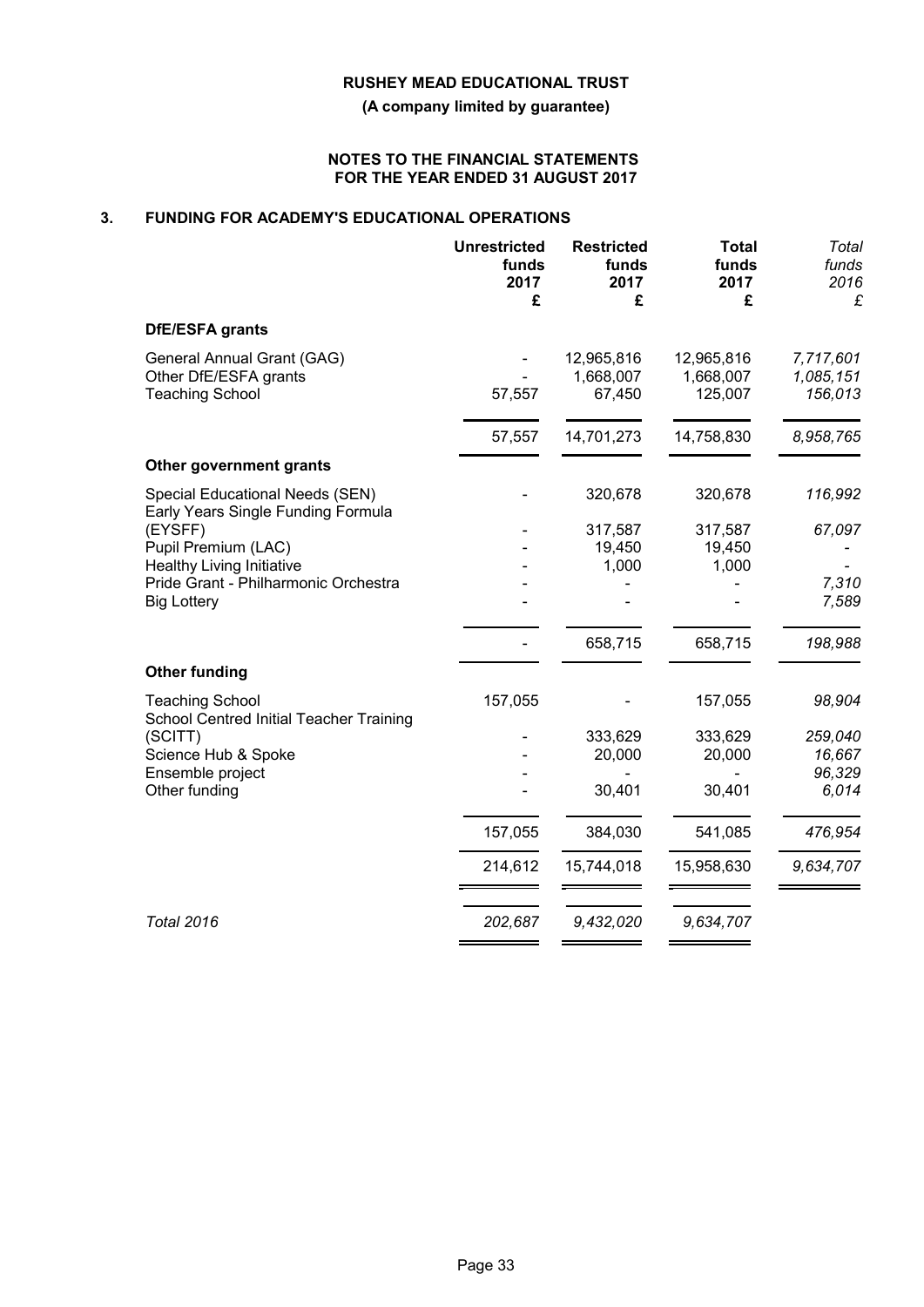**(A company limited by guarantee)**

### **NOTES TO THE FINANCIAL STATEMENTS FOR THE YEAR ENDED 31 AUGUST 2017**

## **4. OTHER TRADING ACTIVITIES**

|                             | <b>Unrestricted</b><br>funds<br>2017<br>£ | <b>Restricted</b><br>funds<br>2017<br>£ | <b>Total</b><br>funds<br>2017<br>£ | Total<br>funds<br>2016<br>£ |
|-----------------------------|-------------------------------------------|-----------------------------------------|------------------------------------|-----------------------------|
| Lettings                    | 5,268                                     |                                         | 5,268                              | 5,577                       |
| Consultancy<br>Other income | 147,450<br>38,766                         |                                         | 147,450<br>38,766                  | 38,549<br>11,510            |
|                             | 191,484                                   |                                         | 191,484                            | 55,636                      |
| <b>Total 2016</b>           | 55,636                                    |                                         | 55,636                             |                             |

## **5. INVESTMENT INCOME**

|                      | <b>Unrestricted</b><br>funds<br>2017<br>£ | <b>Restricted</b><br>funds<br>2017<br>£ | <b>Total</b><br>funds<br>2017<br>£ | Total<br>funds<br>2016<br>£ |
|----------------------|-------------------------------------------|-----------------------------------------|------------------------------------|-----------------------------|
| <b>Bank interest</b> | 1,967                                     | $\overline{\phantom{a}}$                | 1,967                              | 11,918                      |
| Total 2016           | 11,918                                    | $\overline{\phantom{a}}$                | 11,918                             |                             |

## **6. EXPENDITURE**

|                                                                 | <b>Staff costs</b><br>2017<br>£ | <b>Premises</b><br>2017<br>£ | Other costs<br>2017<br>£ | Total<br>2017<br>£      | Total<br>2016<br>£     |
|-----------------------------------------------------------------|---------------------------------|------------------------------|--------------------------|-------------------------|------------------------|
| Expenditure on raising<br>funds                                 | 99,717                          |                              | 80.824                   | 180.541                 | 48,047                 |
| <b>Educational Operations:</b><br>Direct costs<br>Support costs | 8.640.730<br>4,310,796          | 698.093<br>1.096.644         | 1.176.056<br>1,036,889   | 10.514.879<br>6,444,329 | 7,389,429<br>2,905,323 |
|                                                                 | 13,051,243                      | 1,794,737                    | 2,293,769                | 17.139.749              | 10,342,799             |
| <b>Total 2016</b>                                               | 7,518,993                       | 1.036.264                    | 1.787.542                | 10,342,799              |                        |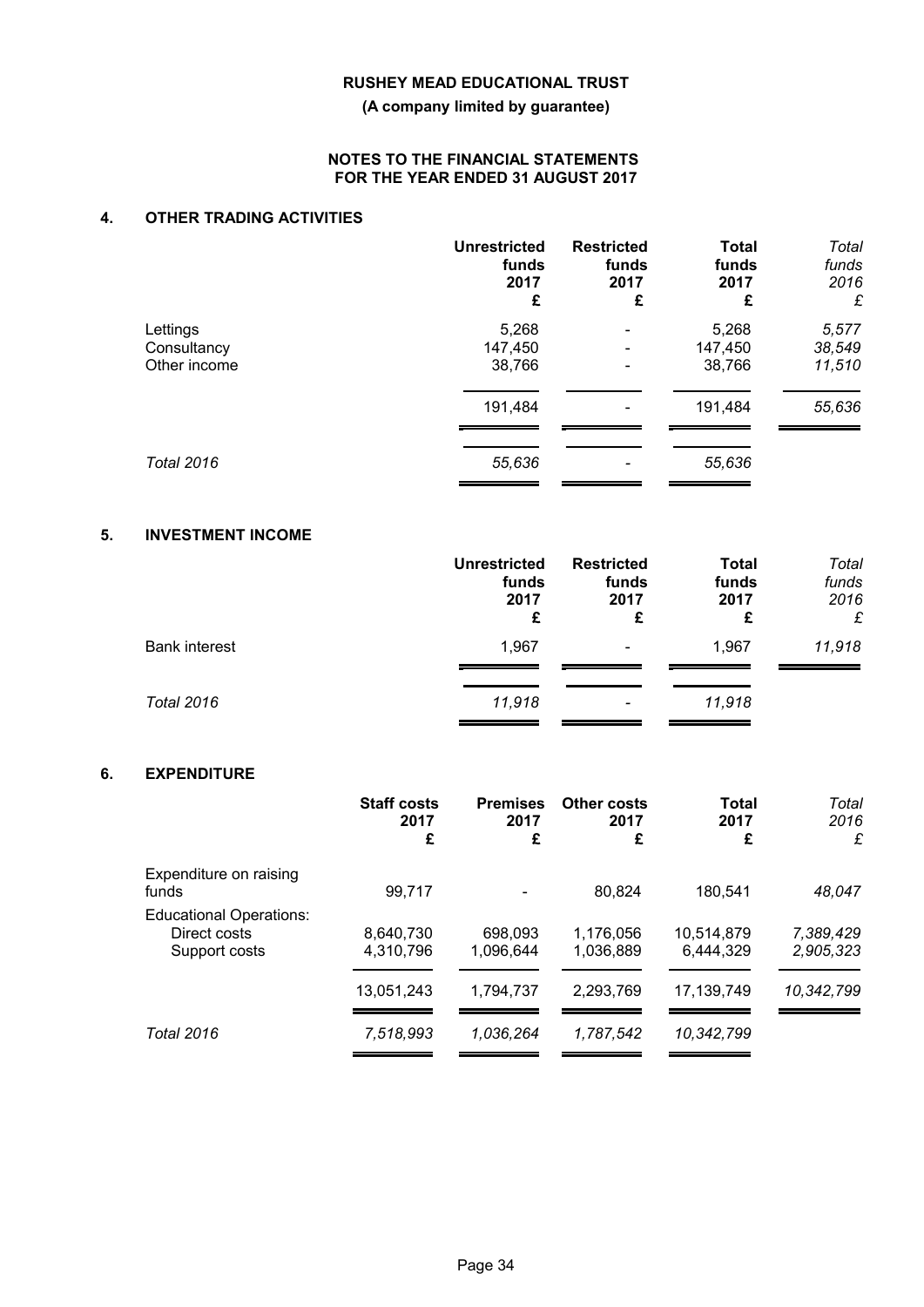**(A company limited by guarantee)**

#### **NOTES TO THE FINANCIAL STATEMENTS FOR THE YEAR ENDED 31 AUGUST 2017**

## **7. CHARITABLE ACTIVITIES**

|                                                                        | Total      | Total      |
|------------------------------------------------------------------------|------------|------------|
|                                                                        | funds      | funds      |
|                                                                        | 2017       | 2016       |
|                                                                        | £          | £          |
| <b>DIRECT COSTS - EDUCATIONAL OPERATIONS</b>                           |            |            |
| Teaching and educational support staff costs - salaries                | 6,295,847  | 4,747,007  |
| Teaching and educational support staff costs - NI                      | 562,127    | 427,050    |
| Teaching and educational support staff costs - pensions                | 1,638,553  | 921,368    |
| LGPS pension interest cost (£257,000) less return on assets (£116,000) | 141,000    | 104,000    |
| <b>Educational supplies</b>                                            | 368,045    | 111,419    |
| <b>Examination fees</b>                                                | 115,070    | 94,478     |
| Staff development                                                      | 105,333    | 35,939     |
| Other direct costs                                                     | 343,801    | 262,810    |
| School Centred Initial Teacher Training (SCITT)                        | 124,479    | 128,127    |
| Depreciation                                                           | 699,465    | 436,590    |
| Technology costs                                                       | 121,159    | 120,645    |
|                                                                        | 10,514,879 | 7,389,433  |
|                                                                        |            |            |
| <b>SUPPORT COSTS - EDUCATIONAL OPERATIONS</b>                          |            |            |
| Support staff costs - salaries                                         | 3,455,594  | 1,028,245  |
| Support staff costs - NI                                               | 332,171    | 56,744     |
| Support staff costs - pensions                                         | 505,291    | 158,555    |
| Termination of Building Schools for the Future (BSF) contract          |            | 163,256    |
| Support staff costs                                                    | 18,740     | 9,582      |
| Recruitment                                                            | 18,694     | 7,163      |
| Maintenance of premises and equipment                                  | 279,043    | 131,815    |
| Cleaning                                                               | 57,788     | 43,494     |
| Rates                                                                  | 114,564    | 70,108     |
| Insurance                                                              | 165,361    | 70,778     |
| Depreciation                                                           | 233,155    | 145,530    |
| Catering                                                               | 378,571    | 217,320    |
| Legal and professional fees                                            | 3,327      | 5,628      |
| Other support costs                                                    | 256,075    | 235,315    |
| Security and transport                                                 | 56,698     | 41,408     |
| <b>Technology costs</b>                                                | 293,589    | 214,672    |
| Energy costs                                                           | 190,711    | 150,596    |
| Governance                                                             | 84,957     | 140,485    |
|                                                                        | 6,444,329  | 2,890,694  |
|                                                                        | 16,959,208 | 10,280,127 |

The above amount in relation to the termination of the Building Schools for the Future (BSF) contract of £163,256 within the 2016 period relates to a 'buy out' fee the Academy incurred as a result of the conversion process. The above amount is fully inclusive of all associated legal fees, with £25,953 already paid at 31 August 2017 and the remaining balance of £137,303 being repayable over a 7 year period by means of deductions from future General Annual Grant. (See note 16).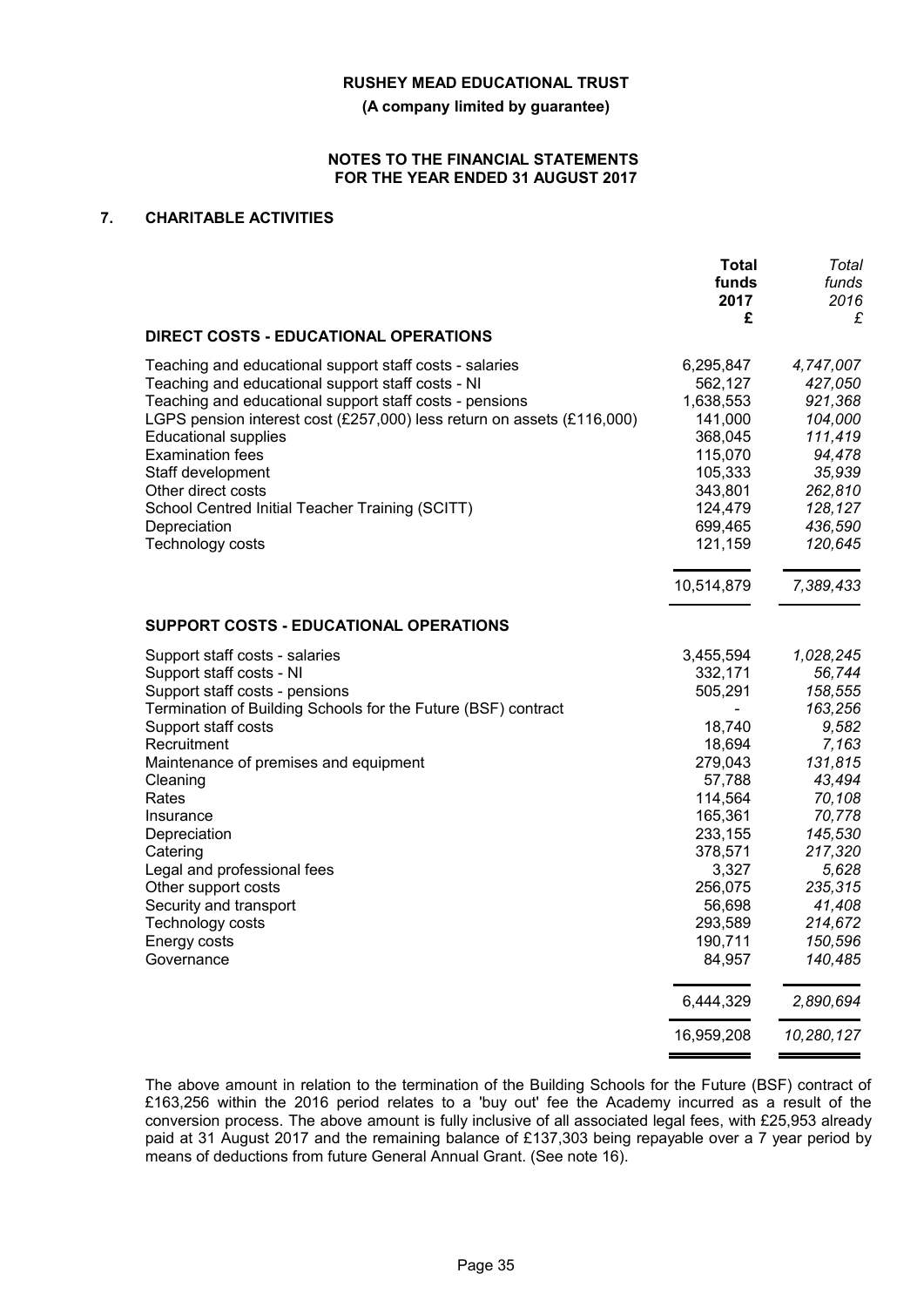**(A company limited by guarantee)**

### **NOTES TO THE FINANCIAL STATEMENTS FOR THE YEAR ENDED 31 AUGUST 2017**

# **8. NET INCOME/(EXPENDITURE)**

This is stated after charging:

|                                         | 2017    | 2016    |
|-----------------------------------------|---------|---------|
|                                         |         | £       |
| Depreciation of tangible fixed assets:  |         |         |
| - capitalised by the charity            | 932.620 | 582,120 |
| Auditors' remuneration - audit          | 17,000  | 12,000  |
| Auditors' remuneration - other services | 28,260  | 32,080  |
| Governance internal audit costs         | 6.343   | 2,360   |
| Operating lease rentals                 | 36.867  | 12,583  |
|                                         |         |         |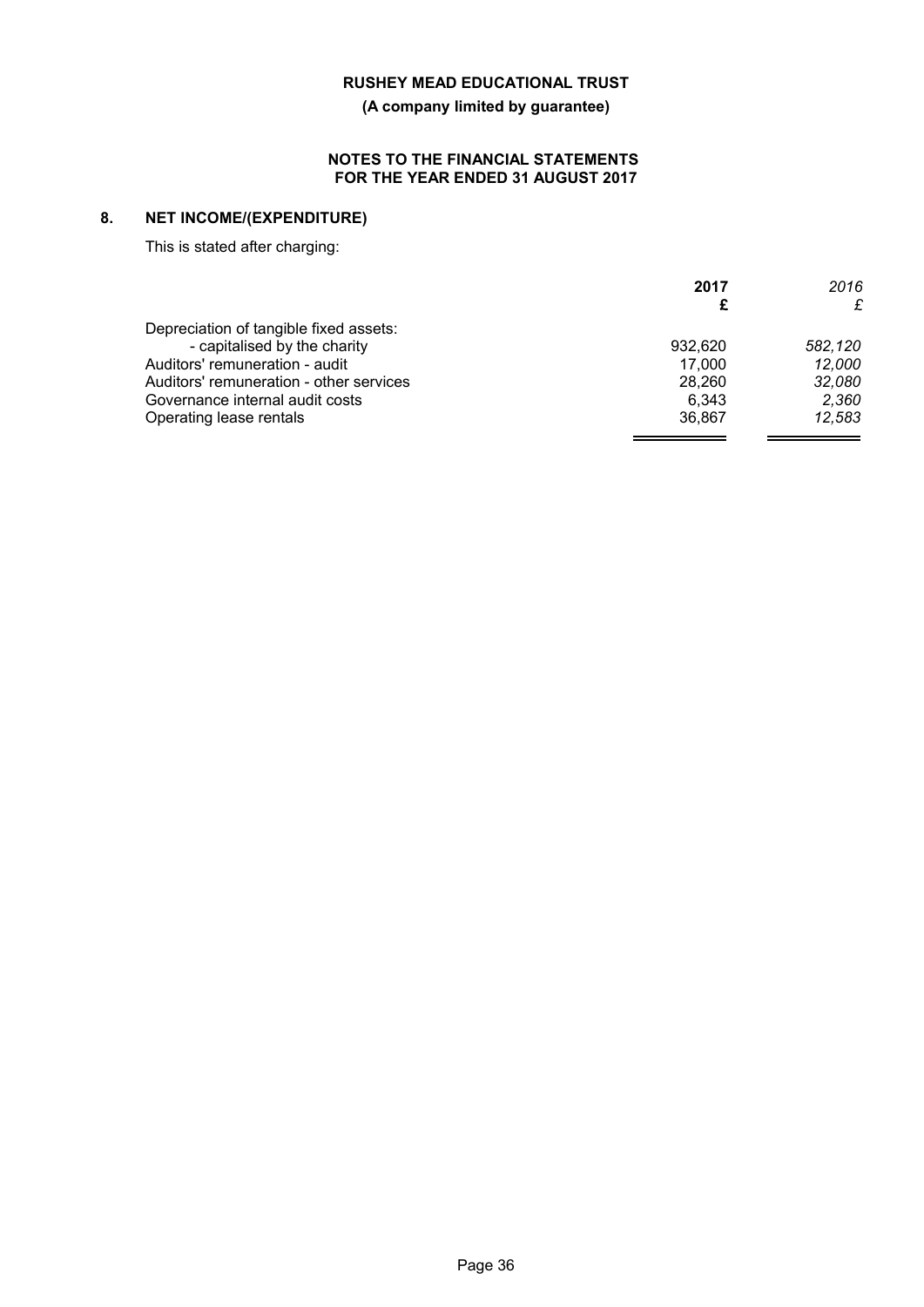**(A company limited by guarantee)**

#### **NOTES TO THE FINANCIAL STATEMENTS FOR THE YEAR ENDED 31 AUGUST 2017**

### **9. STAFF COSTS**

Staff costs were as follows:

|                                                    | 2017<br>£  | 2016<br>£ |
|----------------------------------------------------|------------|-----------|
| Wages and salaries                                 | 9,851,158  | 5,813,782 |
| Social security costs                              | 894,298    | 483,794   |
| Operating costs of defined benefit pension schemes | 2,143,844  | 1,079,923 |
|                                                    | 12,889,300 | 7,377,499 |
| Supply staff costs                                 | 145,030    | 141,494   |
| Apprenticeship levy                                | 15,413     |           |
| Staff restructuring costs                          | 1,500      |           |
|                                                    | 13,051,243 | 7,518,993 |
| Staff restructuring costs comprise:                |            |           |
|                                                    | 2017       | 2016      |
|                                                    | £          | £         |
| Severance payments                                 | 1,500      |           |

Included in staff restructuring costs are non-statutory/non-contractual severance payments totalling £1,500 (2016: £NIL). Individually the payments were £1,500.

The average number of persons employed by the Academy Trust during the year was as follows:

|                            | 2017<br>No. | 2016<br>No. |
|----------------------------|-------------|-------------|
| <b>Teachers</b>            | 167         | 104         |
| Administration and support | 275         | 158         |
| Management                 | 9           | 6           |
|                            | 451         | 268         |

The number of employees whose employee benefits inclusive of any accrued holiday (excluding employer pension costs) exceeded £60,000 was:

|                                 | 2017<br>No. | 2016<br>No. |
|---------------------------------|-------------|-------------|
| In the band £60,001 - £70,000   |             |             |
| In the band £70,001 - £80,000   | 4           |             |
| In the band £90,001 - £100,000  |             |             |
| In the band £130,001 - £140,000 |             |             |

The above employees participated in the Teachers' Pension Scheme. During the year ended 31 August 2017 pension contributions for these staff members amounted to £109,225 (2016: £31,000).

The key management personnel of the Academy Trust comprise the Trustees and the senior management team as listed on page 1. The total amount of employee benefits (including employer pension contributions) received by key management personnel for their services to the Academy Trust was £564,831 (2016: £517,345). These figures include salary costs of all Trustees employed by the Academy Trust, even where they have no management role within their employment.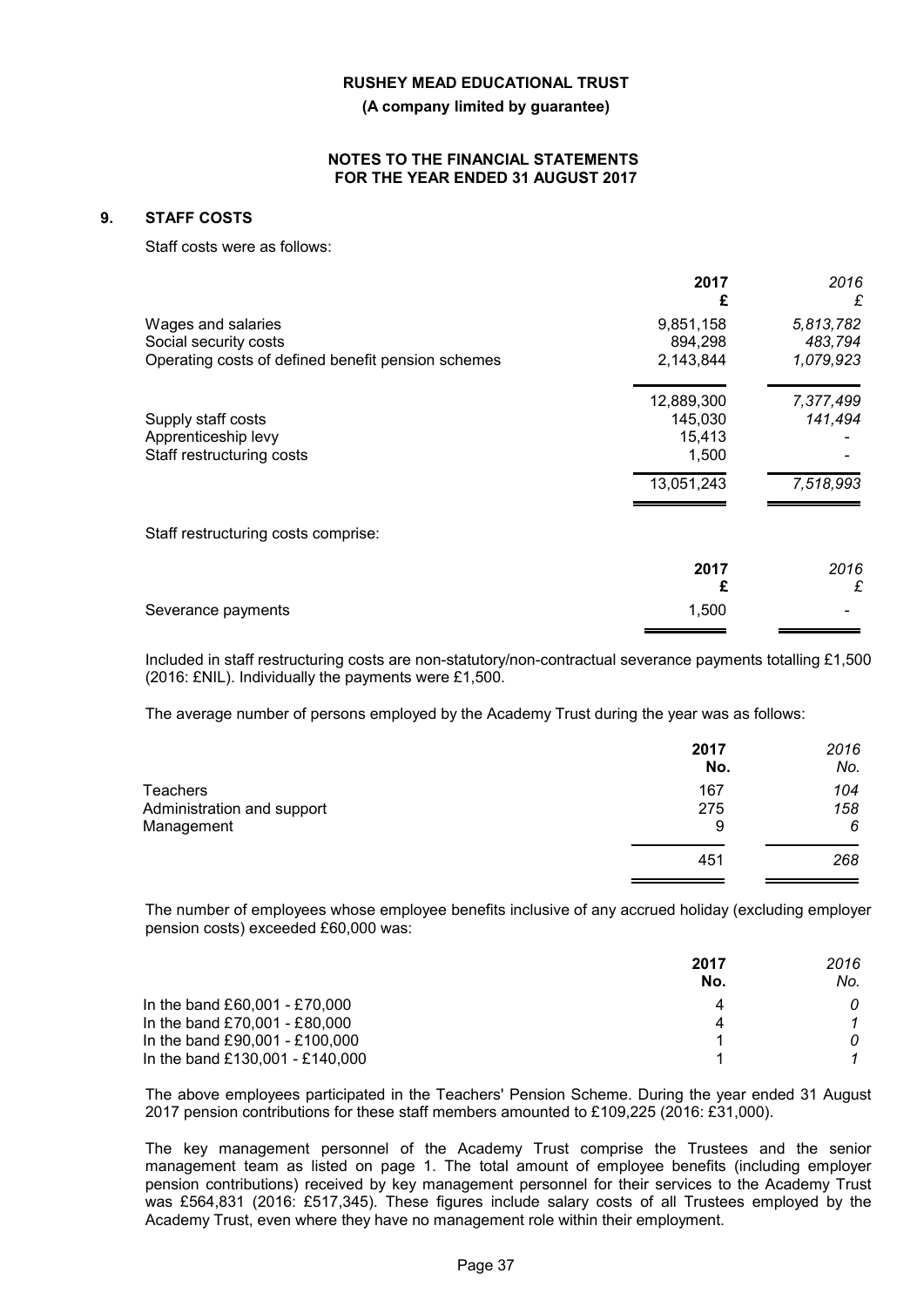**(A company limited by guarantee)**

### **NOTES TO THE FINANCIAL STATEMENTS FOR THE YEAR ENDED 31 AUGUST 2017**

### **10. CENTRAL SERVICES**

The Academy has provided the following central services to its academies during the year:

- human resources
- financial services
- **.** legal services
- educational support services
- others as arising

The Academy charges for these services on the following basis:

5% of GAG funding other than Rowlatts Hill Primary Academy due to its later entrance into the MAT on 1 April 2017.

The actual amounts charged during the year were as follows:

|                                    | 2017    | 2016 |
|------------------------------------|---------|------|
|                                    |         |      |
| Knighton Fields Primary Academy    | 48.097  |      |
| Northfield House Primary Academy   | 75.507  |      |
| Rushey Mead Academy                | 356,879 |      |
| Thurnby Lodge Primary Academy      | 50.138  |      |
| <b>Willowbrook Primary Academy</b> | 82.594  |      |
| Total                              | 613.215 |      |
|                                    |         |      |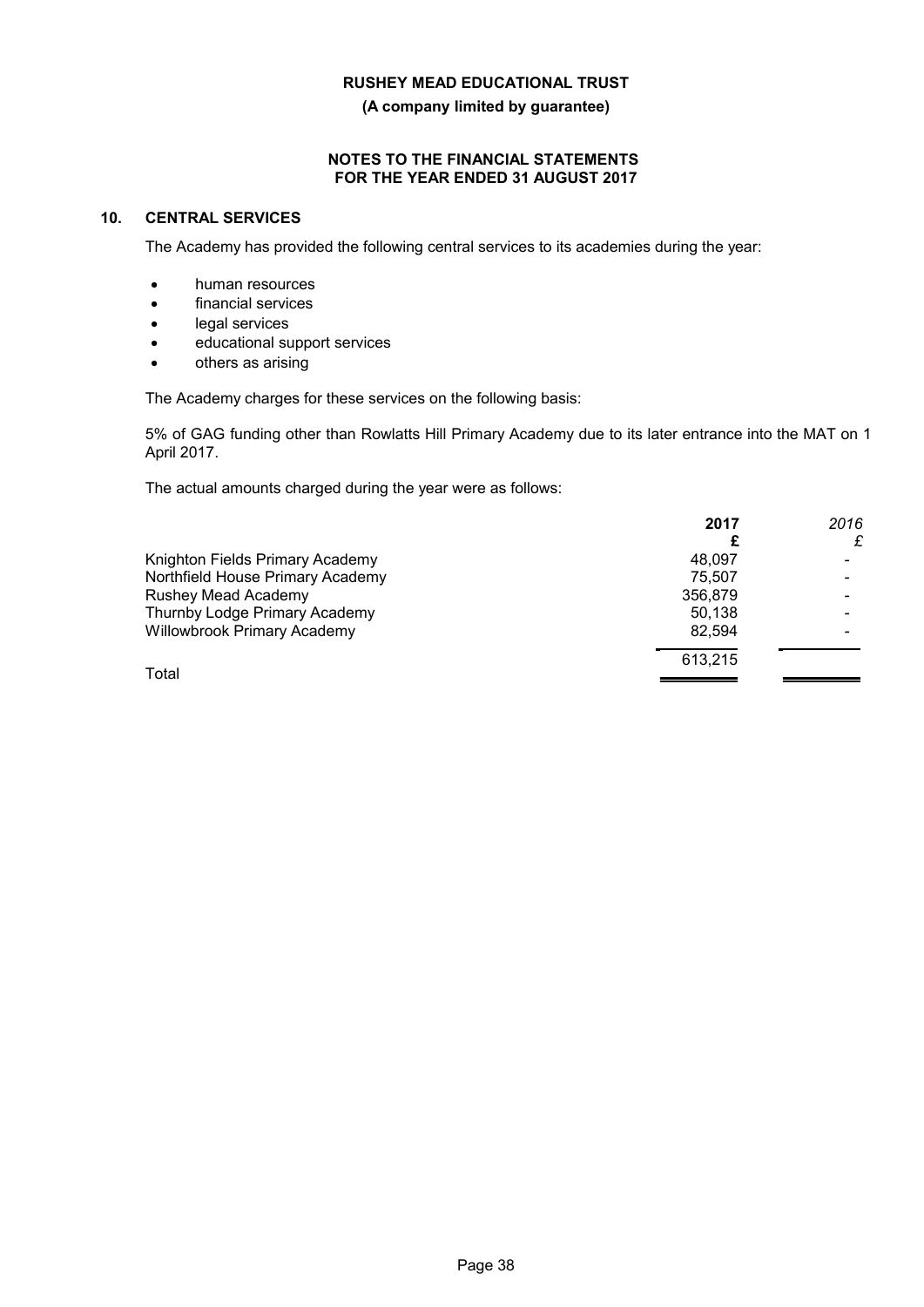**(A company limited by guarantee)**

#### **NOTES TO THE FINANCIAL STATEMENTS FOR THE YEAR ENDED 31 AUGUST 2017**

#### **11. TRUSTEES' REMUNERATION AND EXPENSES**

One or more Trustees has been paid remuneration from an employment with the Academy Trust. The Chief Executive Officer, Principal and other staff Trustees only receive remuneration in respect of services they provide undertaking the roles of Chief Executive Officer, Principal and other staff members under their contracts of employment, and not in respect of their role as Trustees.

The value of Trustees' remuneration was as follows:

- Carolyn Robson (Chief Executive Officer and Trustee)\* Remuneration £130,000 - £135,000 (2016: £130,000 - £135,000 for a 10 month period) Employer's pension contributions £0 - £5,000 (2016: £15,000 - £20,000 for a 10 month period)
- Rita Hindocha (Principal and Trustee up to 27 June 2017) Remuneration £75,000 - £80,000 (2016: £70,000 - £75,000 for a 10 month period) Employer's pension contributions £10,000 - £15,000 (2016: £10,000 - £15,000 for a 10 month period)
- Zoe Conneally (Staff Trustee up to 27 June 2017) Remuneration £40,000 - £45,000 (2016: £40,000 - £45,000 for a 10 month period) Employer's pension contributions £5,000 - £10,000 (2016: £5,000 - £10,000 for a 10 month period)

\* The remuneration for Carolyn Robson above includes an element of unpaid holiday which was accrued within each academic year. The amounts actually paid through payroll within the year were as follows:

Carolyn Robson (Chief Executive Officer and Trustee)

Remuneration excluding value of accrued additional holiday £120,000 - £125,000 (2016: £110,000 - £115,000 for a 10 month period)

During the year, no Trustees received any benefits in kind (2016 - £NIL). During the year ended 31 August 2017, no Trustees received any reimbursement of expenses (2016 - £NIL).

## **12. TRUSTEES' AND OFFICERS' INSURANCE**

In accordance with normal commercial practice the Academy Trust has purchased insurance to protect Trustees and officers from claims arising from negligent acts, errors or omissions occurring whilst on academy business. The insurance provides cover up to £2,000,000 on any one claim. It is not possible to quantify the Trustees and officer indemnity element from the overall cost of the scheme as the insurance is costed on a per pupil basis.

In the prior year the Academy Trust opted into the Department for Education's risk protection arrangement (RPA), an alternative to insurance where UK government funds cover losses that arise. This scheme protects Trustees and officers from claims arising from negligent acts, errors or omissions occurring whilst on academy business, and provides cover up to £10,000,000. It is not possible to quantify the Trustees and officer indemnity element from the overall cost of the RPA scheme.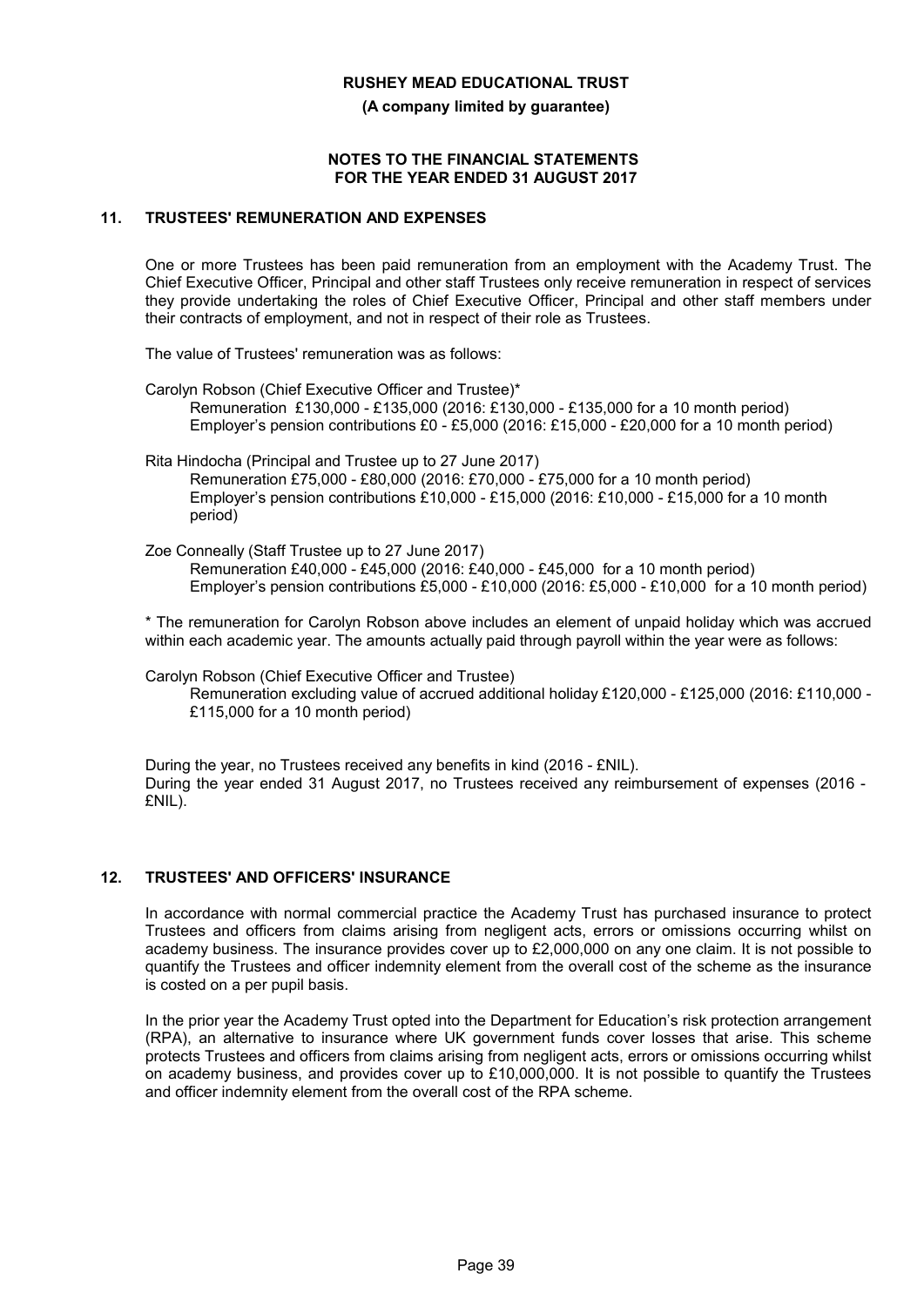**(A company limited by guarantee)**

#### **NOTES TO THE FINANCIAL STATEMENTS FOR THE YEAR ENDED 31 AUGUST 2017**

## **13. TANGIBLE FIXED ASSETS**

|                                            | Leasehold<br>buildings<br>£ | land and Fixtures and<br>fittings<br>£ | Computer<br>equipment<br>£ | Total<br>£              |
|--------------------------------------------|-----------------------------|----------------------------------------|----------------------------|-------------------------|
| <b>COST</b>                                |                             |                                        |                            |                         |
| At 1 September 2016<br>Additions           | 28,728,328<br>3,846,422     | 598,168<br>330,270                     | 413,579<br>268,237         | 29,740,075<br>4,444,929 |
| At 31 August 2017                          | 32,574,750                  | 928,438                                | 681,816                    | 34,185,004              |
| <b>DEPRECIATION</b>                        |                             |                                        |                            |                         |
| At 1 September 2016<br>Charge for the year | 442,326<br>683,332          | 72,870<br>129,676                      | 66,924<br>119,612          | 582,120<br>932,620      |
|                                            |                             |                                        |                            |                         |
| At 31 August 2017                          | 1,125,658                   | 202,546                                | 186,536                    | 1,514,740               |
| <b>NET BOOK VALUE</b>                      |                             |                                        |                            |                         |
| At 31 August 2017                          | 31,449,092                  | 725,892                                | 495,280                    | 32,670,264              |
| At 31 August 2016                          | 28,286,002                  | 525,298                                | 346,655                    | 29,157,955              |

The Trust's transactions relating to land and buildings in the year consists of the transfer of Rowlatts Hill's leasehold land and buildings from the Local Authority at the date which it entered the Academy Trust.

See note 1.3 regarding assets transferred on conversion.

## **14. STOCKS**

**15.** 

|                                | 2017<br>£ | 2016<br>£ |
|--------------------------------|-----------|-----------|
| Classroom and other materials  | 52,984    | 36,175    |
|                                |           |           |
| <b>DEBTORS</b>                 |           |           |
|                                | 2017      | 2016      |
|                                | £         | £         |
| Trade debtors                  | 174,245   | 81,174    |
| VAT recoverable                | 484,740   | 209,253   |
| Other debtors                  | 119       | 16,716    |
| Prepayments and accrued income | 836,424   | 771,537   |
|                                | 1,495,528 | 1,078,680 |
|                                |           |           |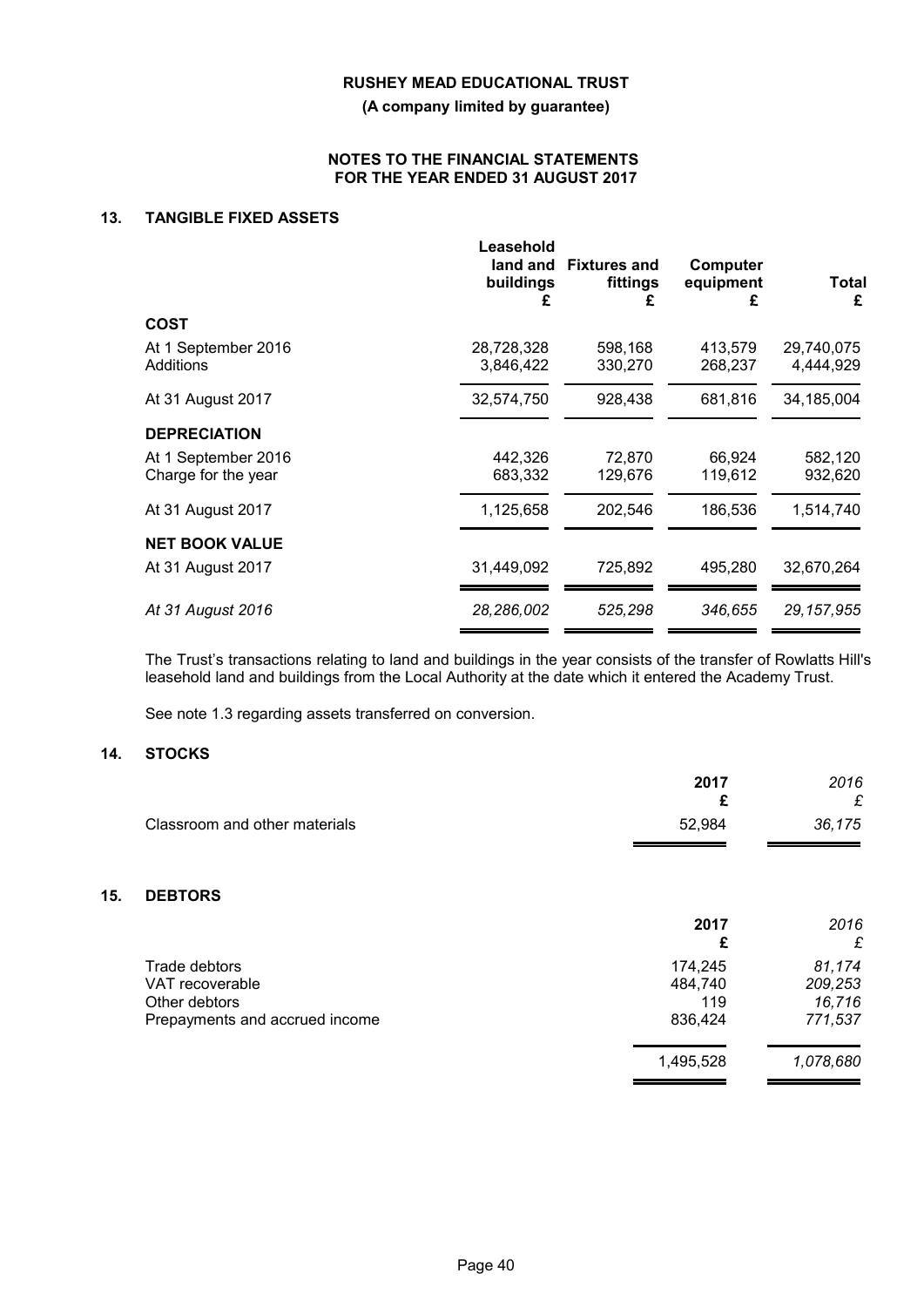**(A company limited by guarantee)**

#### **NOTES TO THE FINANCIAL STATEMENTS FOR THE YEAR ENDED 31 AUGUST 2017**

## **16. CREDITORS: AMOUNTS FALLING DUE WITHIN ONE YEAR**

|                                                                           | 2017<br>£         | 2016<br>£ |
|---------------------------------------------------------------------------|-------------------|-----------|
| Other loans                                                               | 21,968            | 16,476    |
| Trade creditors                                                           | 894,711           | 134,844   |
| Other taxation and social security                                        | 238,832           |           |
| Other creditors                                                           | 215,436           | 2,190     |
| Accruals and deferred income                                              | 1,062,698         | 204,026   |
|                                                                           | 2,433,645         | 357,536   |
|                                                                           | 2017              | 2016      |
|                                                                           |                   |           |
| <b>DEFERRED INCOME</b>                                                    | £                 | £         |
|                                                                           |                   |           |
| Deferred income at 1 September 2016<br>Resources deferred during the year | 20,508<br>589,155 | 20,508    |
| Amounts released from previous years                                      | (20, 508)         |           |

The closing balance of deferred income mainly relates to Condition Improvement Funds (CIF) which has been matched in line with the progress of the works, Universal Infant Free School Meals received in advance of the 2017/18 academic year and various other timing adjustments.

## **17. CREDITORS: AMOUNTS FALLING DUE AFTER MORE THAN ONE YEAR**

|                                                               | 2017<br>£ | 2016<br>£ |
|---------------------------------------------------------------|-----------|-----------|
| Other loans                                                   | 115,335   | 137,303   |
| Included within the above are amounts falling due as follows: |           |           |
|                                                               | 2017<br>£ | 2016<br>£ |
| BETWEEN ONE AND TWO YEARS                                     |           |           |
| Other loans                                                   | 21,968    | 21,968    |
| BETWEEN TWO AND FIVE YEARS                                    |           |           |
| Other loans                                                   | 65,905    | 65,905    |
| <b>OVER FIVE YEARS</b>                                        |           |           |
| Other loans                                                   | 27,462    | 49,430    |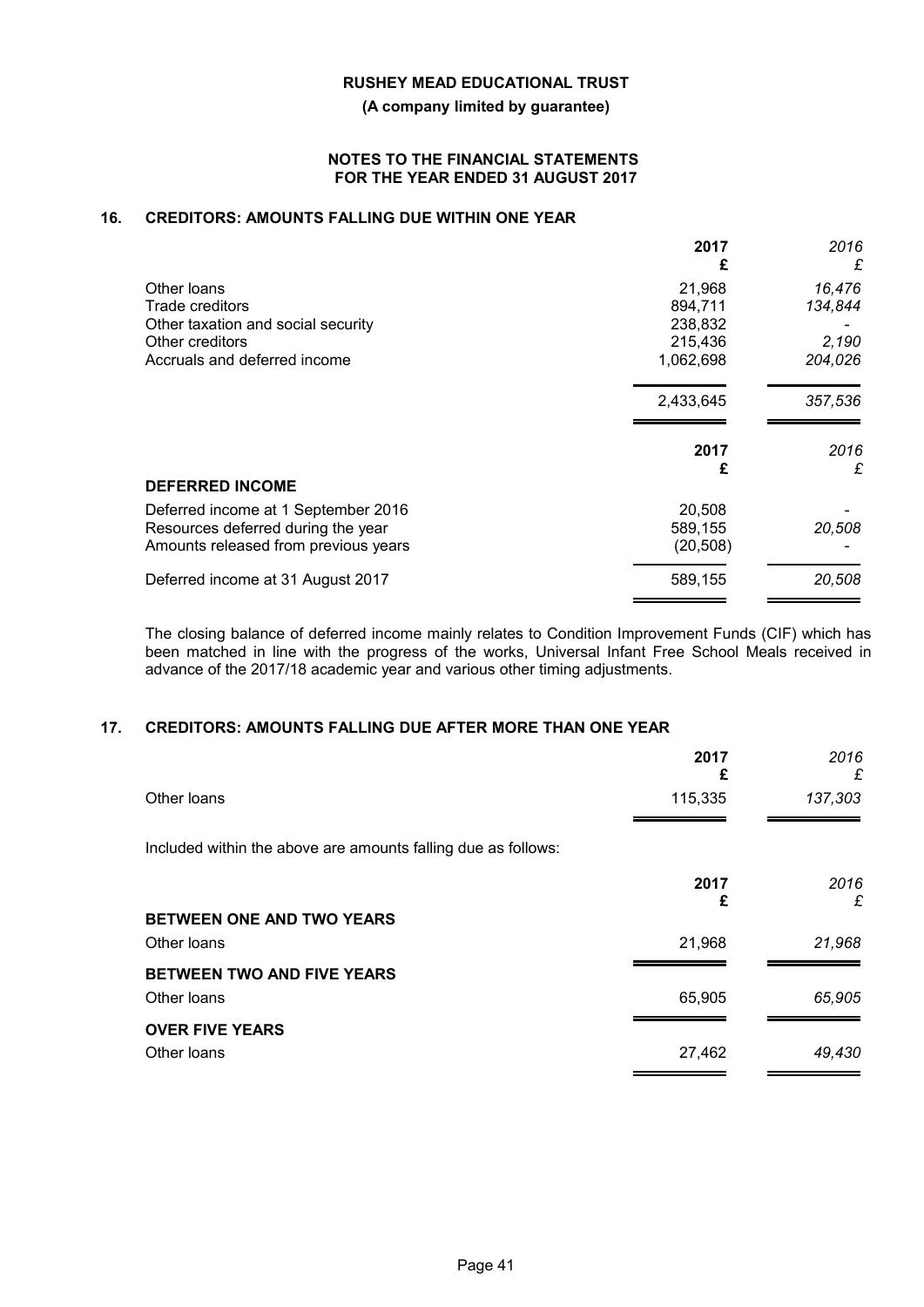**(A company limited by guarantee)**

#### **NOTES TO THE FINANCIAL STATEMENTS FOR THE YEAR ENDED 31 AUGUST 2017**

## **17. CREDITORS: AMOUNTS FALLING DUE AFTER MORE THAN ONE YEAR (continued)**

Creditors include amounts not wholly repayable within 5 years as follows:

|                          | 2017   | 2016   |
|--------------------------|--------|--------|
| Repayable by instalments | 27,462 | 49,430 |

The above creditor relates to the early termination of the Building Schools for the Future (BSF) contract. The total creditor is repayable over a  $7$  year period and is to be repaid via future deductions from General Annual Grant.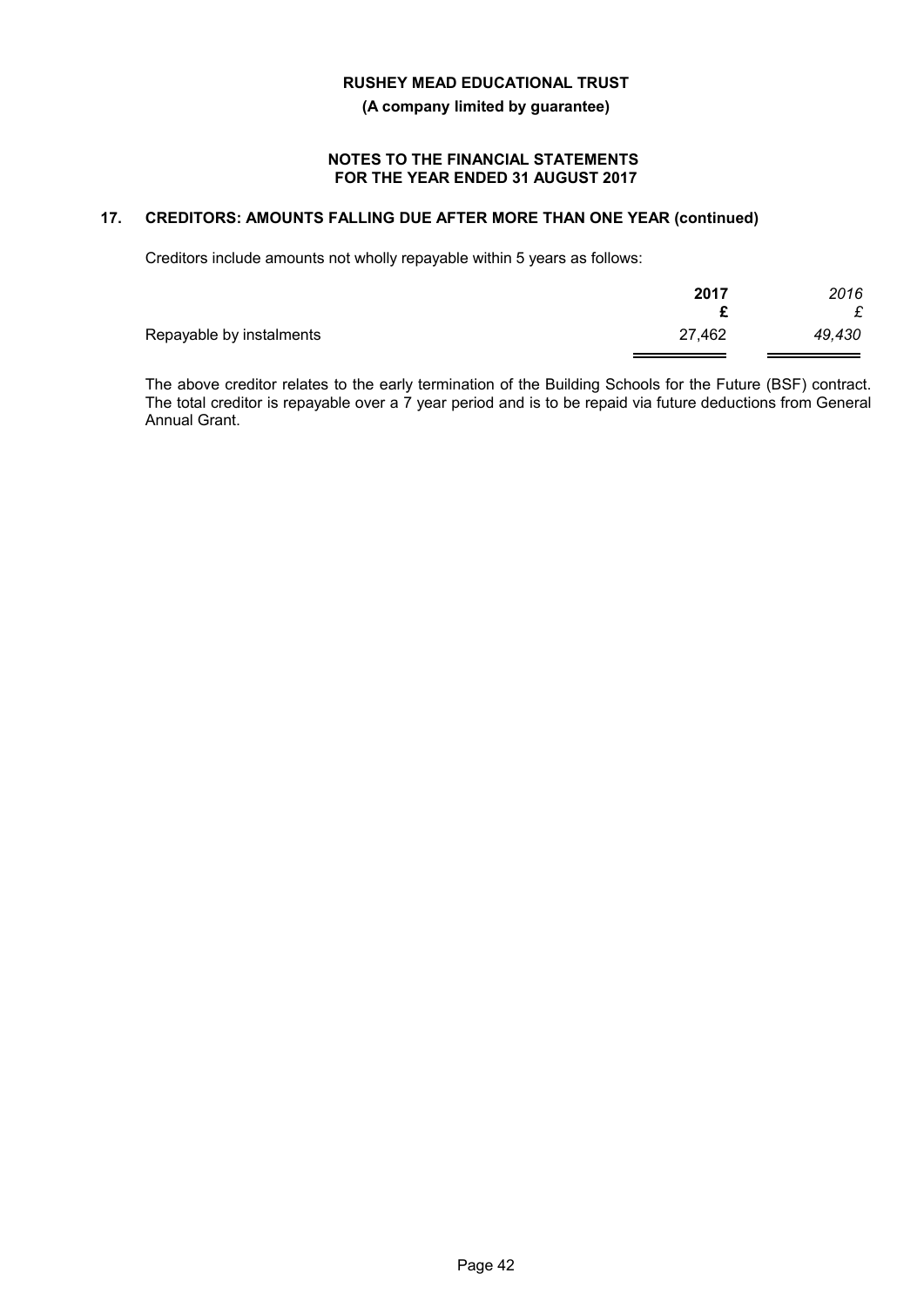**(A company limited by guarantee)**

### **NOTES TO THE FINANCIAL STATEMENTS FOR THE YEAR ENDED 31 AUGUST 2017**

## **18. STATEMENT OF FUNDS**

|                                                                                                                                                                                                 | <b>Balance at 1</b><br>September<br>2016<br>£                                                     | £                                                                                                        | Income Expenditure<br>£                                                                                           | <b>Transfers</b><br>in/out<br>£ | Gains/<br>(Losses)<br>£ | <b>Balance</b> at<br>31 August<br>2017<br>£                                                       |
|-------------------------------------------------------------------------------------------------------------------------------------------------------------------------------------------------|---------------------------------------------------------------------------------------------------|----------------------------------------------------------------------------------------------------------|-------------------------------------------------------------------------------------------------------------------|---------------------------------|-------------------------|---------------------------------------------------------------------------------------------------|
| <b>DESIGNATED FUNDS</b>                                                                                                                                                                         |                                                                                                   |                                                                                                          |                                                                                                                   |                                 |                         |                                                                                                   |
| <b>Teaching School</b>                                                                                                                                                                          | 88,273                                                                                            | 214,612                                                                                                  | (284, 380)                                                                                                        |                                 |                         | 18,505                                                                                            |
| <b>UNRESTRICTED FUNDS</b>                                                                                                                                                                       |                                                                                                   |                                                                                                          |                                                                                                                   |                                 |                         |                                                                                                   |
| <b>General Funds</b>                                                                                                                                                                            | 1,325,985                                                                                         | 505,656                                                                                                  | (180, 541)                                                                                                        | (44, 476)                       |                         | 1,606,624                                                                                         |
| <b>Total Unrestricted funds</b>                                                                                                                                                                 | 1,414,258                                                                                         | 720,268                                                                                                  | (464, 921)                                                                                                        | (44, 476)                       |                         | 1,625,129                                                                                         |
| <b>RESTRICTED GENERAL FUNDS</b>                                                                                                                                                                 |                                                                                                   |                                                                                                          |                                                                                                                   |                                 |                         |                                                                                                   |
| <b>General Annual Grant</b><br>Pupil Premium<br>Other DfE/ESFA grants<br>Other government grants<br>Other restricted donations<br>Voluntary income<br><b>Teaching School</b><br>Pension reserve | 147,326<br>6,372<br>38,131<br>7,563<br>23,359<br>46,425<br>27,840<br>(6, 191, 000)<br>(5,893,984) | 12,965,816<br>1,223,668<br>444,339<br>658,715<br>384,030<br>1,500<br>67,450<br>(588,000)<br>15, 157, 518 | (12, 466, 230)<br>(1,215,432)<br>(339, 942)<br>(663, 244)<br>(313, 113)<br>(81, 247)<br>(663,000)<br>(15,742,208) | (179, 365)<br>(179, 365)        | 1,082,000<br>1,082,000  | 467,547<br>14,608<br>142,528<br>3,034<br>94,276<br>47,925<br>14,043<br>(6,360,000)<br>(5,576,039) |
| <b>RESTRICTED FIXED ASSET FUNDS</b>                                                                                                                                                             |                                                                                                   |                                                                                                          |                                                                                                                   |                                 |                         |                                                                                                   |
| DfE/ESFA capital grants<br>Other government grants<br>Capital refresh<br>Other capital income<br><b>Transfer from Local</b>                                                                     | 130,094<br>525,550                                                                                | 1,481,917<br>213,370<br>7,695                                                                            | (28,966)<br>(4,035)<br>(1, 154)                                                                                   | 5,844                           |                         | 1,583,045<br>215,179<br>525,550<br>6,541                                                          |
| Authority<br>Capital expenditure from                                                                                                                                                           | 28,983,993                                                                                        | 2,459,072                                                                                                | (839,006)                                                                                                         |                                 |                         | 30,604,059                                                                                        |
| GAG                                                                                                                                                                                             | 90,271                                                                                            |                                                                                                          | (59, 459)                                                                                                         | 217,997                         |                         | 248,809                                                                                           |
|                                                                                                                                                                                                 | 29,729,908                                                                                        | 4,162,054                                                                                                | (932, 620)                                                                                                        | 223,841                         |                         | 33, 183, 183                                                                                      |
| <b>Total restricted funds</b>                                                                                                                                                                   | 23,835,924                                                                                        | 19,319,572                                                                                               | (16, 674, 828)                                                                                                    | 44,476                          | 1,082,000               | 27,607,144                                                                                        |
| Total of funds                                                                                                                                                                                  | 25,250,182                                                                                        | 20,039,840                                                                                               | (17, 139, 749)                                                                                                    |                                 | 1,082,000               | 29,232,273                                                                                        |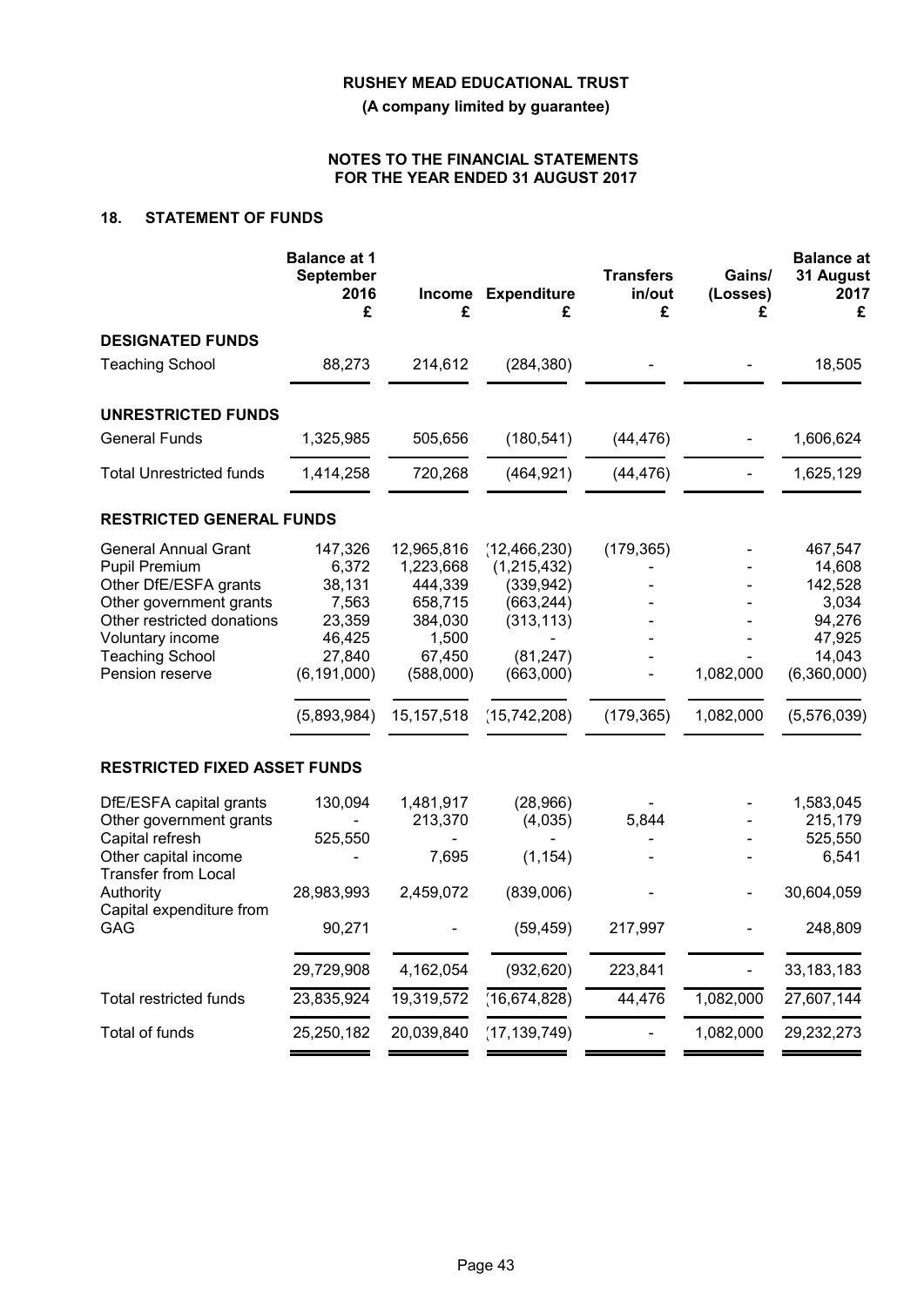**(A company limited by guarantee)**

#### **NOTES TO THE FINANCIAL STATEMENTS FOR THE YEAR ENDED 31 AUGUST 2017**

#### **18. STATEMENT OF FUNDS (continued)**

The specific purposes for which the funds are to be applied are as follows:

#### Designated funds

The Teaching School fund relates to historic surpluses which have been built up prior to conversion to an Academy Trust plus any subsequent surpluses generated.

#### Restricted funds

The General Annual Grant (GAG) relates to the school's development and operational activities. The transfer to GAG relates to an amount transferred from unrestricted funds of £44,476 to equalise a GAG deficit on Rushey Mead Academy, net of a transfer from GAG of £223,841 towards fixed asset additions purchased in the year.

Pupil Premium relates to additional funding received to raise the attainment of disadvantaged pupils of all abilities and to close the gaps between them and their peers. The closing balance relates to Pupil Premium.

The DfE/ESFA restricted grants consists of Universal Infant Free School Meals (UIFSM), PE Sports Grant, National Support School (NSS) Bursary, Year 7 Catch Up Grant, D&T Expert Panel, Teaching School Council, Appeals Funding, Free School income and conversion grant income. The closing balance relates to PE Sports Grant £655, NSS Bursary £6,000, D&T Expert Panel £461, Free School income £23,608 and conversion grants of £111,804.

Other government grants consists of Special Educational Needs (SEN) income, Early Years Single Funding Formula (EYSFF), Pupil Premium Looked After Children and Healthy Eating Initiative income. The closing balance relates to the Healthy Eating Initiative £534 and Pride Grant £2,500.

Other restricted donations consists of School Centred Initial Teacher Training (SCITT), Milk income, Digital Leicester Network Project, Science Hub and Spoke income, Garden Grant, School Development Support Agency, Japan Grant, Lawn Tennis Association (LTA) Grant, British Science Week income, Maths income and Polli:Nation income. The closing balance relates to SCITT £86,795, Digital Leicester Network Project £2,152, Science Hub and Spoke £1,334 and LTA £3,995.

Voluntary income relates to a donation from De Montfort University (DMU) for a project in India. The closing balance relating to the DMU donation £1,500 and SCITT £46,425.

Teaching School relates to income from National College for Teaching and Leadership (NCTL) which includes the Teaching School Core Grant, School to School Support (STSS) and various other project income. The closing balance relates to STSS £8,000, Regional Roll Out £1,043 and Special Leaders of Education online community fund £5,000.

The pension reserve relates to the school's share of the deficit of the Leicestershire County Council's Local Government Pension Scheme.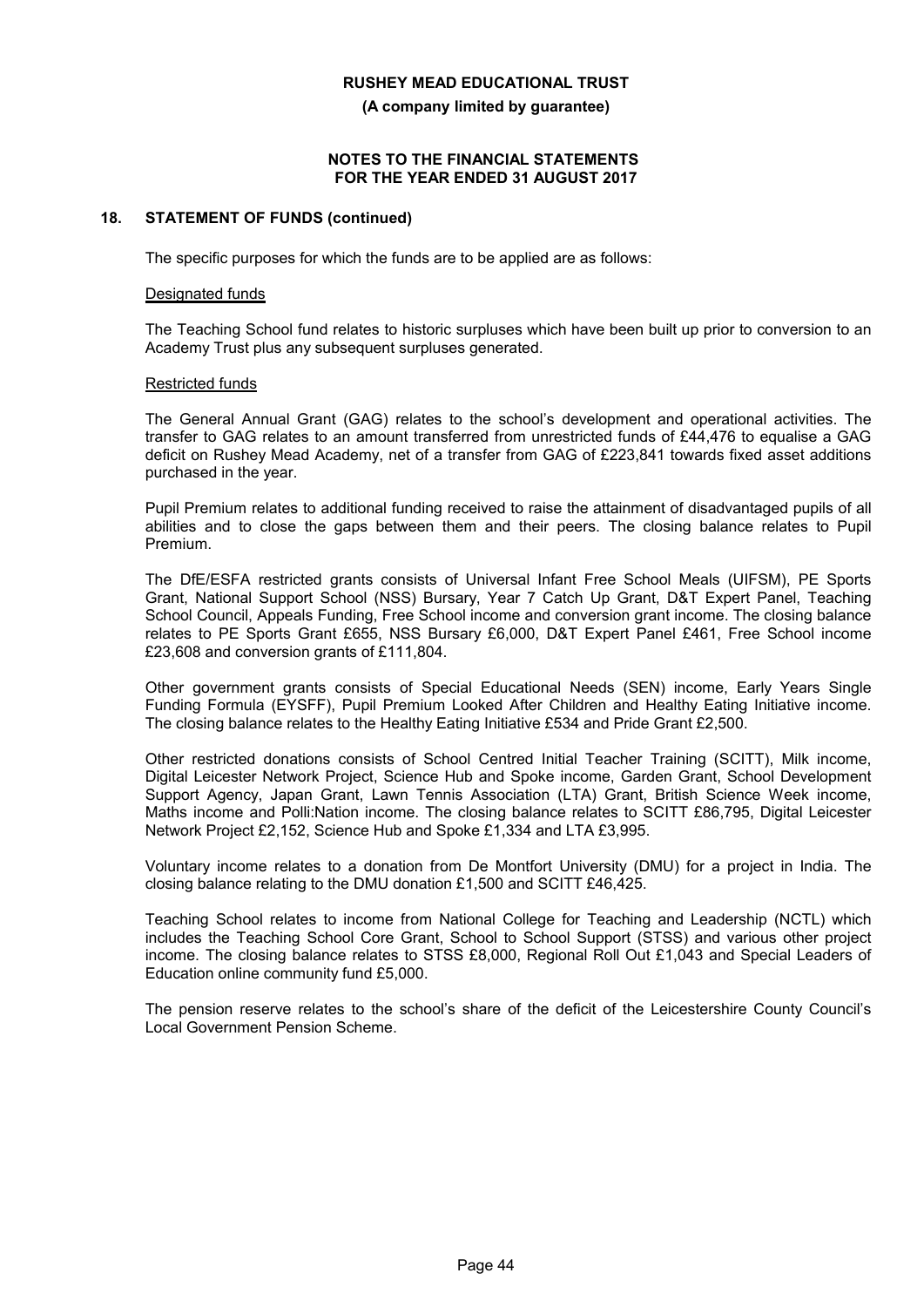**(A company limited by guarantee)**

#### **NOTES TO THE FINANCIAL STATEMENTS FOR THE YEAR ENDED 31 AUGUST 2017**

### **18. STATEMENT OF FUNDS (continued)**

#### Restricted fixed asset funds

DfE/ESFA capital grants relate to funding received from these sources to purchase fixed assets. The closing balance relates to the net book value of the assets concerned plus unspent funds of £62,351.

Other government grants relate to Big Lottery Grant's and Local Authority money received for the fixtures and fittings within the new mobile classroom. The closing balance relates to the net book value of the assets concerned plus unspent funds Local Authority funds of £28,257.

The transfer from Local Authority relates to the value of £32,011,410 (leasehold land and buildings plus moveable assets) transferred from the Local Authority to the Academy Trust on conversion. The closing balance relates to the net book value of the assets concerned.

The capital refresh money is an amount which has been reserved for ICT capital expenditure which stems from when Rushey Mead School was under Local Authority control. The closing balance relates to the net book value of the assets plus unspent funds of £422,311. The closing balance can only be used towards capital expenditure in Rushey Mead Academy, rather than in other Trust academies within Rushey Mead Educational Trust.

Capital expenditure from GAG relates to capitalised expenditure allocated to the GAG within this grant's terms. The income element is shown as a transfer from restricted funds, where the GAG is received, to the restricted fixed assets fund where it has been spent.

Under the funding agreement with the Secretary of State, the Academy Trust was not subject to a limit on the amount of GAG that it could carry forward at 31 August 2017.

## **ANALYSIS OF ACADEMIES BY FUND BALANCE**

Fund balances at 31 August 2017 were allocated as follows:

|                                                   | <b>Total</b><br>2017 | Total<br>2016 |
|---------------------------------------------------|----------------------|---------------|
|                                                   | £                    | £             |
| Knighton Fields Primary Academy                   | 213.262              | 128,057       |
| Northfield House Primary Academy                  | 109.872              | 135,239       |
| Rowlatts Hill Academy                             | 395,518              |               |
| Rushey Mead Academy                               | 1,093,068            | 1,199,977     |
| Thurnby Lodge Primary Academy                     | 102.175              | 57,770        |
| Willowbrook Primary Academy                       | 329,376              | 190,231       |
| <b>Central Services</b>                           | 165,819              |               |
| Total before fixed asset fund and pension reserve | 2,409,090            | 1,711,274     |
| Restricted fixed asset fund                       | 33, 183, 183         | 29,729,908    |
| Pension reserve                                   | (6,360,000)          | (6, 191, 000) |
| Total                                             | 29,232,273           | 25, 250, 182  |
|                                                   |                      |               |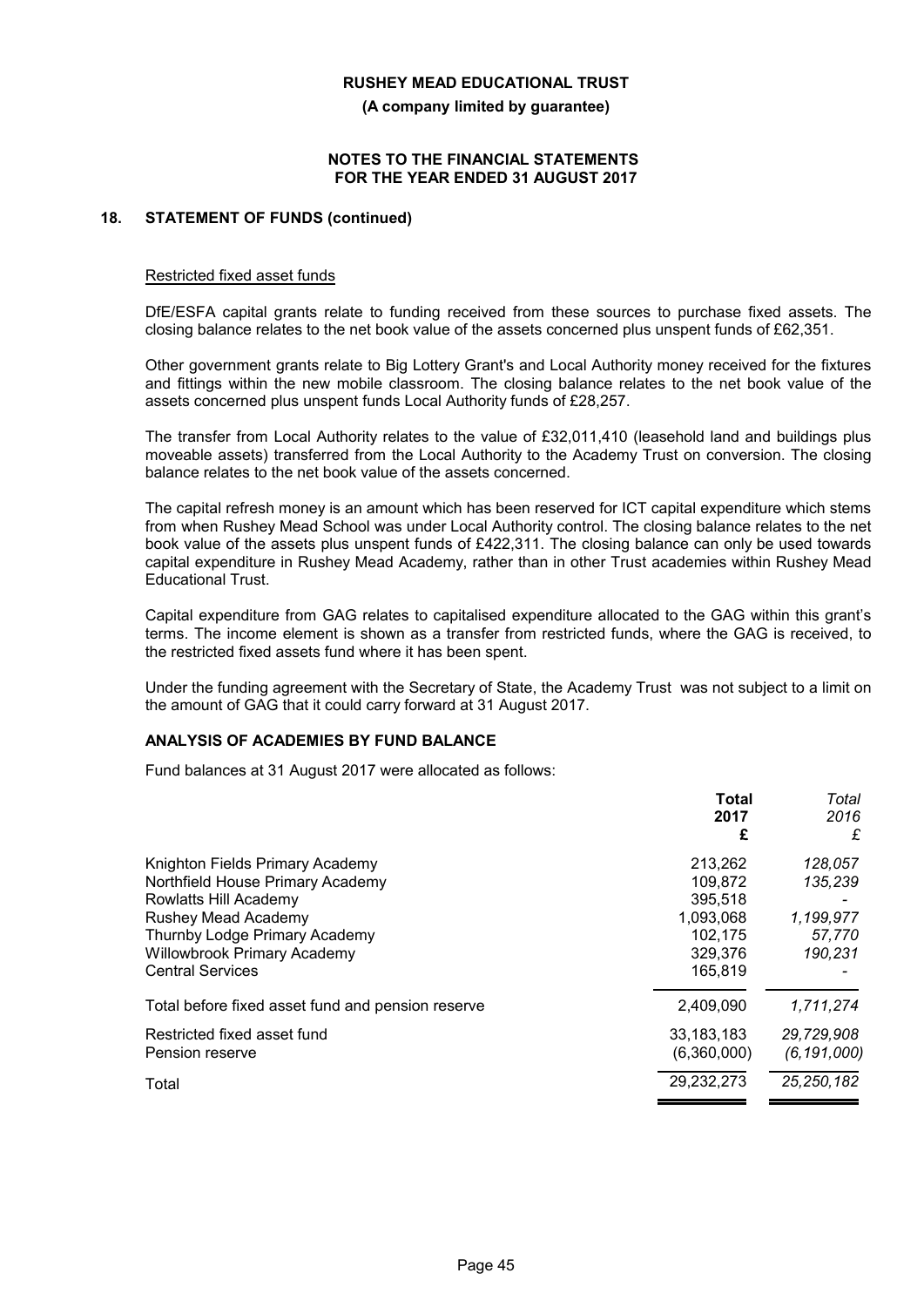**(A company limited by guarantee)**

#### **NOTES TO THE FINANCIAL STATEMENTS FOR THE YEAR ENDED 31 AUGUST 2017**

# **18. STATEMENT OF FUNDS (continued)**

## **ANALYSIS OF ACADEMIES BY COST**

Expenditure incurred by each Academy during the year was as follows:

|                                         | <b>Teaching</b><br>and<br>educational<br>support<br>staff costs<br>£ | Other<br>support<br>staff costs<br>£ | <b>Educational</b><br>£ | Other costs<br>excluding<br>supplies depreciation<br>£ | Total<br>2017<br>£ | Total<br>2016<br>£ |
|-----------------------------------------|----------------------------------------------------------------------|--------------------------------------|-------------------------|--------------------------------------------------------|--------------------|--------------------|
| Knighton Fields                         |                                                                      |                                      |                         |                                                        |                    |                    |
| Primary Academy<br>Northfield House     | 728,629                                                              | 151,095                              | 49,643                  | 175,320                                                | 1,104,687          | 273,718            |
| Primary Academy<br><b>Rowlatts Hill</b> | 1,206,330                                                            | 219,215                              | 94,864                  | 248,345                                                | 1,768,754          | 1,449,324          |
| Academy<br><b>Rushey Mead</b>           | 416,426                                                              | 84,597                               | 10,080                  | 115,590                                                | 626,693            |                    |
| Academy<br>Thurnby Lodge                | 5,560,697                                                            | 1,081,238                            | 429,656                 | 1,165,103                                              | 8,236,694          | 7,107,819          |
| Primary Academy<br>Willowbrook          | 917,397                                                              | 127,028                              | 49,889                  | 173,155                                                | 1,267,469          | 227,683            |
| Primary Academy                         | 1,241,356                                                            | 290,562                              | 89,462                  | 270,043                                                | 1,891,423          | 481,135            |
| <b>Central Services</b>                 |                                                                      | 504,673                              |                         | 143,736                                                | 648,409            |                    |
|                                         | 10,070,835                                                           | 2,458,408                            | 723,594                 | 2,291,292                                              | 15,544,129         | 9,539,679          |

## **19. ANALYSIS OF NET ASSETS BETWEEN FUNDS**

|                            | <b>Unrestricted</b><br>funds<br>2017<br>£ | <b>Restricted</b><br>funds<br>2017<br>£ | <b>Restricted</b><br>fixed asset<br>funds<br>2017<br>£ | Total<br>funds<br>2017<br>£ |
|----------------------------|-------------------------------------------|-----------------------------------------|--------------------------------------------------------|-----------------------------|
| Tangible fixed assets      |                                           |                                         | 32,670,264                                             | 32,670,264                  |
| Current assets             | 1,625,129                                 | 3,332,941                               | 512.919                                                | 5,470,989                   |
| <b>Current liabilities</b> |                                           | (2,433,645)                             |                                                        | (2,433,645)                 |
| Non-current liabilities    | $\overline{\phantom{a}}$                  | (115, 335)                              |                                                        | (115, 335)                  |
| Pension scheme liability   | $\overline{\phantom{a}}$                  | (6,360,000)                             |                                                        | (6,360,000)                 |
|                            | 1,625,129                                 | (5,576,039)                             | 33, 183, 183                                           | 29,232,273                  |
|                            |                                           |                                         |                                                        |                             |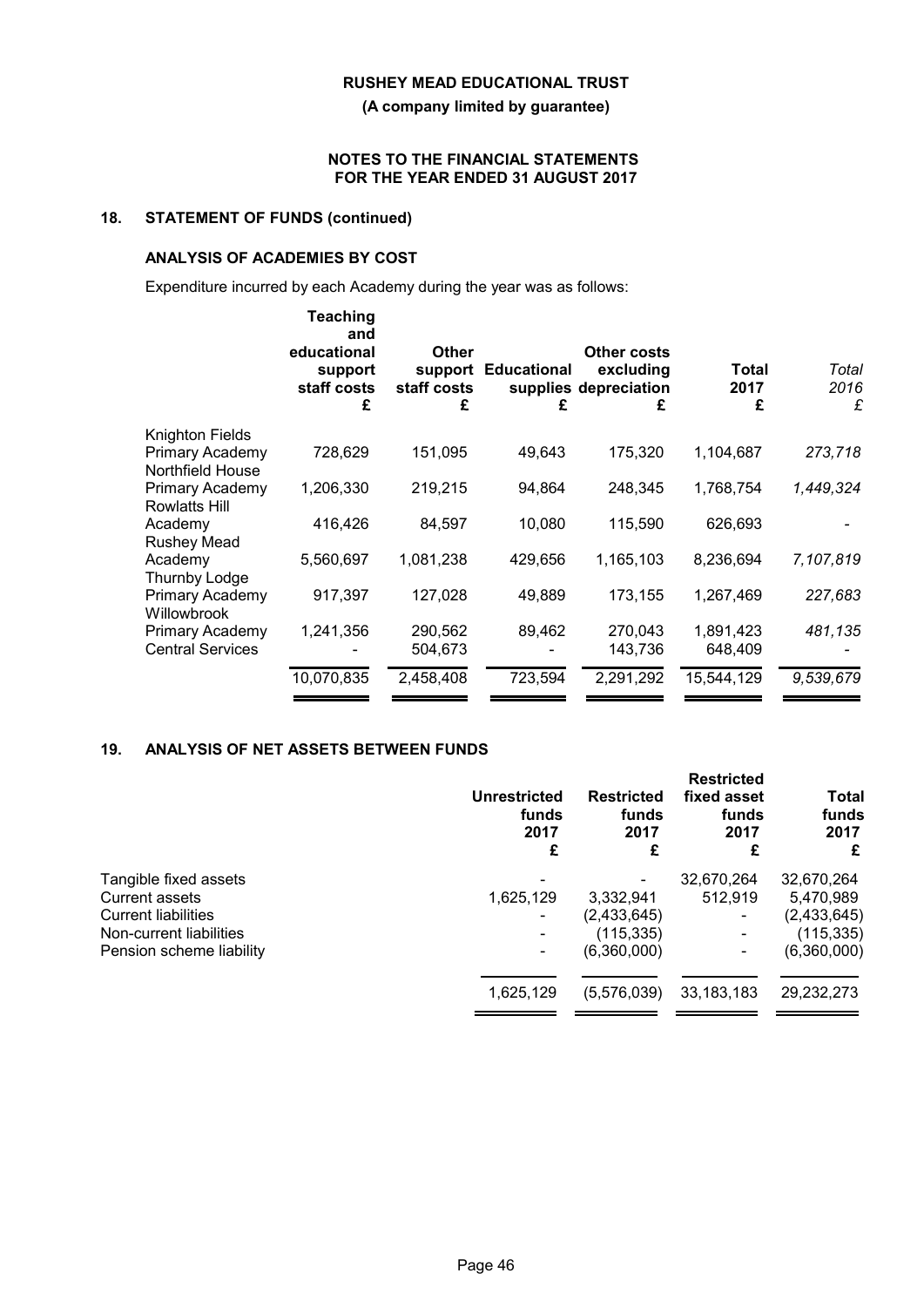**(A company limited by guarantee)**

#### **NOTES TO THE FINANCIAL STATEMENTS FOR THE YEAR ENDED 31 AUGUST 2017**

## **20. RECONCILIATION OF NET MOVEMENT IN FUNDS TO NET CASH FLOW FROM OPERATING ACTIVITIES**

|     |                                                                    | 2017<br>£     | 2016<br>£      |
|-----|--------------------------------------------------------------------|---------------|----------------|
|     | Net income for the year (as per Statement of Financial Activities) | 2,900,091     | 26,521,182     |
|     | <b>Adjustment for:</b>                                             |               |                |
|     | Depreciation charges                                               | 932,620       | 582,120        |
|     | Interest receivable                                                | (1,967)       | (1, 391)       |
|     | Increase in stocks                                                 | (16, 809)     | (36, 175)      |
|     | Increase in debtors                                                | (416, 848)    | (1,078,680)    |
|     | Increase in creditors                                              | 2,070,617     | 494,838        |
|     | Capital grants from DfE and other capital income                   | (4, 162, 053) | (30, 252, 138) |
|     | Defined benefit pension scheme obligation inherited                | 588,000       | 4,699,000      |
|     | Defined benefit pension scheme cost less contributions payable     | 522,000       | 117,000        |
|     | Defined benefit pension scheme finance cost                        | 141,000       | 104,000        |
|     | Net cash provided by operating activities                          | 2,556,651     | 1,149,756      |
| 21. | ANALYSIS OF CASH AND CASH EQUIVALENTS                              |               |                |
|     |                                                                    | 2017          | 2016           |
|     |                                                                    | £             | £              |
|     | Cash in hand                                                       | 3,922,477     | 1,663,211      |
|     | Total                                                              | 3,922,477     | 1,663,211      |
|     |                                                                    |               |                |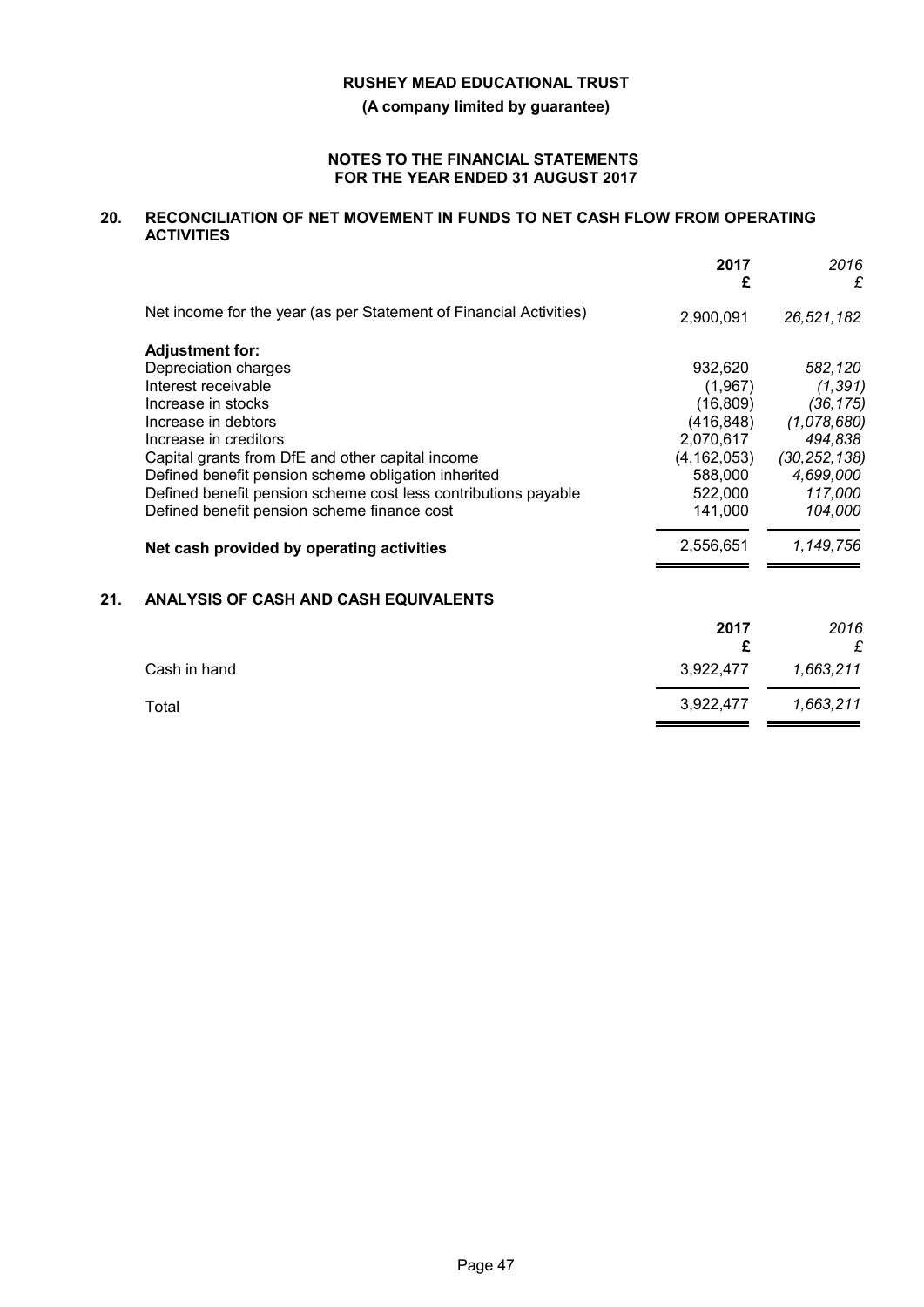**(A company limited by guarantee)**

#### **NOTES TO THE FINANCIAL STATEMENTS FOR THE YEAR ENDED 31 AUGUST 2017**

#### **22. CONVERSION TO AN ACADEMY TRUST**

On 1 April 2017 Rowlatts Hills Primary School converted to Academy Trust status under the Academies Act 2010 and all the operations and assets and liabilities were transferred to Rushey Mead Educational Trust from Leicester City Council for £NIL consideration.

The transfer has been accounted for as a combination that is in substance a gift. The assets and liabilities transferred were valued at their fair value and recognised in the balance sheet under the appropriate headings with a corresponding net amount recognised as a net gain in the statement of financial activities incorporating income and expenditure account as 'donations & capital grants - transfer from Local Authority on conversion'

The following table sets out the fair values of the identifiable assets and liabilities transferred and an analysis of their recognition in the statement of financial activities incorporating income and expenditure account.

|                                                                                                | Unrestricted<br>funds<br>£               | <b>Restricted</b><br>funds<br>£                                   | <b>Restricted</b><br>fixed asset<br>funds<br>£ | Total<br>funds<br>£               |
|------------------------------------------------------------------------------------------------|------------------------------------------|-------------------------------------------------------------------|------------------------------------------------|-----------------------------------|
| Leasehold land and buildings<br>Budget surpluses on LA funds<br>LGPS pension surplus/(deficit) | -<br>309.787<br>$\overline{\phantom{0}}$ | $\overline{\phantom{a}}$<br>$\overline{\phantom{a}}$<br>(588,000) | 2,459,072<br>27.914<br>-                       | 2,459,072<br>337,701<br>(588,000) |
| Net assets/(liabilities)                                                                       | 309,787                                  | (588,000)                                                         | 2,486,986                                      | 2,208,773                         |

## **23. CAPITAL COMMITMENTS**

At 31 August 2017 the Academy Trust had capital commitments as follows:

|                                                               | 2017    | 2016 |
|---------------------------------------------------------------|---------|------|
|                                                               |         |      |
| Contracted for but not provided in these financial statements | 750,003 |      |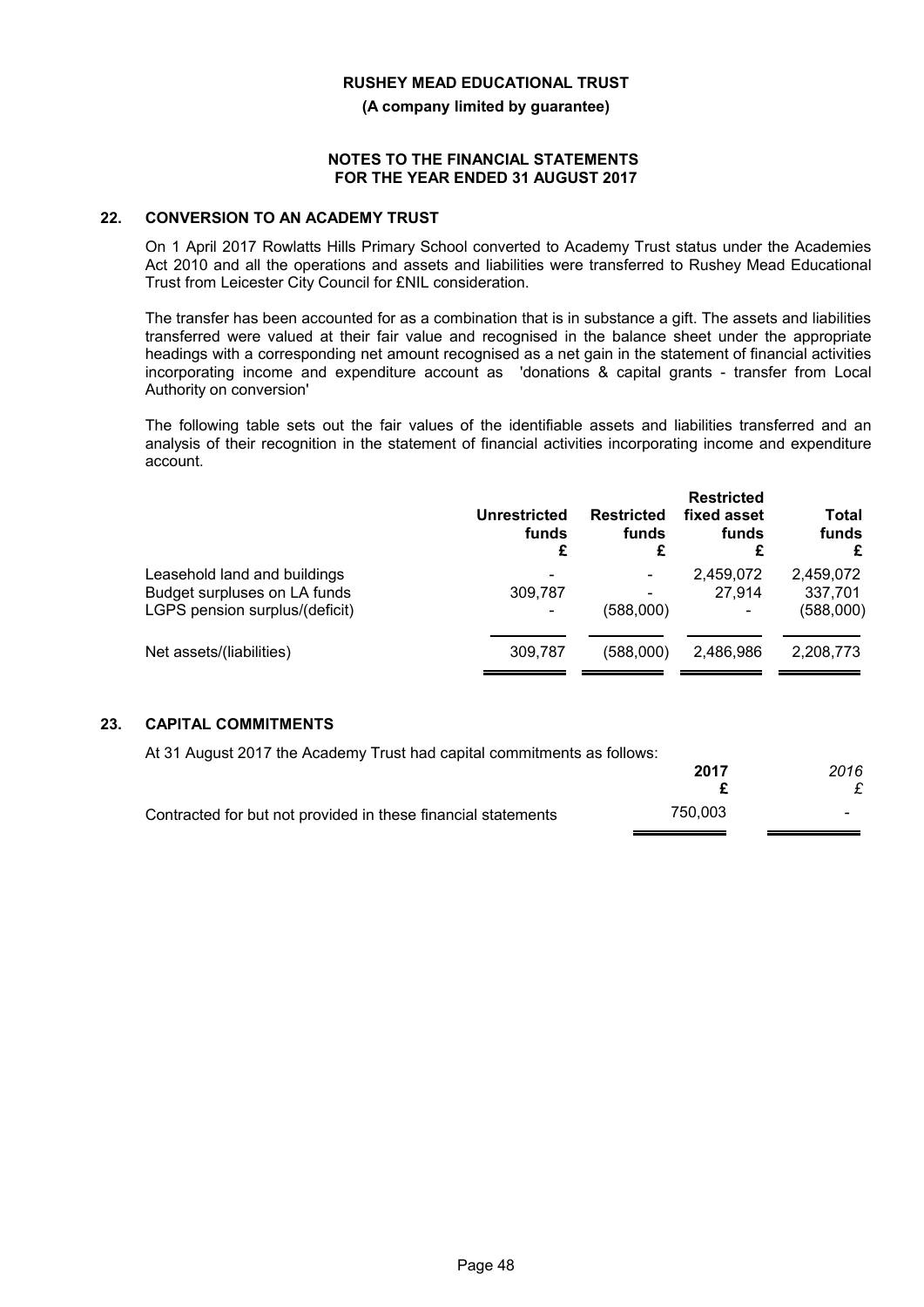**(A company limited by guarantee)**

#### **NOTES TO THE FINANCIAL STATEMENTS FOR THE YEAR ENDED 31 AUGUST 2017**

#### **24. PENSION COMMITMENTS**

The Academy's employees belong to two principal pension schemes: the Teacher's Pension Scheme for England and Wales (TPS) for academic and related staff; and the Local Government Pension Scheme (LGPS) for non-teaching staff, which is managed by Leicestershire County Council. Both are Multiemployer defined benefit pension schemes.

The latest actuarial valuation of the TPS related to the period ended 31 March 2012 and of the LGPS 31 March 2016.

Contributions amounting to £209,486 were payable to the schemes at 31 August 2017 *(2016 - £NIL)* and are included within creditors.

#### **Teachers' Pension Scheme**

#### **Introduction**

The Teachers' Pension Scheme (TPS) is a statutory, contributory, defined benefit scheme, governed by the Teachers' Pensions Regulations (2010) and, from 1 April 2014, by the Teachers' Pension Scheme Regulations 2014. Membership is automatic for full-time teachers in academies and, from 1 January 2007, automatic for teachers in part-time employment following appointment or a change of contract, although they are able to opt out.

The TPS is an unfunded scheme and members contribute on a 'pay as you go' basis – these contributions along with those made by employers are credited to the Exchequer. Retirement and other pension benefits are paid by public funds provided by Parliament.

#### **Valuation of the Teachers' Pension Scheme**

The Government Actuary, using normal actuarial principles, conducts a formal actuarial review of the TPS in accordance with the Public Service Pensions (Valuations and Employer Cost Cap) Directions 2014 published by HM Treasury. The aim of the review is to specify the level of future contributions. Actuarial scheme valuations are dependent on assumptions about the value of future costs, design of benefits and many other factors. The latest actuarial valuation of the TPS was carried out as at 31 March 2012 and in accordance with the Public Service Pensions (Valuations and Employer Cost Cap) Directions 2014. The valuation report was published by the Department for Education on 9 June 2014. The key elements of the valuation and subsequent consultation are:

- employer contribution rates set at 16.48% of pensionable pay, including a 0.08% employer administration charge (currently 16.48%)
- total scheme liabilities (pensions currently in payment and the estimated cost of future benefits) for service to the effective date of £191,500 million, and notional assets (estimated future contributions together with the notional investments held at the valuation date) of £176,600 million giving a notional past service deficit of £14,900 million
- an employer cost cap of 10.9% of pensionable pay will be applied to future valuations
- the assumed real rate of return is 3.0% in excess of prices and 2% in excess of earnings. The rate of real earnings growth is assumed to be 2.75%. The assumed nominal rate of return is 5.06%.

During the previous year the employer contribution rate was 16.48%. The TPS valuation for 2012 determined an employer rate of 16.4%, which was payable from September 2015. The next valuation of the TPS is currently underway based on April 2016 data, whereupon the employer contribution rate is expected to be reassessed and will be payable from 1 April 2019.

The employer's pension costs paid to TPS in the period amounted to £962,371 *(2016 - £621,835).*

A copy of the valuation report and supporting documentation is on the Teachers' Pensions website (www.teacherspensions.co.uk/news/employers/2014/06/publication-of-the-valuation-report.aspx).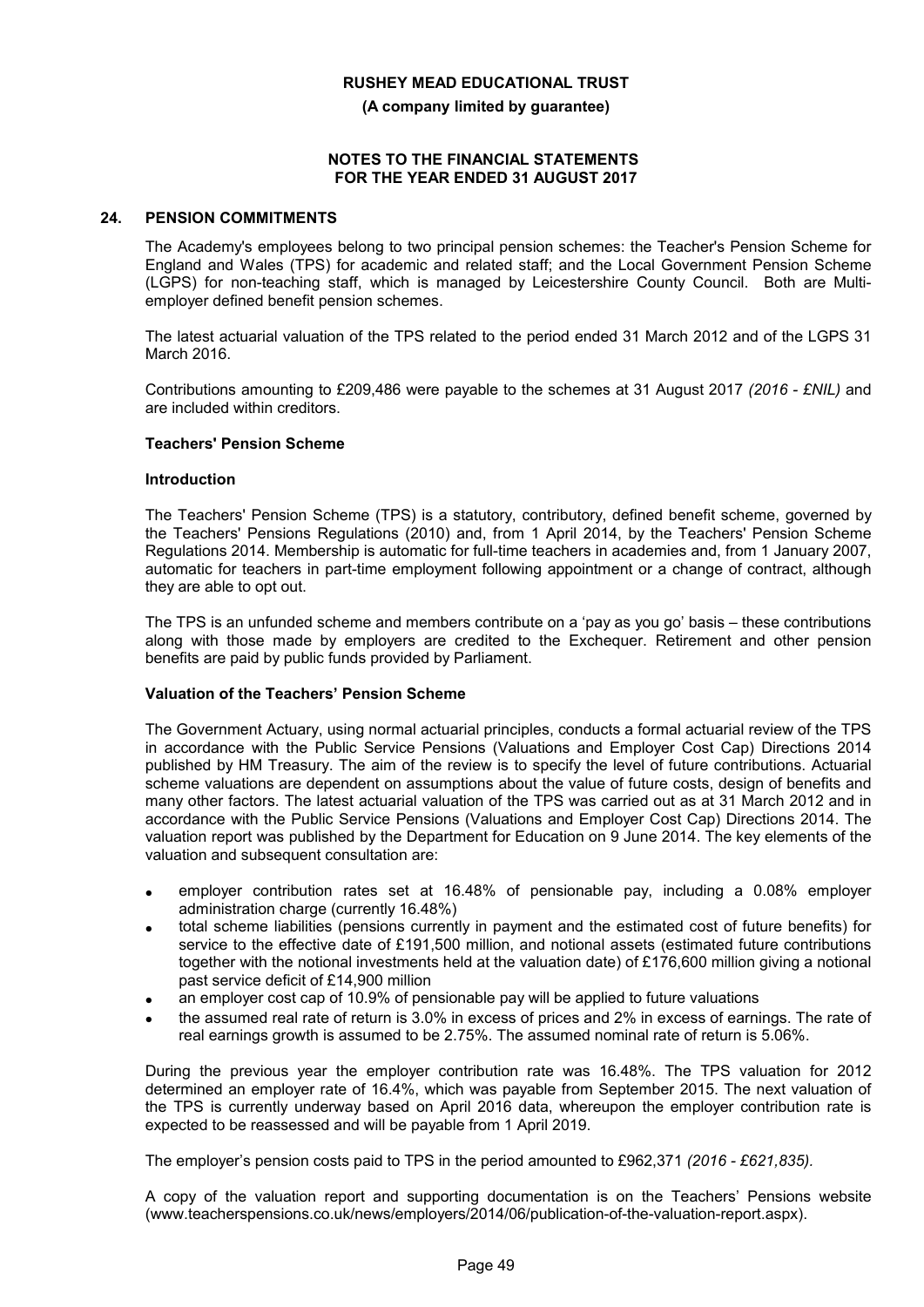**(A company limited by guarantee)**

#### **NOTES TO THE FINANCIAL STATEMENTS FOR THE YEAR ENDED 31 AUGUST 2017**

#### **24. PENSION COMMITMENTS (continued)**

Under the definitions set out in FRS 102, the TPS is a multi-employer pension scheme. The trust has accounted for its contributions to the scheme as if it were a defined contribution scheme. The trust has set out above the information available on the scheme.

#### **Local Government Pension Scheme**

The LGPS is a funded defined benefit scheme, with assets held in separate trustee-administered funds. The total contribution made for the year ended 31 August 2017 was £844,000 *(2016 - £441,000)*, of which employer's contributions totalled £658,000 *(2016 - £341,000)* and employees' contributions totalled £186,000 *(2016 - £100,000)*. The agreed contribution rates for future years are 21.8% - 22.8% for employers and 5.5 - 12.5% for employees.

Parliament has agreed, at the request of the Secretary of State for Education, to a guarantee that, in the event of academy closure, outstanding Local Government Pension Scheme liabilities would be met by the Department for Education. The guarantee came into force on 18 July 2013.

Principal actuarial assumptions:

|                                                      | 2017   | 2016      |
|------------------------------------------------------|--------|-----------|
| Discount rate for scheme liabilities                 | 2.50%  | $2.10 \%$ |
| Rate of increase in salaries                         | 3.40%  | $3.10 \%$ |
| Rate of increase for pensions in payment / inflation | 2.40%  | $2.10 \%$ |
| Inflation assumption (CPI)                           | 2.40%  | $2.10 \%$ |
| Commutation of pensions to lump sums                 | 50.00% | 50.00 %   |

The current mortality assumptions include sufficient allowance for future improvements in mortality rates. The assumed life expectations on retirement age 65 are:

|                                          | 2017         | 2016         |
|------------------------------------------|--------------|--------------|
| Retiring today<br>Males<br>Females       | 22.1<br>24.3 | 22.2<br>24.3 |
| Retiring in 20 years<br>Males<br>Females | 23.8<br>26.2 | 24.2<br>26.6 |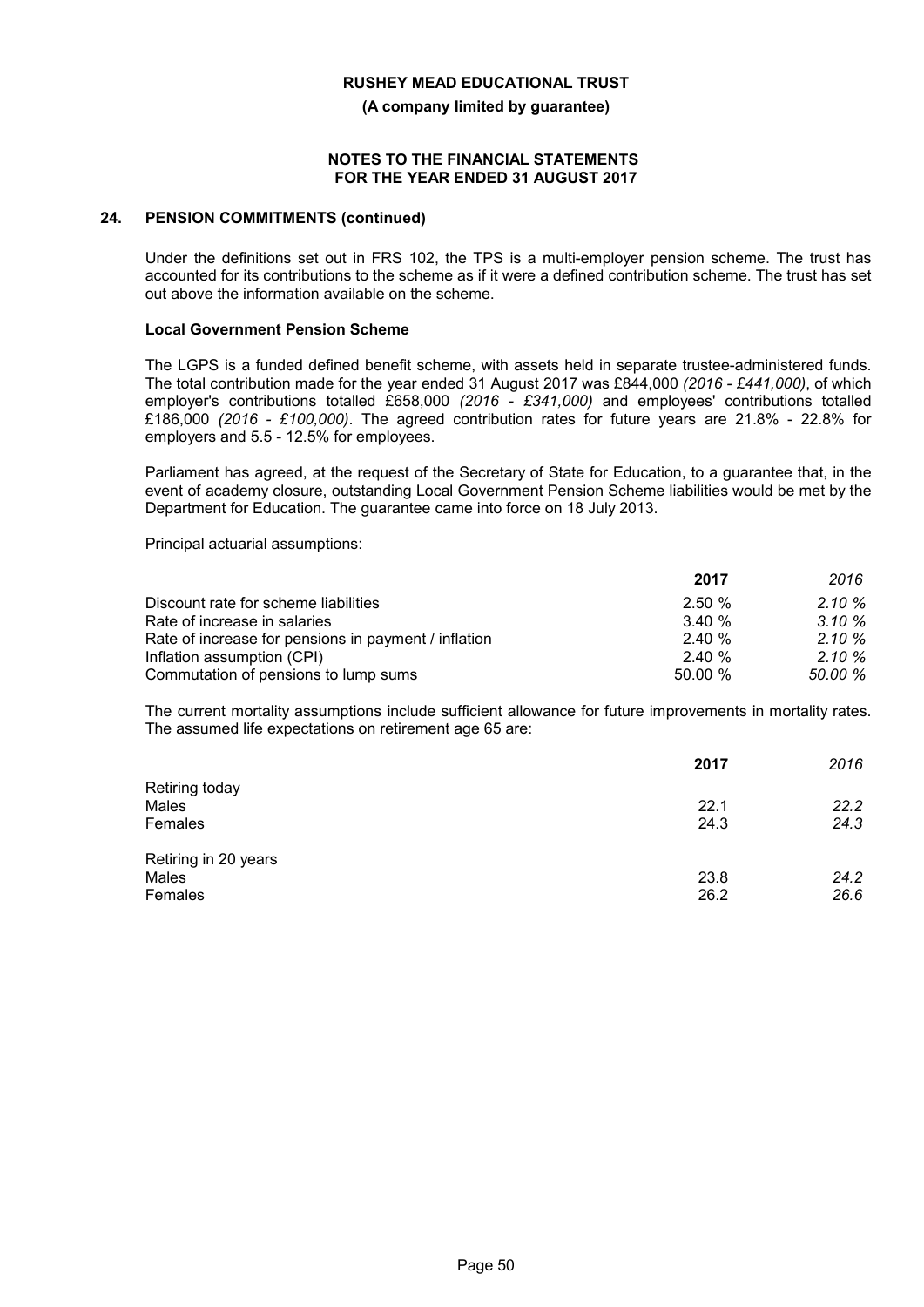#### **(A company limited by guarantee)**

#### **NOTES TO THE FINANCIAL STATEMENTS FOR THE YEAR ENDED 31 AUGUST 2017**

#### **24. PENSION COMMITMENTS (continued)**

The Academy's share of the assets in the scheme was:

|                              | Fair value at<br>31 August<br>2017<br>£ | Fair value at<br>31 August<br>2016<br>£ |
|------------------------------|-----------------------------------------|-----------------------------------------|
| Equities                     | 4,573,000                               | 3,564,000                               |
| <b>Bonds</b>                 | 1,365,000                               | 891,000                                 |
| Property                     | 546,000                                 | 445,000                                 |
| Cash                         | 341,000                                 | 50,000                                  |
| Total market value of assets | 6,825,000                               | 4,950,000                               |

The actual return on scheme assets was £116,000 *(2016 - £94,000).*

Expected returns on assets are calculated as follows:-

The figures shown in the standard FRS 102 report for fund employers are based on the actuary's recommended return assumptions which are derived from the Hymans Robertson Asset Model (HRAM), the proprietary stochastic asset model developed and maintained by Hymans Robertson LLP.

#### Asset model

The HRAM type of model is known as an economic scenario generator and uses probability distributions to project a range of possible outcomes for the future behaviour of asset returns and economic variables. Some of the parameters of the model are dependent on the current state of financial markets and are updated each month (for example, the current level of equity market volatility) while other more subjective parameters do not change with different calibrations of the model.

Key subjective assumptions are:

- the average excess equity return over the risk free asset (tending to approximately 3% p.a. as the investment horizon is increased),
- the volatility of equity returns (approximately 18% p.a. over the long term) and the level and volatility of yields, credit spreads, inflation and expected (breakeven) inflation, which affect the projected value placed on the liabilities and bond returns.
- the output of the model is also affected by other more subtle effects, such as the correlations between economic and financial variables.

The only exception to the use of HRAM is in deriving the expected return on bond assets: instead of the HRAM output, the actuary has used the yields applicable at the accounting date on suitable bond indices.

The expected return on assets is based on the long-term future expected investment return for each asset class as at the beginning of the period (i.e. as at 1 September 2016 for the year to 31 August 2017, or date of joining the fund if later).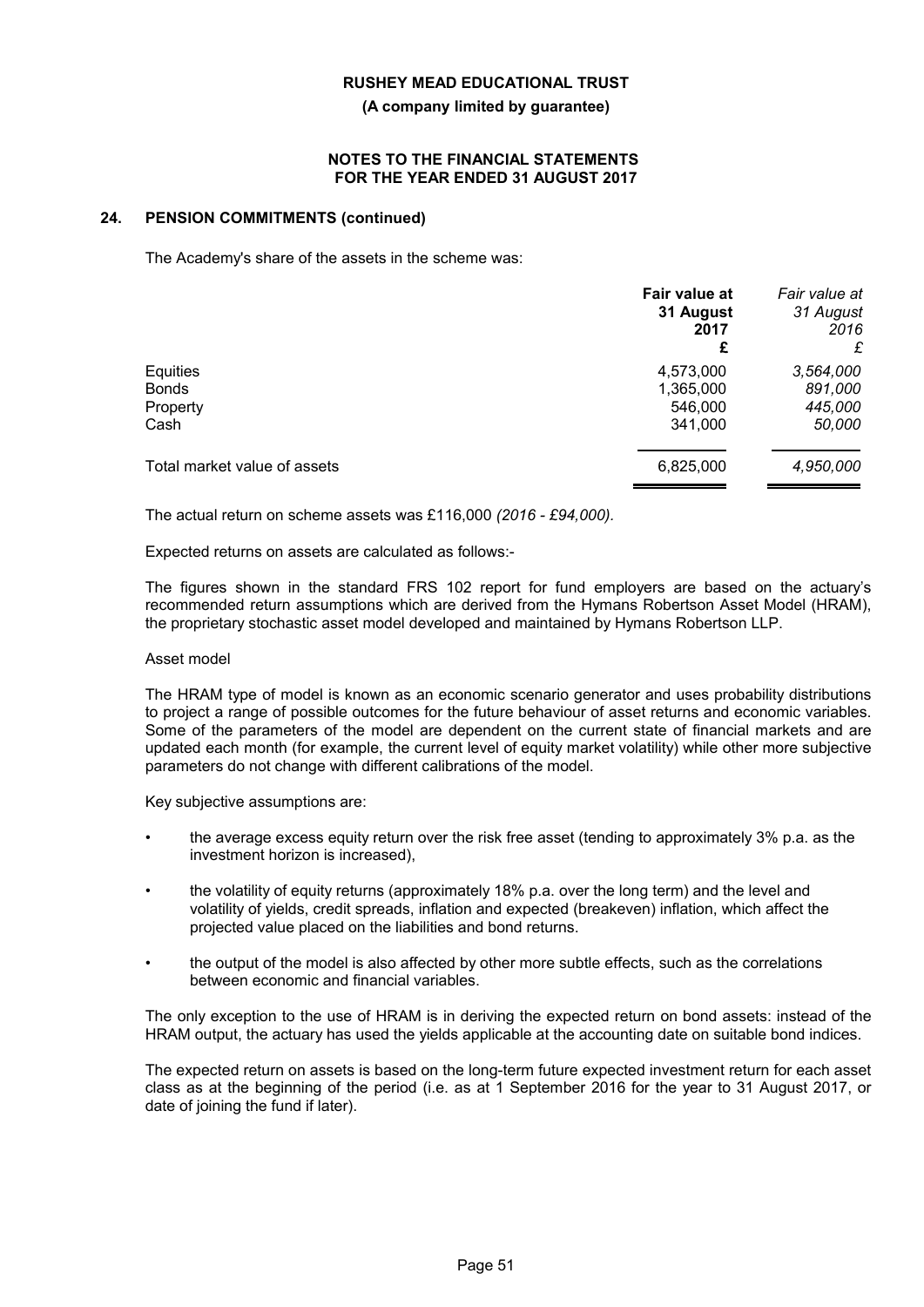**(A company limited by guarantee)**

#### **NOTES TO THE FINANCIAL STATEMENTS FOR THE YEAR ENDED 31 AUGUST 2017**

### **24. PENSION COMMITMENTS (continued)**

The amounts recognised in the statement of financial activities incorporating income and expenditure account are as follows:

|                                                          | 2017<br>£                           | 2016<br>£                        |
|----------------------------------------------------------|-------------------------------------|----------------------------------|
| Current service cost<br>Interest income<br>Interest cost | (1,180,000)<br>116,000<br>(257,000) | (458,000)<br>94,000<br>(198,000) |
| Total                                                    | (1,321,000)                         | (562,000)                        |

Movements in the present value of the defined benefit obligation were as follows:

|                                               | 2017<br>£  | 2016<br>£  |
|-----------------------------------------------|------------|------------|
| At 1 September                                | 11,141,000 | 5,062,000  |
| Current service cost                          | 1,180,000  | 458,000    |
| Interest cost                                 | 257,000    | 198,000    |
| Employee contributions                        | 186,000    | 100,000    |
| Actuarial (gains)/losses                      | (571,000)  | 1,846,000  |
| Benefits paid                                 | (54,000)   |            |
| Effect of business combinations and disposals | 1.046.000  | 3,477,000  |
| Closing defined benefit obligation            | 13,185,000 | 11,141,000 |

Movements in the fair value of the Academy's share of scheme assets:

|                                               | 2017      | 2016      |
|-----------------------------------------------|-----------|-----------|
|                                               | £         | £         |
| At 1 September                                | 4,950,000 | 2,355,000 |
| Interest income                               | 116,000   | 94.000    |
| Actuarial gains                               | 511.000   | 575,000   |
| <b>Employer contributions</b>                 | 658,000   | 341,000   |
| Employee contributions                        | 186,000   | 100,000   |
| Benefits paid                                 | (54,000)  |           |
| Effect of business combinations and disposals | 458,000   | 1,485,000 |
| Closing fair value of scheme assets           | 6,825,000 | 4,950,000 |

## **Sensitivity analysis**

The sensitivities regarding the principal assumptions used to measure the scheme liabilities are set out below:

| Change in assumptions as at 31 August 2017: | Approximate %<br>increase to<br><b>Employer</b><br>Liability | Approximate<br>monetary<br>amount |
|---------------------------------------------|--------------------------------------------------------------|-----------------------------------|
| 0.5% decrease in Real Discount Rate         | $13\%$                                                       | 1,733,000                         |
| 0.5% increase in the Salary Increase Rate   | $3\%$                                                        | 403.000                           |
| 0.5% increase in the Pension Increase Rate  | 10 $%$                                                       | 1,291,000                         |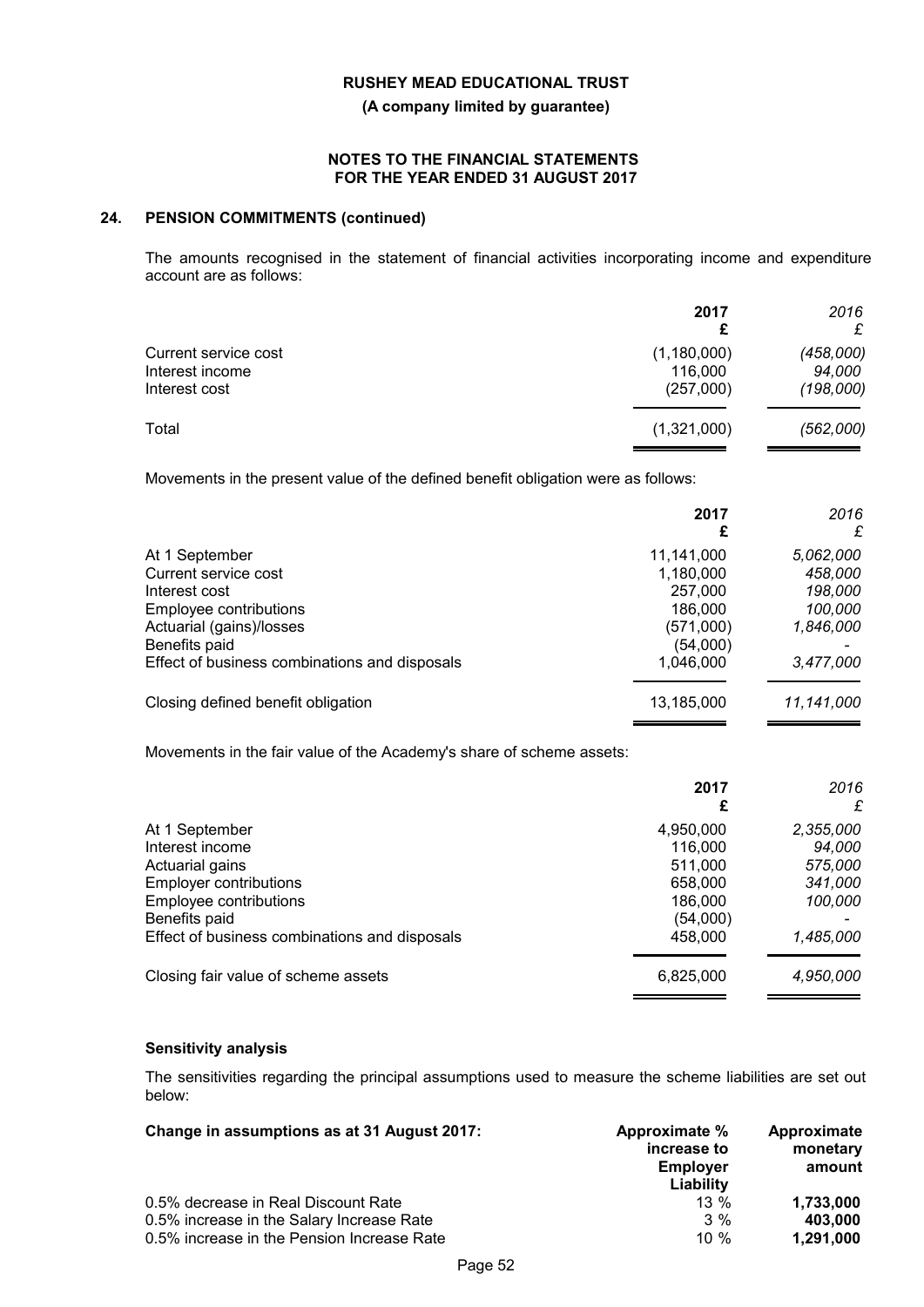**(A company limited by guarantee)**

#### **NOTES TO THE FINANCIAL STATEMENTS FOR THE YEAR ENDED 31 AUGUST 2017**

### **25. OPERATING LEASE COMMITMENTS**

At 31 August 2017 the total of the Academy Trust's future minimum lease payments under noncancellable operating leases was:

|                                        | 2017<br>£        | 2016<br>£        |
|----------------------------------------|------------------|------------------|
| <b>AMOUNTS PAYABLE:</b>                |                  |                  |
| Within 1 year<br>Between 1 and 5 years | 22,589<br>30,890 | 36,814<br>46,940 |
| Total                                  | 53,479           | 83,754           |

### **26. MEMBERS' LIABILITY**

Each member of the charitable company undertakes to contribute to the assets of the company in the event of it being wound up while he/she is a member, or within one year after he/she ceases to be a member, such amount as may be required, not exceeding *£* 10 for the debts and liabilities contracted before he/she ceases to be a member.

### **27. RELATED PARTY TRANSACTIONS**

Owing to the nature of the Academy Trust's operations and the composition of the board of trustees being drawn from local public and private sector organisations, transactions may take place with organisations in which the Trust has an interest. All transactions involving such organisations are conducted at arm's length and in accordance with the Academy Trust's financial regulations and normal procurement procedures.

Jane Creasy (a Member of the Academy Trust since 24 January 2017) has the following interests:

 The Academy Trust purchased services for the facilitation of a New Teachers training programme from Creasy-Lockyer Limited, a company in which Jane Creasy is a Director. Transactions since the Member's appointment total £1,613 (2016: £NIL). There were no amounts outstanding at 31 August 2017 (2016 - £NIL).

The son of Anthony Glover, the Chair of the Trust, is employed by the Trust as a Deputy Head and is paid at a standard level for this role.

- The Academy Trust made these purchases at arms' length in accordance with its financial regulations
- In entering into these transaction the Academy Trust has complied with the requirements of ESFA's Academies Financial Handbook 2016.

No other related party transactions took place in either the current or prior year.